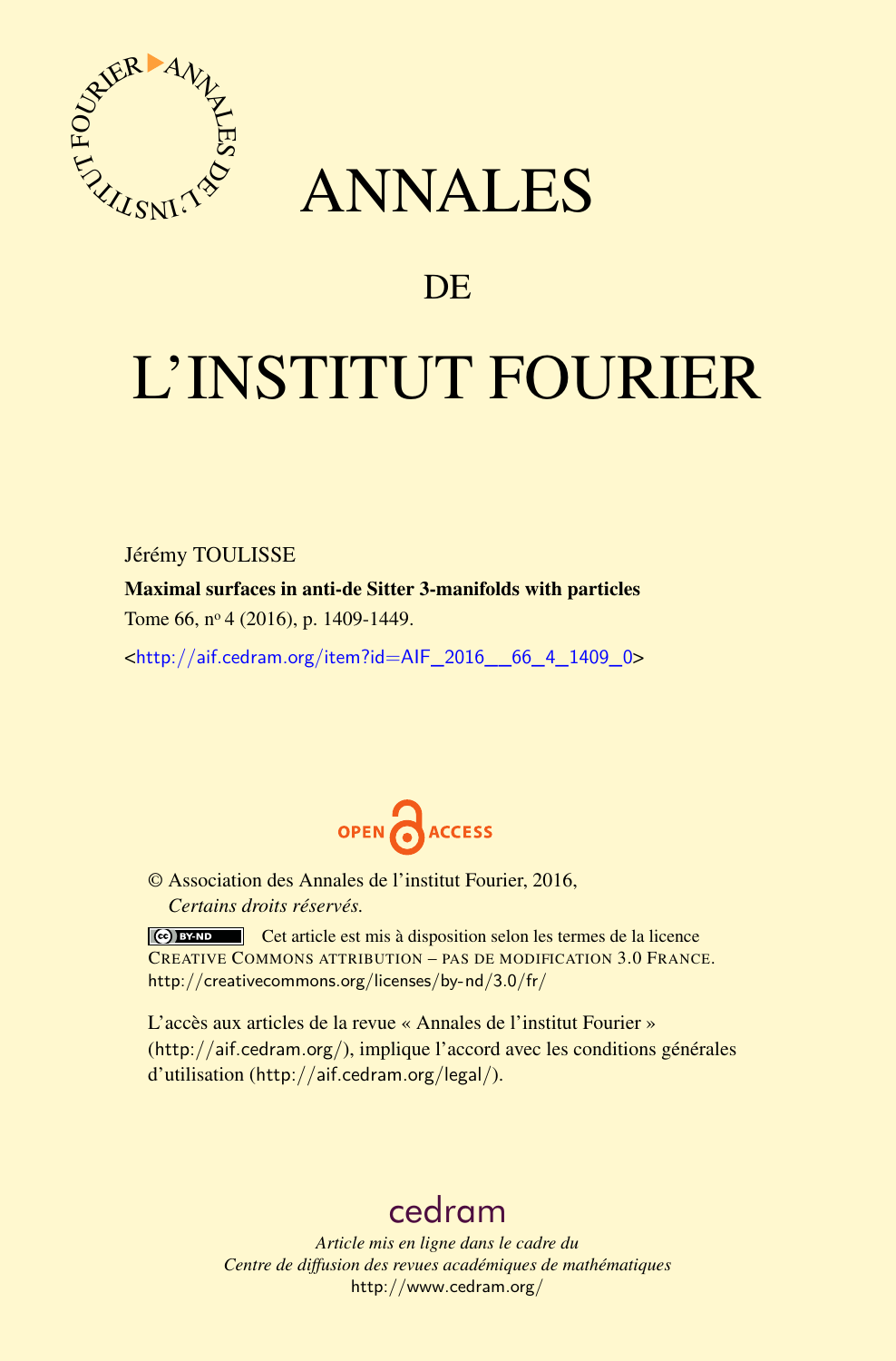#### MAXIMAL SURFACES IN ANTI-DE SITTER 3-MANIFOLDS WITH PARTICLES

#### **by Jérémy TOULISSE**

ABSTRACT. — We prove the existence of a unique maximal surface in each anti-de Sitter (AdS) Globally Hyperbolic Maximal (GHM) manifold with particles (that is, with conical singularities along time-like lines) for cone angles less than *π*. We interpret this result in terms of Teichmüller theory, and prove the existence of a unique minimal Lagrangian diffeomorphism isotopic to the identity between two hyperbolic surfaces with cone singularities when the cone angles are the same for both surfaces and are less than *π*.

Résumé. — On démontre l'existence d'une unique surface maximale dans les variétés anti-de Sitter (AdS) globalement hyperboliques maximales (GHM) à particules (c'est à dire, avec des singularités coniques le long de courbes de type temps) lorsque les angles sont inférieurs à *π*. On interprète ce résultat en termes de théorie de Teichmüller et nous démontrons l'existence d'un unique difféomorphisme minimal lagrangien isotope à l'identité entre deux surfaces hyperboliques à singularités coniques, lorsque les angles singuliers sont les mêmes pour les deux surfaces et sont inférieurs à *π*.

#### **1. Introduction**

For  $\theta \in (0, 2\pi)$ , consider the space obtained by gluing with a rotation the boundary of an angular sector of angle *θ* between two half-lines in the hyperbolic disk. We denote this singular Riemannian manifold by  $\mathbb{H}^2_{\theta}$ . The induced metric is called local model for hyperbolic metric with conical singularity of angle  $\theta$ . This metric is hyperbolic outside the singular point.

Let  $\Sigma_p$  be a closed oriented surface of genus *g* with *n* marked points  $\mathfrak{p} := (p_1, ..., p_n) \subset \Sigma \text{ and } \theta := (\theta_1, ..., \theta_n) \in (0, 2\pi)^n.$ 

Keywords: maximal surfaces, cone-manifolds, Lorentz geometry, minimal Lagrangian maps.

Math. classification: 53C42, 53C50.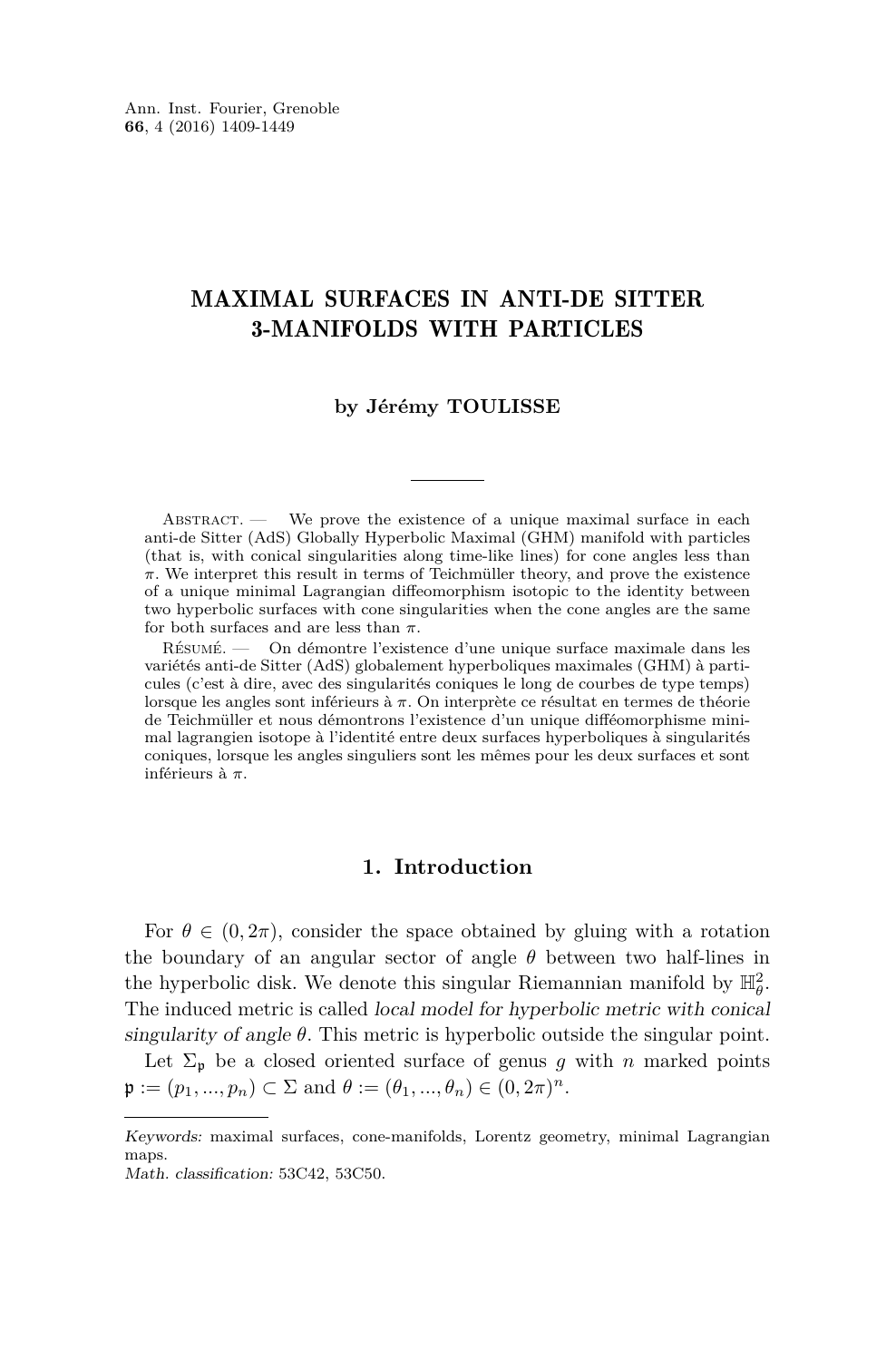DEFINITION 1.1.  $-$  A hyperbolic metric q with conical singularities of angle  $\theta_i$  at the  $p_i \in \mathfrak{p}$  is a (singular) metric on  $\Sigma_{\mathfrak{p}}$  such that each  $p_i \in \mathfrak{p}$  has a neighborhood isometric to a neighborhood of the singular point in  $\mathbb{H}^2_{\theta_i}$ and  $(\Sigma_{\mathfrak{p}}, g)$  has constant curvature  $-1$  outside the marked points.

It has been proved by M. Troyanov [\[25\]](#page-41-0) and M.C. McOwen [\[19\]](#page-40-0) that each conformal class of metric on a surface  $\Sigma_{\mathfrak{p}}$  with marked points admits a unique hyperbolic metric with cone singularities of angle  $\theta_i$  at the  $p_i$  as soon as

$$
\chi(\Sigma_{\mathfrak{p}})+\sum_{i=1}^n\left(\frac{\theta_i}{2\pi}-1\right)<0,
$$

where  $\chi(\Sigma_{\mathfrak{p}})$  is the Euler characteristic of  $\Sigma_{\mathfrak{p}}$ .

We denote by  $\mathcal{T}_{\theta}(\Sigma_{\mathfrak{p}})$  the space of isotopy classes of hyperbolic metrics with cone singularities of angle  $\theta$  (where the isotopies fix each marked point). Note that, from the theorem of Troyanov and McOwen, this space is canonically identified with the space of marked conformal structures on  $\Sigma_{\mathfrak{p}}$ . As in dimension 2, a conformal structure is equivalent to a complex structure,  $\mathcal{T}_{\theta}(\Sigma_{\mathfrak{p}})$  is also identified with the space of marked complex structures on  $\Sigma_n$ .

When  $\mathfrak{p} = \emptyset$ ,  $\mathcal{T}_{\theta}(\Sigma_{\mathfrak{p}})$  corresponds to the classical Teichmüller space  $\mathcal{T}(\Sigma)$ of  $\Sigma$ , that is, the space of equivalence classes of marked hyperbolic structures on Σ.

#### **Minimal Lagrangian diffeomorphism.**

DEFINITION 1.2. — Let  $g_1, g_2 \in \mathcal{T}(\Sigma)$ , a minimal Lagrangian diffeomorphism  $\Psi : (\Sigma, g_1) \longrightarrow (\Sigma, g_2)$  is an area preserving diffeomorphism such that its graph is a minimal surface in  $(\Sigma \times \Sigma, g_1 \oplus g_2)$ .

In [\[23\]](#page-41-1), R. Schoen proved the existence of a unique minimal Lagrangian diffeomorphism isotopic to the identity between two hyperbolic surfaces  $(\Sigma, g_1)$  and  $(\Sigma, g_2)$  (see also [\[16\]](#page-40-1)).

Minimal Lagrangian diffeomorphisms are related to harmonic diffeomorphisms (that is to diffeomorphisms whose differential minimizes the *L* 2 norm). For a conformal structure c on  $\Sigma$  and  $g \in \mathcal{T}(\Sigma)$ , the work of J.J. Eells and J.H. Sampson [\[8\]](#page-40-2) implies the existence of a unique harmonic diffeomorphism  $u : (\Sigma, \mathfrak{c}) \to (\Sigma, g)$  isotopic to the identity. Given a harmonic diffeomorphism *u* we define its Hopf differential by  $\Phi(u) := u^* g^{2,0}$ (that is the (2*,* 0) part with respect to the complex structure associated to c of  $u^*g$ ). The work of R. Schoen implies that, given  $g_1, g_2 \in \mathcal{T}(\Sigma)$ , there exists a unique conformal structure c on  $\Sigma$  such that  $\Phi(u_1) + \Phi(u_2) = 0$ ,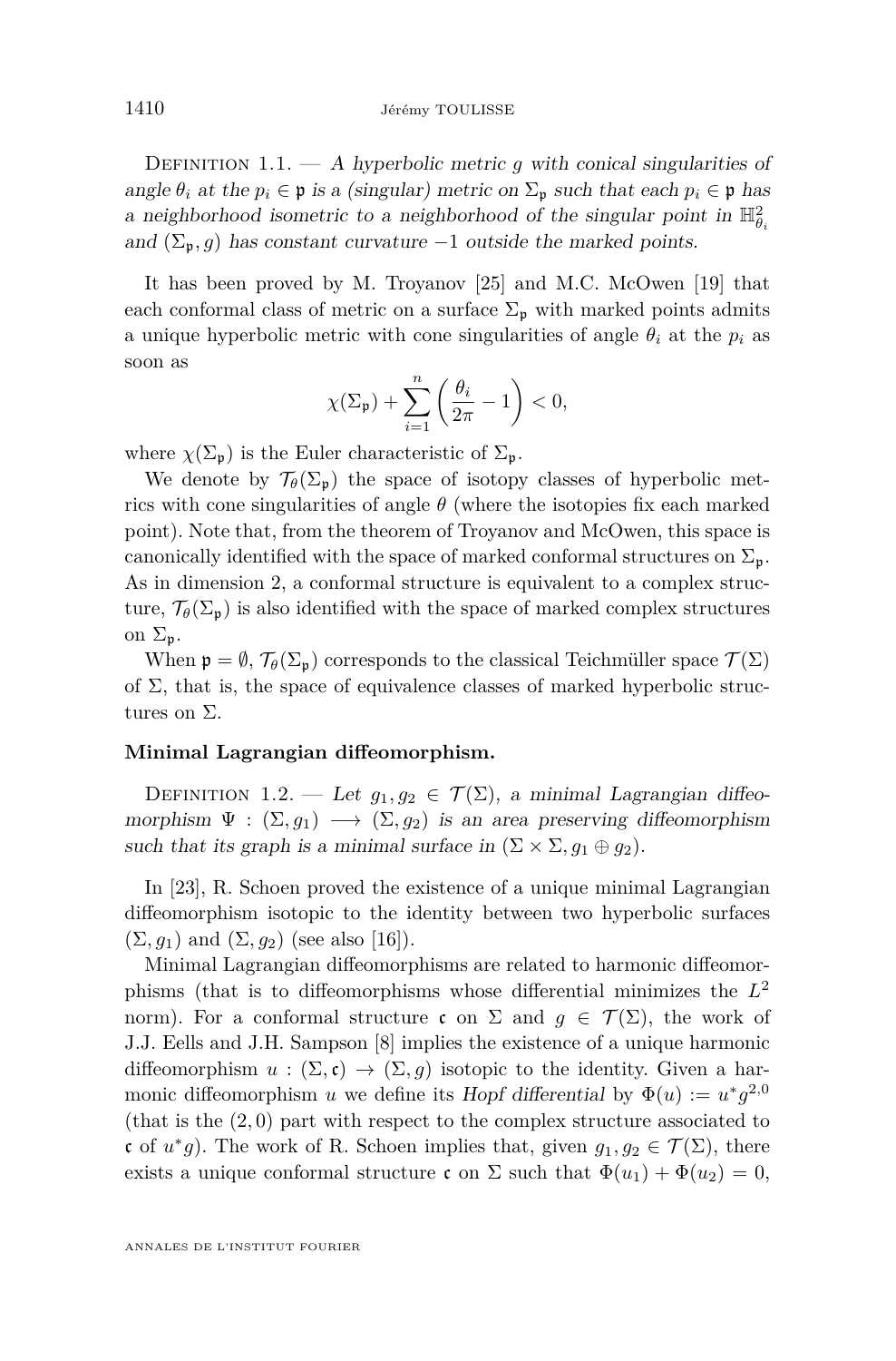where  $u_i : (\Sigma, \mathfrak{c}) \to (\Sigma, g_i)$  is the unique harmonic diffeomorphism isotopic to the identity. Moreover,  $u_2 \circ u_1^{-1}$  is the unique minimal Lagrangian diffeomorphism isotopic to the identity between  $(\Sigma, g_1)$  and  $(\Sigma, g_2)$ .

In his thesis, J. Gell-Redman [\[9\]](#page-40-3) proved the existence of a unique harmonic diffeomorphism isotopic to the identity from a closed surface with *n* marked points equipped with a conformal structure to a negatively curved surface with *n* conical singularities of angles less than  $\pi$  at the marked points (where the isotopy fixes each marked point). In this paper, we prove the existence of a unique minimal Lagrangian diffeomorphism isotopic to the identity between hyperbolic surfaces with conical singularities of angles less than  $\pi$  and so we give a positive answer to [\[3,](#page-40-4) Question 6.3].

<span id="page-3-0"></span>THEOREM 1.3. — Given two hyperbolic metrics  $g_1, g_2 \in \mathcal{T}_{\theta}(\Sigma_{\mathfrak{p}})$  with cone singularities of angles  $\theta = (\theta_1, ..., \theta_n) \in (0, \pi)^n$ , there exists a unique minimal Lagrangian diffeomorphism  $\Psi : (\Sigma, g_1) \longrightarrow (\Sigma, g_2)$  isotopic to the identity.

In particular, this result extends the result of R. Schoen to the case of surfaces with conical singularities of angles less than  $\pi$ . The proof of this statement uses the deep connections between hyperbolic surfaces and three dimensional anti-de Sitter (AdS) geometry.

**AdS geometry.** An anti-de Sitter (AdS) manifold *M* is a Lorentz manifold of constant sectional curvature −1. It is Globally Hyperbolic Maximal (GHM) when it contains a closed Cauchy surface, that is a space-like surface intersecting every inextensible time-like curve exactly once, and which is maximal in a certain sense (precised in Section [2\)](#page-5-0). The global hyperbolicity condition implies in particular that M is homeomorphic to  $\Sigma \times \mathbb{R}$  (where  $\Sigma$  has the same topology as the Cauchy surface). In his groundbreaking work, G. Mess [\[20,](#page-40-5) Section 7] considered the moduli space  $\mathcal{M}(\Sigma)$  of AdS GHM structures on  $\Sigma \times \mathbb{R}$ . He proved that  $\mathcal{M}(\Sigma)$  is naturally parametrized by two copies of the Teichmüller space  $\mathcal{T}(\Sigma)$ . This result can be thought as an AdS analogue of the famous Bers' simultaneous uniformization Theorem [\[5\]](#page-40-6). In fact, Bers' Theorem provides a parametrization of the moduli space  $\mathcal{QF}(\Sigma)$  of quasi-Fuchsian structures on  $\Sigma \times \mathbb{R}$  by two copies of the Teichmüller space  $\mathcal{T}(\Sigma)$ .

In [\[4\]](#page-40-7), the authors proved the existence of a unique maximal space-like surface (that is an area-maximizing surface whose induced metric is Riemannian) in each AdS GHM metric on  $\Sigma \times \mathbb{R}$ . Note that maximal surfaces are the Lorentzian analogue of minimal surfaces in Riemannian geometry: they are characterized by the vanishing of the mean curvature field. This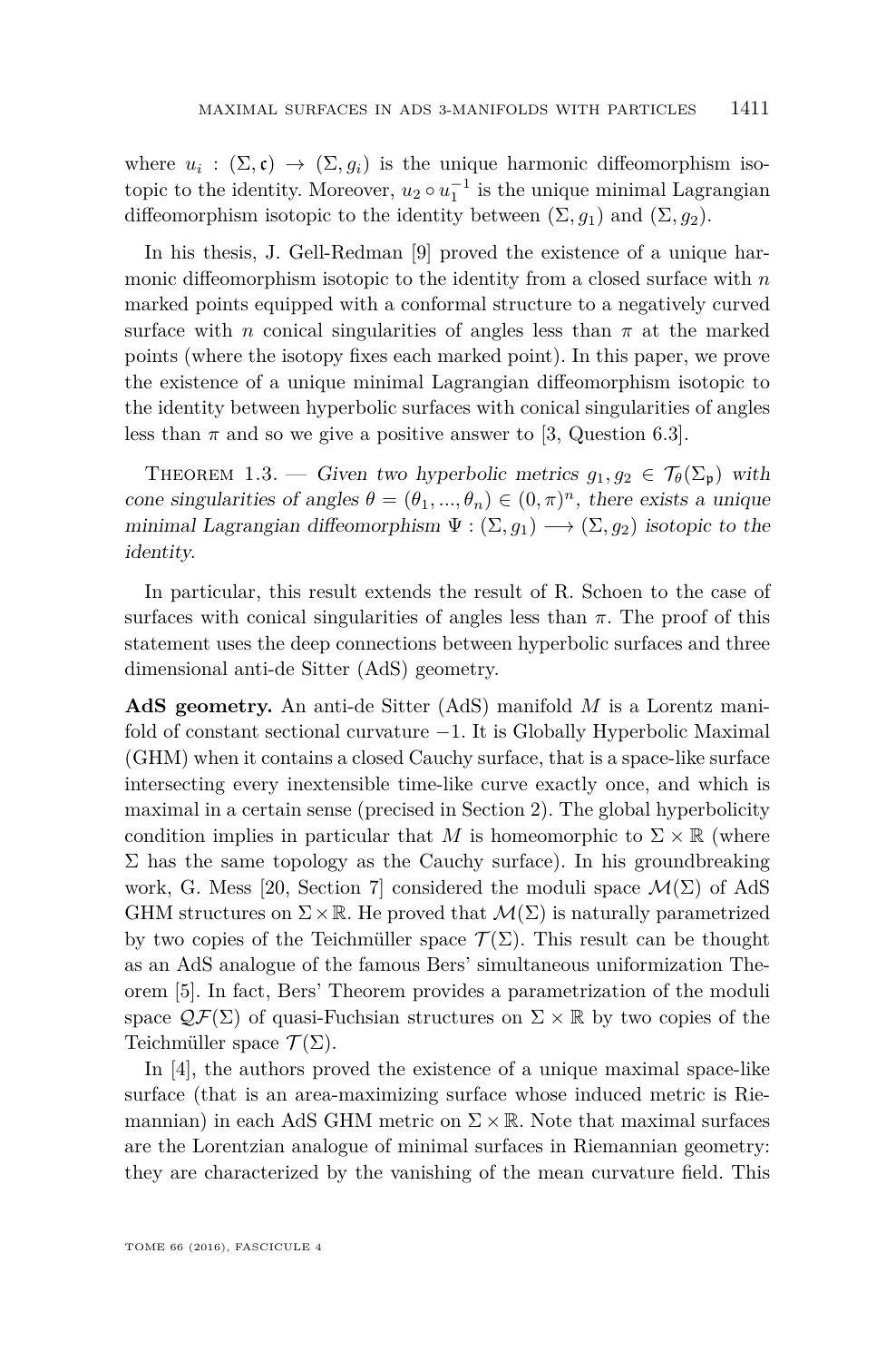result is actually equivalent to the result of R. Schoen of existence of a unique minimal Lagrangian diffeomorphism (see [\[1\]](#page-40-8)).

A particle in an AdS GHM manifold *M* is a conical singularity along a time-like line. In this paper, we only consider particles with cone angles less than  $\pi$ . In [\[6\]](#page-40-9), F. Bonsante and J.-M. Schlenker extended Mess<sup>'</sup> parametrization to the case of AdS GHM manifolds with particles: they gave a parametrization of the moduli space of AdS convex GHM manifolds with particles by two copies of the Teichmüller space  $\mathcal{T}_{\theta}(\Sigma_{\mathfrak{p}})$ . In this paper, we study the existence and uniqueness of a maximal surface in AdS GHM manifolds with particles, and give a positive answer to [\[3,](#page-40-4) Question 6.2]. Namely, we prove

<span id="page-4-0"></span>THEOREM 1.4. — For each AdS convex GHM 3-manifold  $(M, g)$  with particles of angles less than  $\pi$ , there exists a unique maximal space-like  $surface S \hookrightarrow (M, q)$ .

Moreover, we prove that the existence of a unique maximal surface provides the existence of a unique minimal Lagrangian diffeomorphism isotopic to the identity

$$
\Psi : (\Sigma_{\mathfrak{p}}, g_1) \longrightarrow (\Sigma_{\mathfrak{p}}, g_2),
$$

where  $g_1, g_2 \in \mathcal{T}_{\theta}(\Sigma_{\mathfrak{p}})$  parametrize the AdS convex GHM metric with particles *g*.

It follows from Theorem [1.4](#page-4-0) that one can associate to each pair of hyperbolic metrics with conical singularities  $g_1, g_2 \in \mathcal{T}_{\theta}(\Sigma_{\mathfrak{p}})$  the first and second fundamental form of the unique maximal surface in (*M, g*) where *g* is parametrized by  $q_1$  and  $q_2$ . It gives a map

$$
\varphi: \mathcal{T}_{\theta}(\Sigma_{\mathfrak{p}}) \times \mathcal{T}_{\theta}(\Sigma_{\mathfrak{p}}) \longrightarrow T^*\mathcal{T}_{\theta}(\Sigma_{\mathfrak{p}}).
$$

From Theorem [1.4](#page-4-0) and using the Fundamental Theorem of surfaces in AdS manifolds with particles (see Section [3\)](#page-9-0), we prove that this map is one-to-one. In Theorem [6.4,](#page-38-0) we give a nice geometric interpretation of  $\varphi$ : given a pair of points  $g_1, g_2 \in \mathcal{T}_{\theta}(\Sigma_{\mathfrak{p}})$ , there exists a unique conformal structure c on  $\Sigma_{\mathfrak{p}}$  such that  $\Phi(u_1) + \Phi(u_2) = 0$  and  $u_2 \circ u_1^{-1}$  is minimal Lagrangian, where  $\Phi(u_i)$  is the Hopf differential of the harmonic map  $u_i : (\Sigma_{\mathfrak{p}}, \mathfrak{c}) \to (\Sigma_{\mathfrak{p}}, g_i)$ . We then have  $\varphi(g_1, g_2) = (\mathfrak{c}, i\Phi(u_1))$ . This picture extends the connections between minimal Lagrangian diffeomorphisms and harmonic maps to the case with conical singularities.

Finally, in [\[24\]](#page-41-2), we prove the existence of a minimal map between hyperbolic surfaces with conical singularities when the two surfaces have different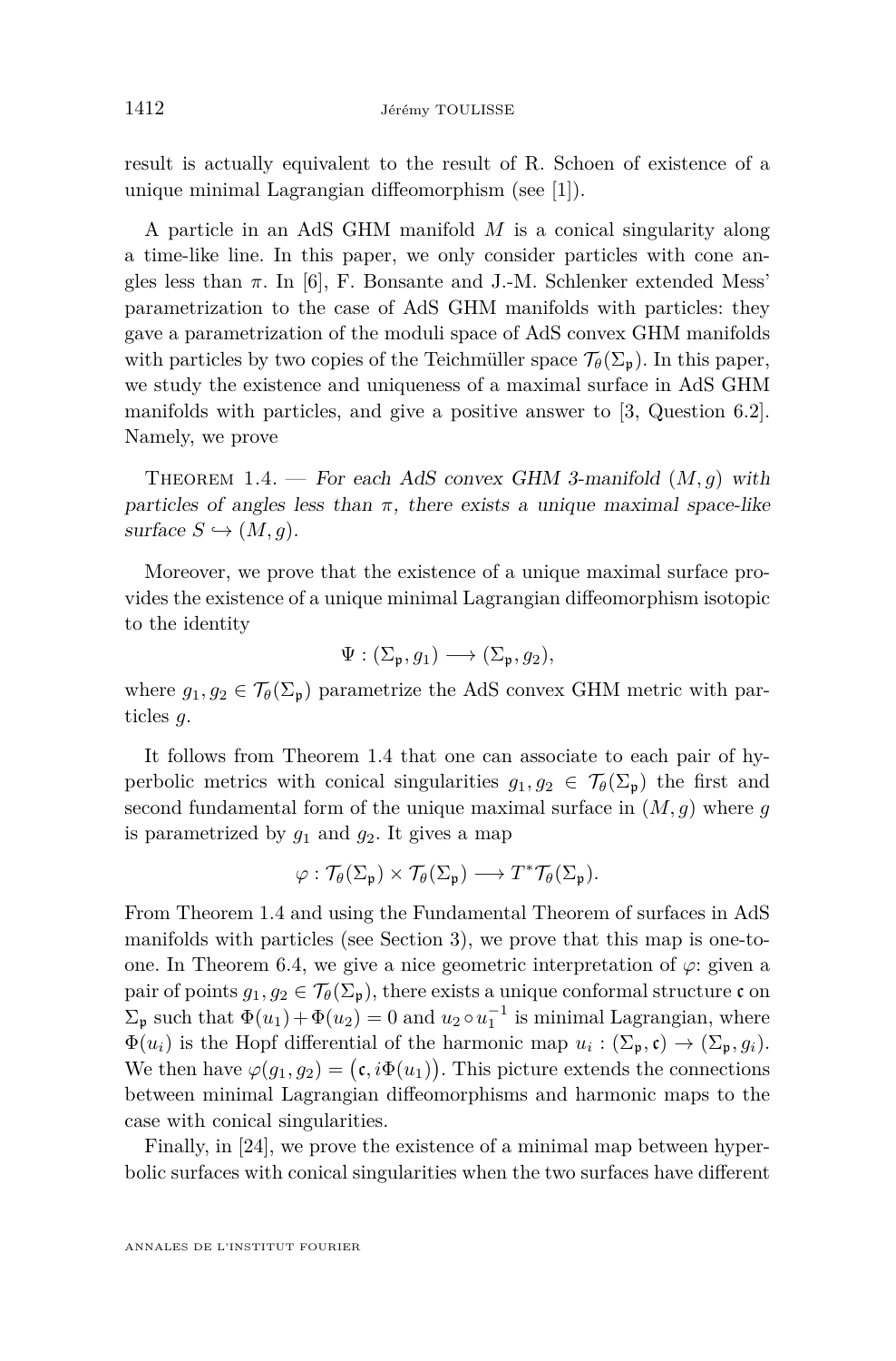cone angles. In that case, uniqueness only holds when the cone angles of one surface are strictly smaller than the ones of the other surface.

**Acknowledgement.** It is a pleasure to thank Jean-Marc Schlenker for its patience while discussing about the paper. I would also thank Francesco Bonsante and Thierry Barbot for helpful and interesting conversations about this subject. I am grateful to the referee who helped to improve the paper.

#### **2. AdS GHM 3-manifolds**

#### **2.1. Mess parametrization**

<span id="page-5-0"></span>**The AdS 3-space.** Let  $\mathbb{R}^{2,2}$  be the usual real 4-space with the quadratic form:

$$
q(x) := x_1^2 + x_2^2 - x_3^2 - x_4^2.
$$

The anti-de Sitter (AdS) 3-space is defined by:

AdS<sub>3</sub> = {
$$
x \in \mathbb{R}^{2,2}
$$
 such that  $q(x) = -1$  }.

With the induced metric,  $AdS_3$  is a Lorentzian symmetric space of dimension 3 with constant curvature  $-1$  diffeomorphic to  $\mathbb{D} \times S^1$  (where  $\mathbb D$  is a disk of dimension 2). In particular,  $AdS_3$  is not simply connected.

The Klein model of the AdS 3-space is given by the image of  $AdS<sub>3</sub>$  under the canonical projection

$$
\pi:\mathbb{R}^{2,2}\setminus\{0\}\longrightarrow\mathbb{R}\mathbb{P}^3.
$$

Denote by  $AdS^3 := \pi (AdS_3)$ . In the affine chart  $x_4 \neq 0$  of  $\mathbb{RP}^3$ ,  $AdS^3$  is the interior of the hyperboloid of one sheet given by the equation  ${x_1^2+x_2^2-x_3^2} =$ 1}, and this hyperboloid identifies with the boundary  $\partial \text{AdS}^3$  of  $\text{AdS}^3$  in this chart. In this model, geodesics are given by straight lines: space-like geodesics are the ones which intersect the boundary *∂*AdS<sup>3</sup> in two points, time-like geodesics are the ones which do not have any intersection and light-like geodesics are tangent to *∂*AdS<sup>3</sup> .

Remark 2.1. — This model is called Klein model by analogy with the Klein model of the hyperbolic space. In fact, in both models, geodesics are given by straight lines.

The isometry group. As  $\partial \text{AdS}^3$  is a hyperboloid of one sheet, it is foliated by two families of straight lines. We call one family the right one and the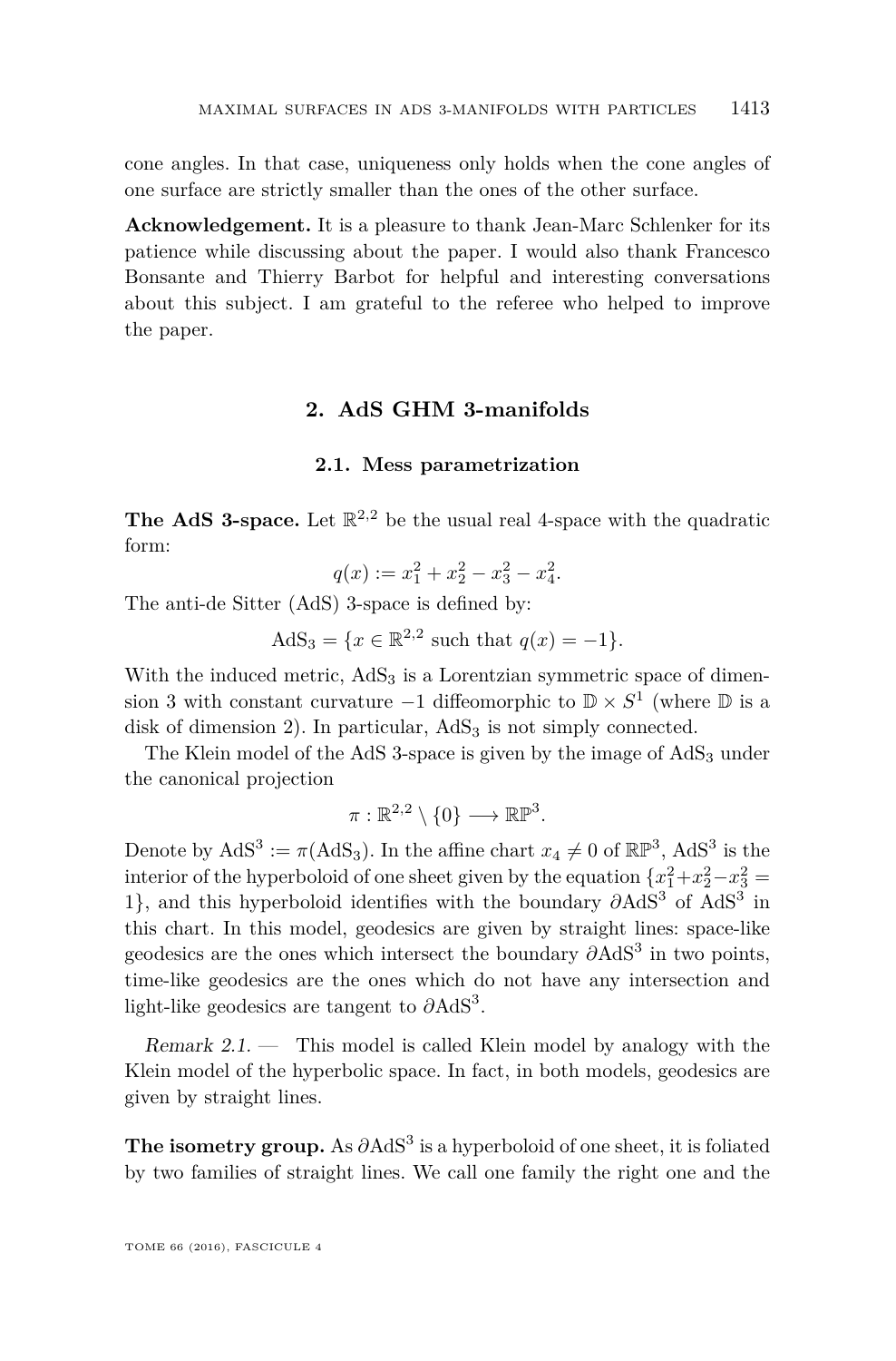other, the left one. The group  $\text{Isom}_+(\text{AdS}^3)$  of space and time-orientation preserving isometries of  $AdS<sup>3</sup>$  preserves each family of the foliation. Fix a space-like plane  $P_0$  in AdS<sup>3</sup>, its boundary is a space-like circle in  $\partial \text{AdS}^3$ which intersects each line of the right (respectively the left) family exactly once. Then  $P_0$  provides an identification of each family with  $\mathbb{RP}^1$  (when changing  $P_0$  to another space-like plane, the identification changes by a conjugation by an element of  $PSL_2(\mathbb{R})$ ). It is proved in [\[20,](#page-40-5) Section 7] that each element of  $\text{Isom}_+(\text{AdS}^3)$  acts by projective transformations on each  $\mathbb{RP}^1$  and so extend to a pair of elements in  $PSL_2(\mathbb{R})$ . So Isom<sub>+</sub>(AdS<sup>3</sup>) ≅  $PSL_2(\mathbb{R}) \times PSL_2(\mathbb{R})$ .

<span id="page-6-0"></span>Remark 2.2.  $\qquad$  Fixing a space-like plane  $P_0$  also provides an identification between  $\partial \text{AdS}^3$  and  $\mathbb{RP}^1 \times \mathbb{RP}^1$ . In fact, given a point  $x \in \partial \text{AdS}^3$ , there exists a unique line in the right family a unique line the left one which pass through *x*. It follows that  $x \in \partial \text{AdS}^3$  gives a point in  $\mathbb{RP}^1 \times \mathbb{RP}^1$ . This application is bijective.

**AdS GHM 3-manifold.** An AdS 3-manifold is a manifold *M* endowed with a  $(G, X)$ -structure, where  $G = \text{Isom}_+(\text{AdS}^3)$ ,  $X = \text{AdS}^3$ . That is,  $M$  is endowed with an atlas of charts taking values in  $AdS<sup>3</sup>$  so that the transition functions are restriction of elements in  $\text{Isom}_+(\text{AdS}^3)$ . An AdS 3-manifold *M* is Globally Hyperbolic Maximal (GHM) if it satisfies the following two conditions:

- (1) Global Hyperbolicity: *M* contains a space-like Cauchy surface, that is a closed oriented surface which intersects every inextensible timelike curve exactly once.
- (2) Maximality: *M* cannot be strictly embedded in an AdS manifold satisfying the same properties.

Note that the Global Hyperbolicity condition implies strong restrictions on the topology of *M*. In particular, *M* has to be homeomorphic to  $\Sigma \times \mathbb{R}$ where  $\Sigma$  is an oriented closed surface of genus  $q > 0$  (homeomorphic to the Cauchy surface). We restrict ourselves to the case  $g > 1$ . We denote by  $\mathcal{M}(\Sigma)$  the space of AdS GHM structures on  $\Sigma \times \mathbb{R}$  considered up to isotopy, and by  $\mathcal{T}(\Sigma)$  the Teichmüller space of  $\Sigma$ .

We have a fundamental result due to G. Mess [\[20,](#page-40-5) Proposition 20]:

THEOREM 2.3 (Mess). — There is a parametrization  $\mathfrak{M} : \mathcal{M}(\Sigma) \longrightarrow$  $\mathcal{T}(\Sigma) \times \mathcal{T}(\Sigma)$ .

Construction of the parametrization. — To an AdS GHM structure on *M* is associated its holonomy representation  $\rho : \pi_1(M) \to \text{Isom}_+(\text{AdS}^3)$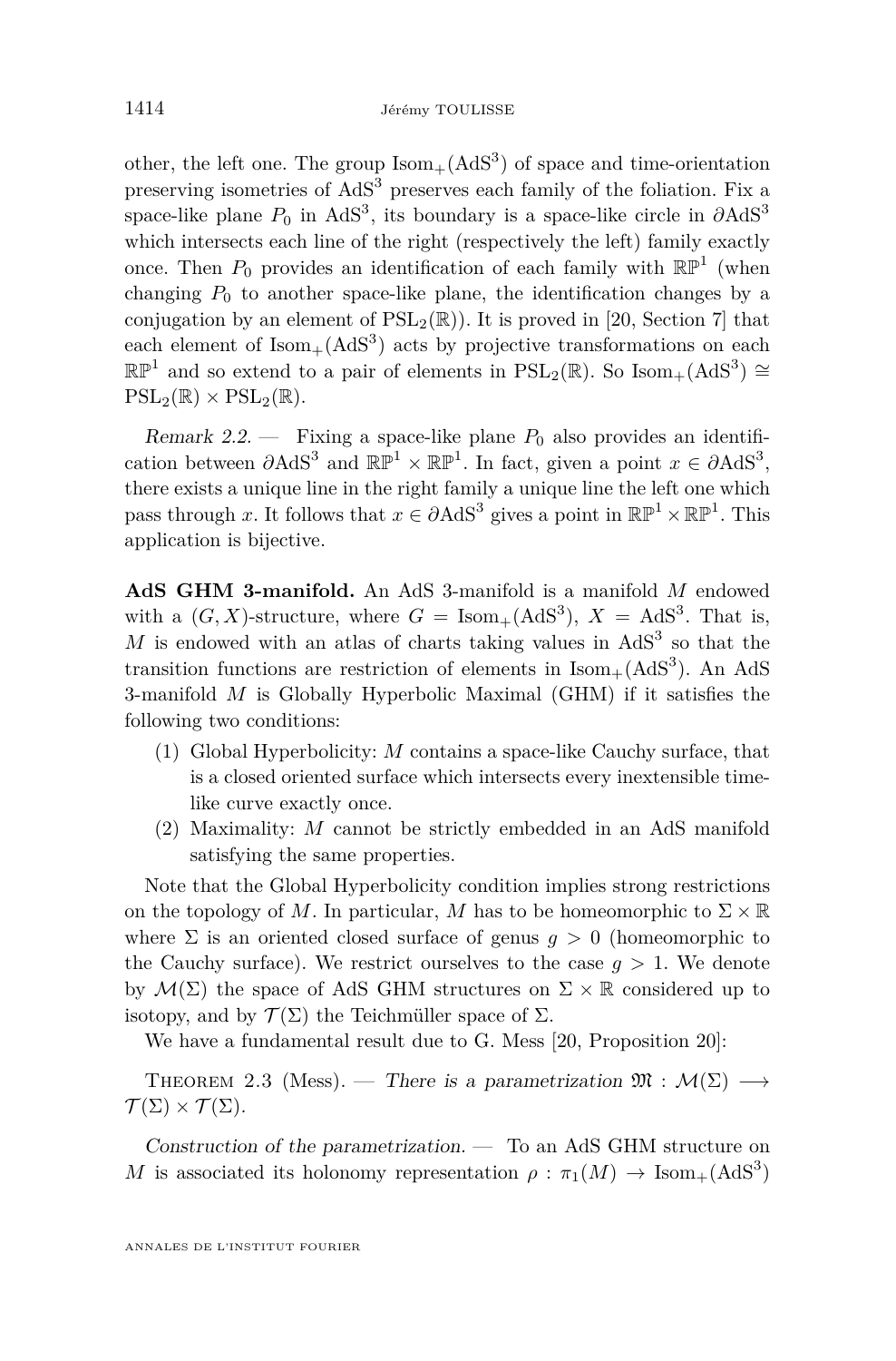(well defined up to conjugation). As  $\mathrm{Isom}_+(\mathrm{AdS}^3) \cong \mathrm{PSL}_2(\mathbb{R}) \times \mathrm{PSL}_2(\mathbb{R})$ and as  $\pi_1(M) = \pi_1(\Sigma)$ , one can split the representation  $\rho$  into two morphisms

$$
\rho_1, \rho_2 : \pi_1(\Sigma) \to \mathrm{PSL}_2(\mathbb{R}).
$$

G. Mess proved [\[20,](#page-40-5) Proposition 19] that these holonomies have maximal Euler class *e* (that is  $|e(\rho_l)| = |e(\rho_r)| = 2g - 2$ ). Using Goldman's criterion [\[12\]](#page-40-10), he proved that these morphisms are Fuchsian holonomies and so define a pair of points in  $\mathcal{T}(\Sigma)$ .

Reciprocally, as two Fuchsian holonomies  $\rho_1, \rho_2$  are conjugated by an orientation preserving homeomorphism  $\phi$  :  $\mathbb{RP}^1 \to \mathbb{RP}^1$  and as  $\partial \text{AdS}^3$ identifies with  $\mathbb{RP}^1 \times \mathbb{RP}^1$  (fixing a totally geodesic space-like plane  $P_0$ , see Remark [2.2\)](#page-6-0), one can see the graph of  $\phi$  as a closed curve in  $\partial \text{AdS}^3$ . G. Mess proved that this curve is nowhere time-like and is contained in an affine chart. In particular, one can construct the convex hull of the graph of *φ*. The holonomy  $(\rho_1, \rho_2) : \pi_1(\Sigma) \to \text{Isom}_+(\text{AdS}^3)$  acts properly discontinuously on this convex hull and the quotient is a piece of globally hyperbolic AdS manifold. It follows from a theorem of Y. Choquet-Bruhat and R. Geroch [\[7\]](#page-40-11) that this piece of AdS globally hyperbolic manifold uniquely embeds in a maximal one. So the map  $\mathfrak{M}$  is a one-to-one.

#### **2.2. Surfaces embedded in an AdS GHM 3-manifold**

K. Krasnov and J.-M. Schlenker [\[15,](#page-40-12) Section 3] proved results about surfaces embedded in an AdS GHM manifold. Here we state some of these results. Recall that a space-like surface embedded in a Lorentzian manifold is maximal if its mean curvature vanishes everywhere. The following result was proved by T. Barbot, F. Béguin and A. Zeghib in [\[4\]](#page-40-7):

Theorem 2.4 (Barbot, Béguin, Zeghib). — Every AdS GHM 3-manifold contains a unique maximal space-like surface.

In [\[15\]](#page-40-12), the authors give an explicit formula for the Mess parametrization M:

Theorem 2.5 (Krasnov, Schlenker). — Let *S* be a space-like surface embedded in an AdS GHM manifold *M* whose principal curvatures are in  $(-1, 1)$ . We denote by E the identity map, *J* the complex structure on S (associated to the induced metric), *B* its shape operator and I its first fundamental form. We have:

$$
\mathfrak{M}(M)=(g_1,g_2),
$$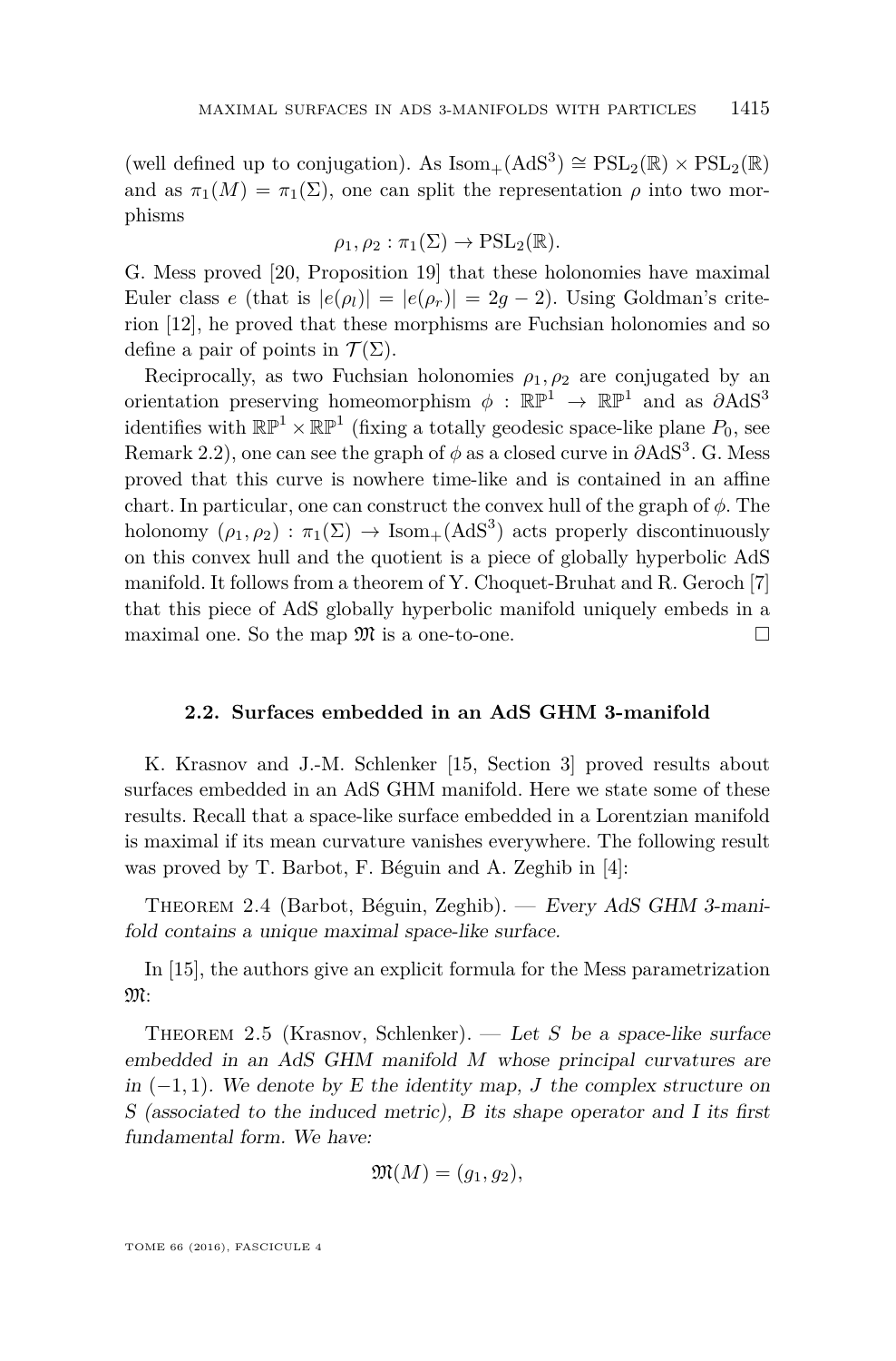where  $g_{1,2}(x, y) = I((E \pm JB)x, (E \pm JB)y).$ 

Remark 2.6. — In particular, they proved that the metrics  $g_1$  and  $g_2$ are hyperbolic and do not depend of the choice of the surface *S* (up to isotopy).

If we denote by  $\mathcal{H}(\Sigma)$  the space of maximal space-like surfaces in germs of AdS manifold, it is proved in [\[15\]](#page-40-12) (using the Fundamental Theorem of surfaces embedded in AdS manifolds) that this space is canonically identified with the space of couples  $(q, h)$  where q is a smooth metric on  $\Sigma$  and *h* is a symmetric bilinear form on *T S* so that:

- $(t)$   $tr_a(h) = 0.$
- (2)  $\delta_q h = 0$  (where  $\delta_q$  is the divergence operator associated to the Levi-Civita connection of *g*).
- (3)  $K_g = -1 \det_g(h)$  (where  $K_g$  is the Gauss curvature). We call this equation modified Gauss' equation.

We recall a theorem of Hopf [\[13\]](#page-40-13):

THEOREM 2.7 (Hopf). — Let q be a Riemannian metric on  $\Sigma$  and h a bilinear symmetric form on *T*Σ, then:

- i.  $tr_q(h) = 0$  if and only if h is the real part of a quadratic differential *q* on  $(\Sigma, q)$
- ii. If i. holds, then  $\delta_q h = 0$  if and only if *q* is holomorphic with respect to the complex structure associated to *g*.
- iii. if i. and ii. hold, then  $g$  (respectively  $h$ ) is the first (respectively second) fundamental form of a maximal surface if and only if  $K_q = -1 - \det_q(h)$ .

Moreover, it is proved in [\[15,](#page-40-12) Lemma 3.6.] that for every conformal class c on Σ and every *h* real part of a holomorphic quadratic differential *q* on  $(\Sigma, J_{c})$  (where  $J_{c}$  is the complex structure associated to c), there exists a unique metric  $g_0 \in \mathfrak{c}$  such that modified Gauss' equation is satisfied.

This result provides a canonical parametrization of  $\mathcal{H}(\Sigma)$  by  $T^*\mathcal{T}(\Sigma)$ . In this parametrization, *h* is the real part of a holomorphic quadratic differential, and  $g_0 \in \mathfrak{c}$  is the unique metric verifying  $K_{g_0} = -1 - \det_{g_0}(h)$ . In addition, such a surface has principal curvatures in (−1*,* 1) [\[15,](#page-40-12) Lemma 3.11.].

As every AdS GHM manifold contains a unique maximal surface, there is a parametrization  $\phi : \mathcal{M}(\Sigma) \longrightarrow T^*\mathcal{T}(\Sigma)$  [\[15,](#page-40-12) Theorem 3.8]. Hence, we get an application associated to the Mess parametrization:

$$
\varphi := \phi \circ \mathfrak{M}^{-1} : T^* \mathcal{T}(\Sigma) \to \mathcal{T}(\Sigma) \times \mathcal{T}(\Sigma).
$$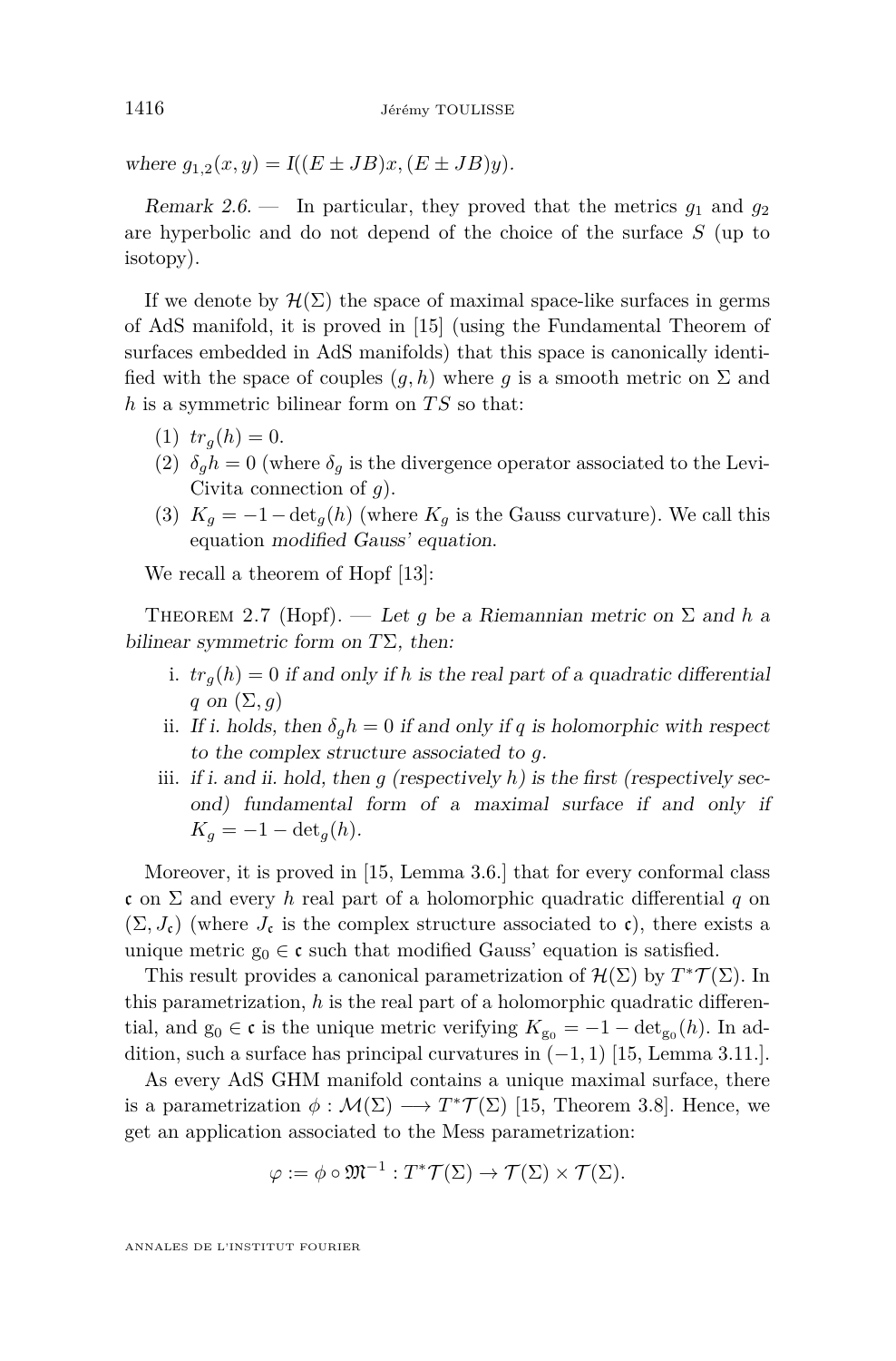#### **3. AdS convex GHM 3-manifolds with particles**

<span id="page-9-0"></span>In this section we define the AdS convex GHM manifolds with particles and recall the parametrization of the moduli space of such structures. The proofs of these results can be found in [\[15\]](#page-40-12) and [\[6\]](#page-40-9).

#### **3.1. Extension of Mess' parametrization**

<span id="page-9-1"></span>First, we are going to define the singular AdS space of dimension 3 in order to define the AdS convex GHM manifolds with particles.

DEFINITION 3.1. — Let  $\theta > 0$ , we define  $AdS^3_{\theta} := \{(t, \rho, \varphi) \in \mathbb{R} \times \mathbb{R}_{\geqslant 0} \times$  $[0, \theta)$ } with the metric:

$$
g_{\theta} = -\cosh^2 \rho dt^2 + d\rho^2 + \sinh^2 \rho d\varphi^2.
$$

Remark 3.2.

- $AdS^3_\theta$  can be obtained by cutting the universal cover of  $AdS^3$  along two time-like planes intersecting along the line  $l := \{ \rho = 0 \}$ , making an angle  $\theta$ , and gluing the two sides of the angular sector of angle  $\theta$ by a rotation fixing *l*. A simple computation shows that, outside of the singular line,  $AdS^3_\theta$  is a Lorentz manifold of constant curvature −1, and AdS<sup>3</sup><sub> $\theta$ </sub> carries a conical singularity of angle  $\theta$  along *l*.
- In the neighborhood of the totally geodesic plane  $P_0 := \{t = 0\}$ given by the points at a causal distance less than  $\pi/2$  from  $P_0$ , the metric  $g_{\theta}$  also expresses

$$
g_{\theta} = -dt^2 + \cos^2 t (d\rho^2 + \sinh^2 \rho d\varphi^2).
$$

DEFINITION 3.3. — An AdS cone-manifold is a (singular) Lorentzian 3-manifold  $(M, g)$  in which any point  $x$  has a neighborhood isometric to an open subset of  $AdS^3_\theta$  for some  $\theta > 0$ . If  $\theta$  can be taken equal to  $2\pi$ , *x* is a smooth point, otherwise  $\theta$  is uniquely determined.

To define the global hyperbolicity in the singular case, we need to define the orthogonality to the singular locus:

DEFINITION 3.4. — Let  $S \subset AdS^3_\theta$  be a space-like surface which intersects the singular line  $l$  at a point  $x$ .  $S$  is said to be orthogonal to  $l$  at  $x$ if the causal distance (that is the "distance" along a time-like line) to the totally geodesic plane  $P$  orthogonal to the singular line at  $x$  is such that:

$$
\lim_{y \to x, y \in S} \frac{d(y, P)}{d_S(x, y)} = 0
$$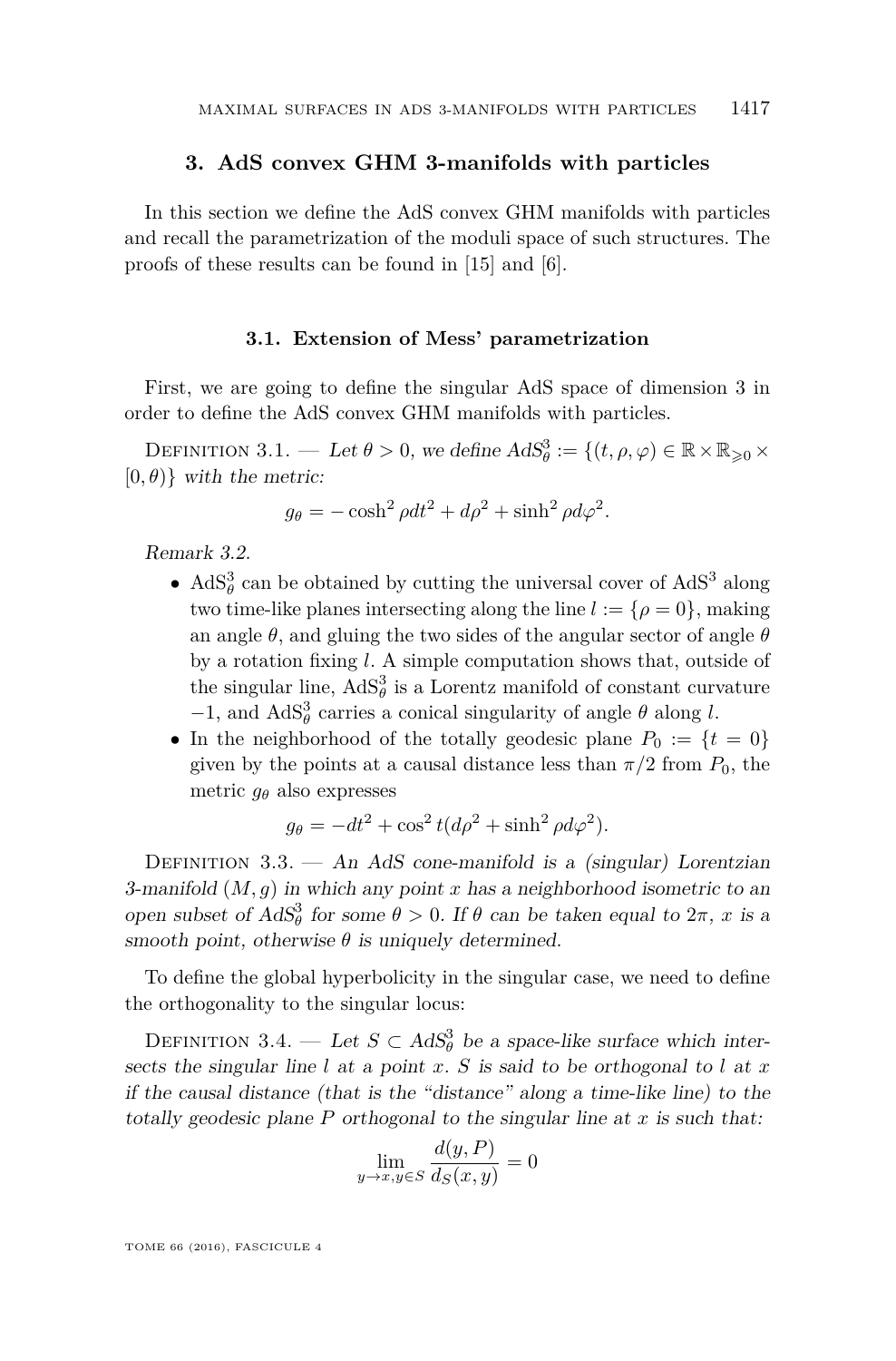where  $d_S(x, y)$  is the distance between x and y along *S*.

Now, a space-like surface *S* in an AdS cone-manifold (*M, g*) which intersects a singular line *d* at a point *y* is said to be orthogonal to *d* if there exists a neighborhood  $U \subset M$  of *y* isometric to a neighborhood of a singular point in  $AdS^3_\theta$  such that the isometry sends  $S \cap U$  to a surface orthogonal to *l* in  $AdS^3_{\theta}$ .

Now we are able to define the AdS convex GHM manifolds with particles.

DEFINITION 3.5.  $-$  An AdS convex GHM manifold with particles is an AdS cone-manifold  $(M, g)$  which is homeomorphic to  $\Sigma_{\mathfrak{p}} \times \mathbb{R}$  (where  $\Sigma_{\mathfrak{p}}$  is a closed oriented surface with *n* marked points), such that the singularities are along time-like lines  $d_1, ..., d_n$  and have fixed cone angles  $\theta_1, ..., \theta_n$  with  $\theta_i < \pi$ . Moreover, we impose two conditions:

- (1) Convex Global Hyperbolicity: *M* contains a space-like future-convex Cauchy surface orthogonal to the singular locus.
- (2) Maximality: *M* cannot be strictly embedded in another manifold satisfying the same conditions.

Remark  $3.6.$  — The condition of convexity in the definition will allow us to use a convex core. As pointed out by the authors in [\[6\]](#page-40-9), we do not know if every AdS GHM manifold with particles is convex GHM.

DEFINITION 3.7. — For  $\theta := (\theta_1, ..., \theta_n) \in (0, \pi)^n$ , let  $\mathcal{M}_{\theta}(\Sigma_{\mathfrak{p}})$  be the space of isotopy classes of AdS convex GHM metrics on  $M = \Sigma_{\mathfrak{p}} \times \mathbb{R}$  with particles of cone angles  $\theta_i$  along  $d_i$ .

Many results known in the non-singular case extend to the singular case (that is with particles of angles less than  $\pi$ ). We recall some of them here (see [\[6\]](#page-40-9), [\[15\]](#page-40-12)):

- (1) The parametrization  $\mathfrak{M}$  defined above extends to the singular case. Namely, we have a parametrization  $\mathfrak{M}_{\theta}: \mathcal{M}_{\theta}(\Sigma_{\mathfrak{p}}) \longrightarrow \mathcal{T}_{\theta}(\Sigma_{\mathfrak{p}}) \times$  $\mathcal{T}_{\theta}(\Sigma_{p})$  which corresponds to Mess' parametrization when there is no particle.
- (2) Each AdS convex GHM 3-manifold with particles  $(M, g)$  contains a minimal non-empty convex subset called its "convex core" whose boundary is a disjoint union of two pleated space-like surfaces orthogonal to the singular locus (except in the Fuchsian case which corresponds to the case where the two metrics of the parametrization are equal. In this case, the convex core is a totally geodesic space-like surface).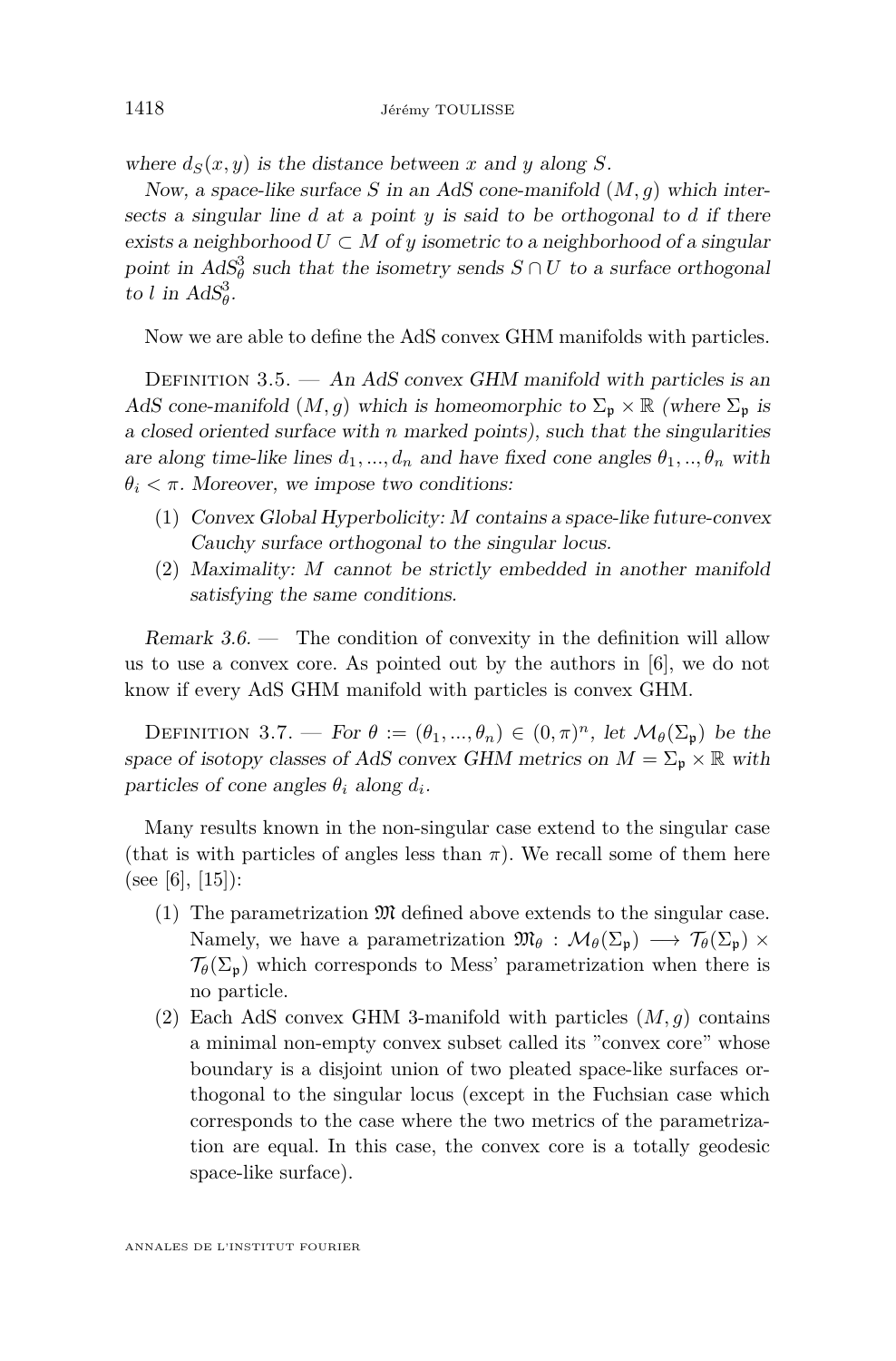Remark 3.8. — The analogy between AdS GHM geometry and quasi-Fuchsian geometry explained in the introduction extends to the case with particles. Namely, it is proved in [\[17\]](#page-40-14) and [\[21\]](#page-40-15) that there exists a parametrization of the moduli space of quasi-Fuchsian manifolds with particles which extends Bers' parametrization.

#### **3.2. Maximal surface**

Let  $g \in \mathcal{M}_{\theta}(\Sigma_{p})$  be an AdS convex GHM metric with particles on  $M =$  $\Sigma_{\mathfrak{p}} \times \mathbb{R}$ .

DEFINITION 3.9. — A maximal surface in  $(M, g)$  is a locally area-maximizing space-like Cauchy surface  $S \hookrightarrow (M, g)$  which is orthogonal to the singular lines.

In particular, such a maximal surface  $S \hookrightarrow (M, g)$  has everywhere vanishing mean curvature. Note that our definition differs from [\[15,](#page-40-12) Definition 5.6] where the authors impose the boundedness of the principal curvatures of *S*. The following proposition shows that a maximal surface in our sense has bounded principal curvatures:

<span id="page-11-0"></span>PROPOSITION 3.10. — For a maximal surface  $S \hookrightarrow (M, g)$  with shape operator *B* and induced metric  $g_S$ ,  $\det_{g_S}(B)$  tends to zero at the intersections with the particles. In particular, *B* is the real part of a meromorphic quadratic differential with at most simple poles at the singularities.

Proof. — Let *d* be a particle of angle  $\theta$  and set  $0 := d \cap S$ . We see locally *S* as the graph of a function  $u : P_0 \longrightarrow \mathbb{R}$  where  $P_0$  is the (piece of) totally geodesic plane orthogonal to *d* at 0. We will show that, the induced metric  $g_S$  on *S* carries a conical singularity of angle  $\theta$ .

Recall that a metric *g* on a surface carries a conical singularity of angle *θ* if there exists complex coordinates *z* centered at the singularity so that

$$
g = e^{2u} |z|^{2(\theta/2\pi - 1)} |dz|^2,
$$

where *u* is a bounded function. We need the following lemma:

LEMMA  $3.11.$  – The gradient of *u* tends to zero at the intersections with the particles.

Proof. — To prove this lemma, we will use Schauder estimates for solutions of uniformly elliptic PDE's. For the convenience of the reader, we recall these estimates. The main reference for the theory is [\[11\]](#page-40-16).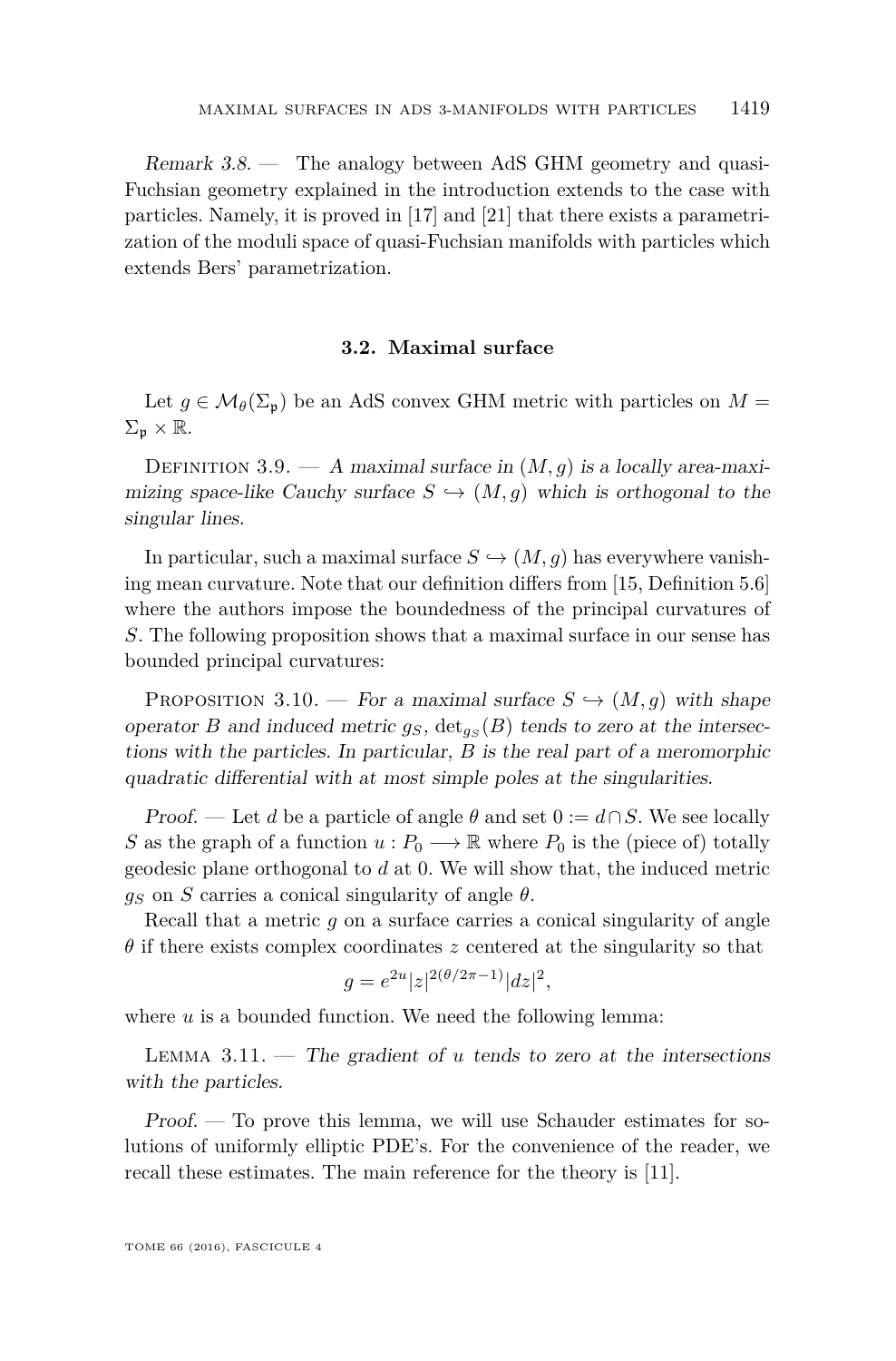A second order linear operator  $L$  on a domain  $\Omega \subset \mathbb{R}^n$  is a differential operator of the form

$$
Lu = a^{ij}(x)D_{ij}u + b^k(x)D_ku + c(x)u, \ u \in \mathcal{C}^2(\Omega), \ x \in \Omega,
$$

where we sum over all repeated indices. We say that *L* is uniformly elliptic if the smallest eigenvalue of the matrix  $(a_{ij}(x))$  is bounded from below by a strictly positive constant.

We finally define the following norms for a function  $u$  on  $\Omega$ :

- $|u|_k := ||u||_{\mathcal{C}^k(\Omega)}$ .
- $|u|_0^{(i)} := \sup_{x \in \Omega} d_x^i |u(x)|$ , where  $d_x = \text{dist}(x, \partial \Omega)$ . •  $|u|_k^* = \sum_{i=0}^k \sup_{x \in \Omega, |\alpha| = i}$  $d_x^i|D^\alpha u|.$

The following theorem can be found in [\[11,](#page-40-16) Theorem 6.2]

<span id="page-12-1"></span>THEOREM 3.12 (Schauder interior estimates). — Let  $\Omega \subset \mathbb{R}^n$  be a domain with  $C^2$  boundary and  $u \in C^2(\Omega)$  be solution of the equation

$$
Lu = 0
$$

where *L* is uniformly elliptic so that

$$
|a^{ij}|_0^{(0)}, |b^k|_0^{(1)}, |c|_0^{(2)} < \Lambda.
$$

Then there exists a positive constant *C* depending only on  $\Omega$  and *L* so that

$$
|u|_2^*\leqslant C|u|_0.
$$

For every domain  $\Omega \subset P_0$  which does not contain the singular point, *u* satisfies the maximal surface equation (see for example [\[10\]](#page-40-17)) which is given by:

$$
\mathcal{L}(u) := \mathrm{div}_{g_S}\big(v(-1, \pi^*\nabla u)\big) = 0.
$$

Here,  $\pi : S \longrightarrow P_0$  is the orthogonal projection,  $v = (1 - ||\pi^* \nabla u||^2)^{-1/2}$ and so  $v(-1, \pi^* \nabla u)$  is the unit future pointing normal vector field to *S*. Also, one easily checks that this equation can be written

<span id="page-12-0"></span>(3.1) div<sub>gs</sub> $(v\pi^*\nabla u) + a(x, u, \nabla u) = 0$ , for some function *a*.

The proof of Proposition [4.12](#page-23-0) applies in this case and implies the *S* is uniformly space-like. It follows that  $\pi$  is uniformly bi-Lipschitz and so  $v$  is uniformly bounded.

It follows that Equation [\(3.1\)](#page-12-0) is a quasi-linear elliptic equation in the divergence form. Moreover, if we write it in the following way:

$$
a^{ij}(x, u, Du)D_{ij}u + b^k(x, u, Du)D_ku + c(x, Du, u)u = 0,
$$

ANNALES DE L'INSTITUT FOURIER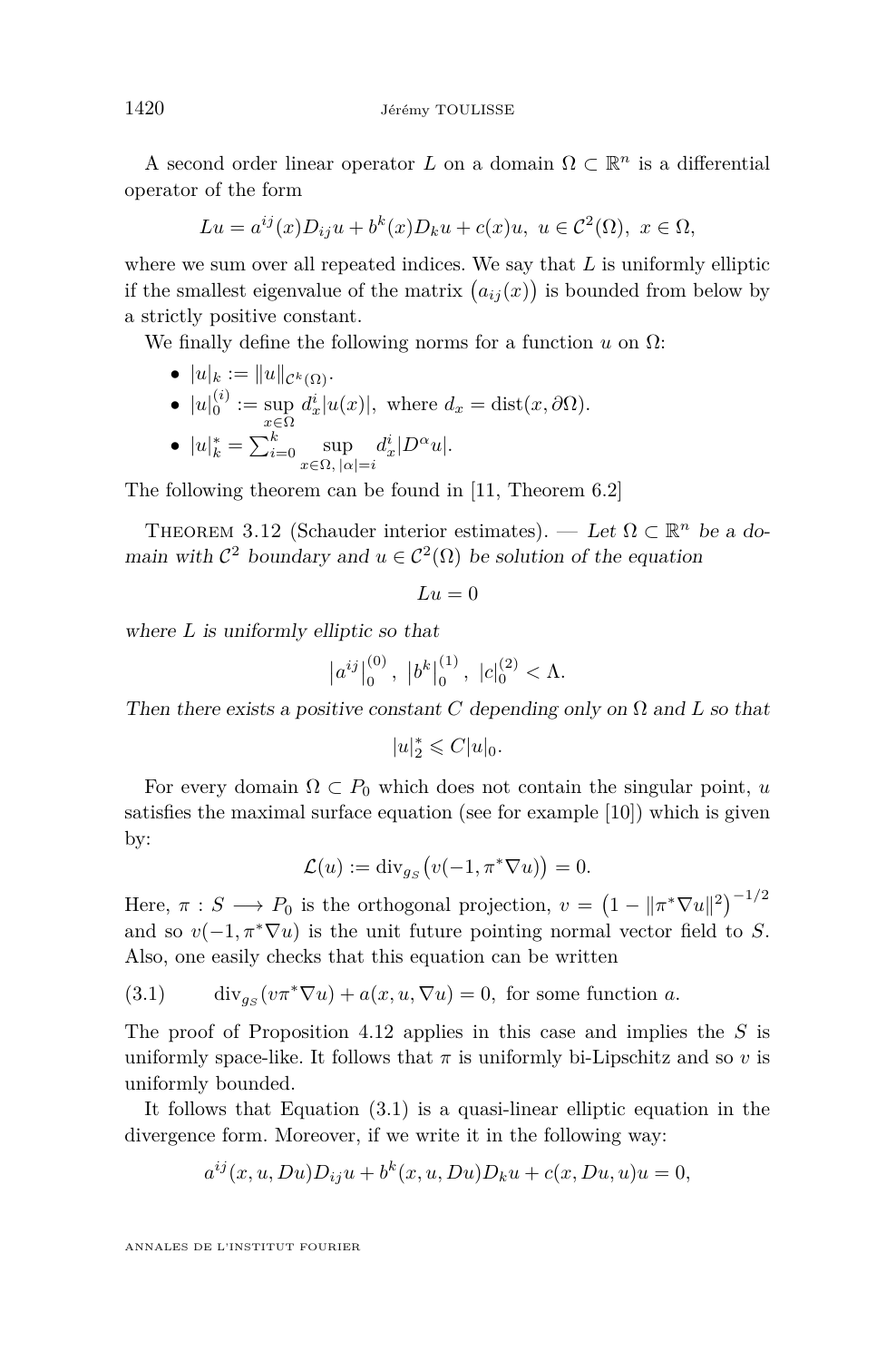it is easy to see that the equation is uniformly elliptic (in fact  $a^{ij}(x, u, Du) \geqslant$ 1) and the coefficients satisfy conditions of Theorem [3.12](#page-12-1) (as they are uniformly bounded on  $\Omega$ ). Hence, we are in the good framework to apply the Schauder estimates.

Let  $x_0 \in P_0 \setminus \{0\}$  and let  $2r := \text{dist}_S(x_0, 0)$ . Consider the disk  $D_r$  of radius *r* centered at  $x_0$ . It follows from the previous discussion that  $u: D_r \longrightarrow \mathbb{R}$ satisfies  $\mathcal{L}u = 0$ . By a homothety of ratio  $1/r$ , send the disk  $D_r$  to the unit disk  $(D, h_r)$  where  $h_r$  is the metric of constant curvature  $-r^2$ . The function *u* is sent to a new function

$$
u_r:(D,h_r)\longrightarrow \mathbb{R},
$$

and satisfies the equation

$$
\mathcal{L}_r u_r=0.
$$

Here, the operator  $\mathcal{L}_r$  is the maximal surface operator for the rescaled metric  $g_r := -dt^2 + \cos^2 t \cdot h_r$ . In particular,  $\mathcal{L}_r$  is a quasi-linear uniformly elliptic operator whose coefficients applied to  $u_r$  satisfy the condition of Theorem [3.12.](#page-12-1)

In a polar coordinates system  $(\rho, \varphi)$ , the metric  $h_r$  expresses

$$
h_r = d\rho^2 + r^{-2} \sinh^2(r \cdot \rho) d\varphi^2.
$$

As *r* tends to zero, the metric  $h_r$  converges  $C^{\infty}$  on *D* to the flat metric  $h_0 = d\rho^2 + \rho^2 d\varphi^2$ . It follows that the coefficients of the family of operators  $(\mathcal{L}_r)_{r \in (0,1)}$  applied to  $u_r$  converge to the ones of the operator  $\mathcal{L}_0$  applied to  $u_0 = \lim_{r \to 0} u_r$  where  $\mathcal{L}_0$  is the maximal surface operator associated to the metric  $g_0 = -dt^2 + \cos^2 t h_0$ .

As a consequence, the family of constants  ${C<sub>r</sub>}$  associated to the Schauder interior estimates applied to  $\mathcal{L}_r(u_r)$  are uniformly bounded by some  $C > 0$ .

Now, to obtain a bound on the norm of the gradient  $\|\nabla u\|$  at a point  $x_0$  at a distance  $2r$  from the singularity, we apply the Schauder interior estimates to  $\mathcal{L}_r(u_r)$ , where  $u_r: (D, h_r) \longrightarrow \mathbb{R}$ . We get

$$
|u_r|_2^* \leqslant C_r |u_r|_0 \leqslant C |u_r|_0.
$$

As  $\|\nabla u_r\|(x_0) \leq u\|_2^*$ , and as  $u_r(x_0) = o(2r)$  (because *S* is orthogonal to *d*), we obtain

$$
\|\nabla u_r\|(x_0)\leqslant C.o(r).
$$

But as  $u_r$  is obtained by rescaling *u* with a factor *r*, so  $\|\nabla u\| = r^{-1} \|\nabla u_r\|$ and we finally get:

$$
\|\nabla u\| = o(1). \qquad \qquad \Box
$$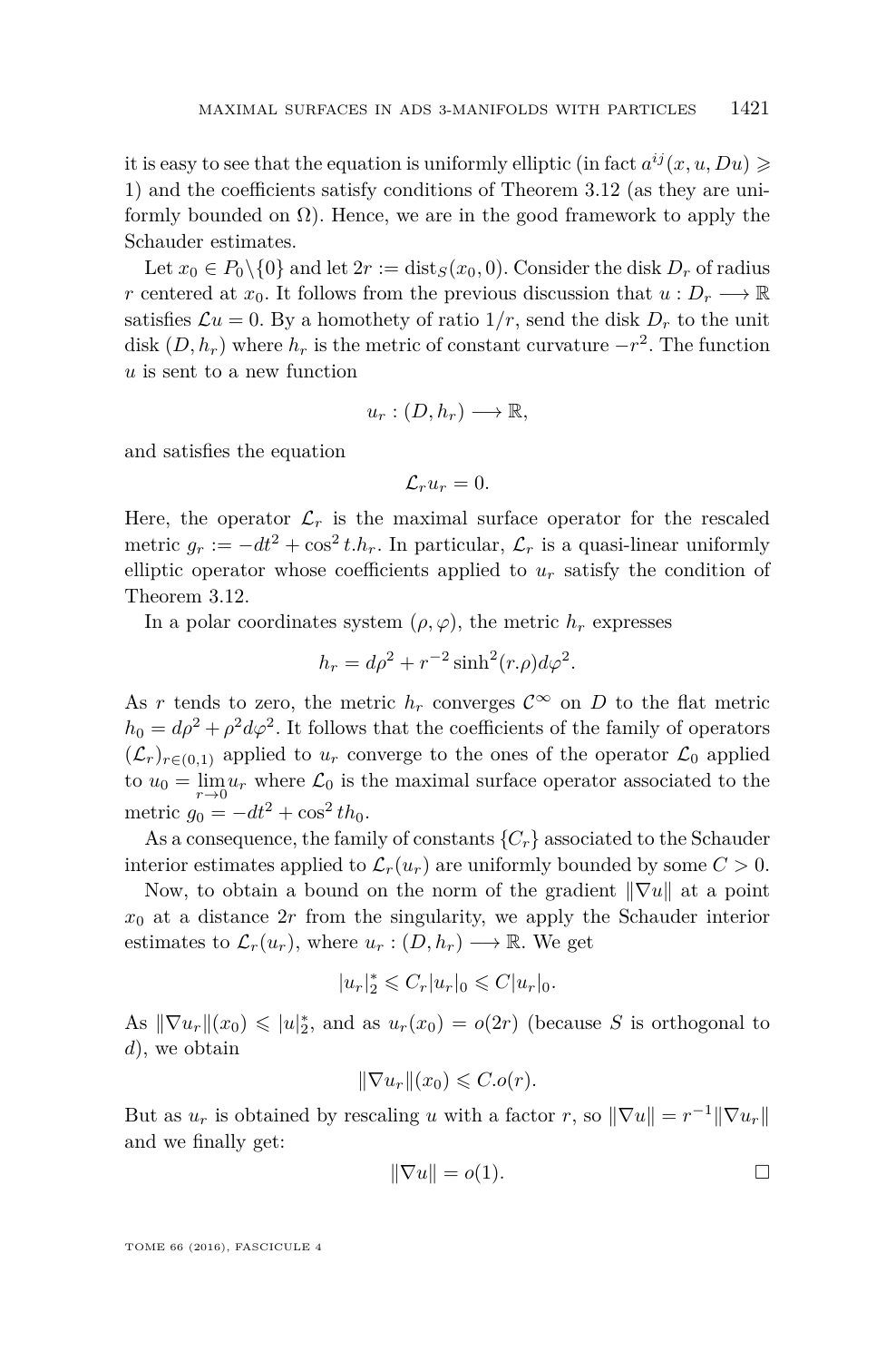LEMMA 3.13. — The induced metric  $q_S$  on *S* carries a conical singularity of angle *θ* at its intersection with the particle *d*.

Proof. — Recall that (see [\[18,](#page-40-18) Section 2.2] and [\[14,](#page-40-19) Section 2.1]) a metric *h* carries a conical singularity of angle  $\theta$  if and only if there exists normal polar coordinates  $(\rho, \varphi) \in \mathbb{R}_{>0} \times [0, 2\pi)$  around the singularity so that

$$
g = d\rho^2 + f^2(\rho, \varphi) d\varphi^2, \ \frac{f(\rho, \varphi)}{\rho} \underset{\rho \to 0}{\longrightarrow} \theta/2\pi.
$$

That is, if *g* can be written by the matrix

$$
g = \left(\begin{array}{cc} 1 & 0 \\ 0 & \left(\frac{\theta}{2\pi}\right)^2 \rho^2 + o(\rho^2) \end{array}\right).
$$

The metric of  $(M, g)$  can be locally written around the intersection of *S* and the particle *d* by

$$
g = -dt^2 + \cos^2 t h_\theta,
$$

where  $h_{\theta} = d\rho^2 + \left(\frac{\theta}{2\pi}\right)^2 \sinh^2 \rho d\varphi^2$  is the metric of  $\mathbb{H}^2_{\theta}$ . Setting  $t = u(\rho, \varphi)$ , with  $u(\rho, \varphi) = o(\rho)$  and  $\|\nabla u\| = o(1)$ , we get

$$
dt^{2} = (\partial_{\rho}u)^{2} d\rho^{2} + 2\partial_{\rho}u\partial_{\varphi}u d\rho d\varphi + (\partial_{\varphi}u)^{2} d\varphi^{2}.
$$

Note that, as  $\|\nabla u\| = o(1)$ ,  $\partial_\rho u = o(1)$  and  $\partial_\varphi u = o(\rho)$ .

Finally, using  $\cos^2(u) = 1 + o(\rho^2)$ , we get the following expression for the induced metric on *S*:

$$
g_S = \begin{pmatrix} 1 + o(1) & o(\rho) \\ o(\rho) & \left(\frac{\theta}{2\pi}\right)^2 \rho^2 + o(\rho^2) \end{pmatrix}.
$$

One easily checks that, with a change of variable, the induced metric carries a conical singularity of angle  $\theta$  at the intersection with  $d$ .

Now the proof of Proposition [3.10](#page-11-0) follows: suppose the second fundamental form  $II = g_S(B, ..)$  is the real part of a meromorphic quadratic differential *q* with a pole of order *n*. In complex coordinates, write  $q = f(z)dz^2$ and  $g_S = e^{2u} |z|^{2(\theta/2\pi - 1)} |dz|^2$  where *u* is bounded. Then *B* is the real part of the harmonic Beltrami differential

$$
\mu := \frac{\overline{q}}{g_S} = e^{-2u}|z|^{-2(\theta/2\pi - 1)}\overline{f}(z)d\overline{z}\partial_z.
$$

Using the real coordinates  $z = x + iy$ ,  $dz = dx + idy$ ,  $\partial_z = \frac{1}{2}(\partial_x - i\partial_y)$  we get

ANNALES DE L'INSTITUT FOURIER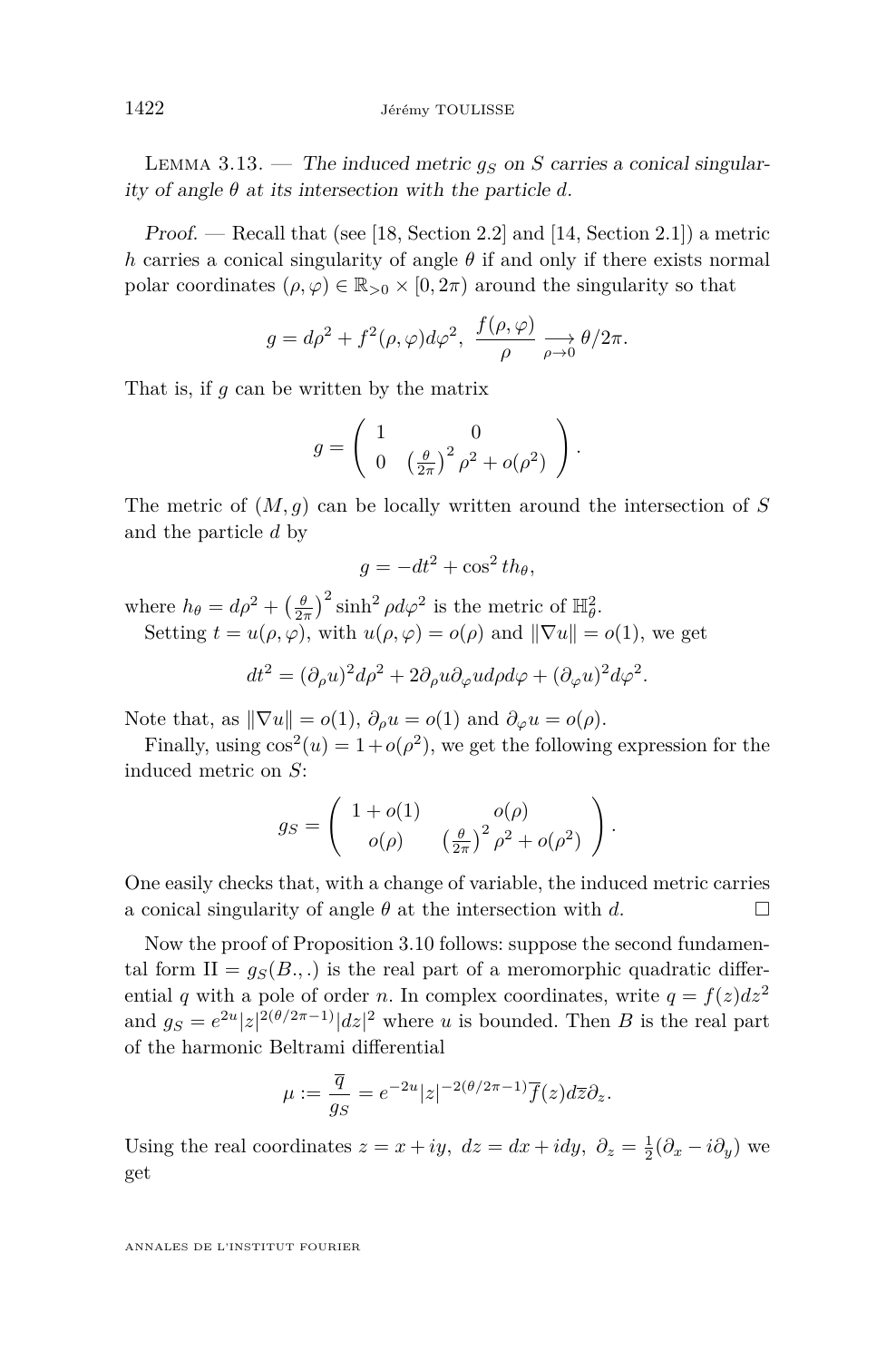$$
B = \Re\left(\frac{1}{2}e^{-2u}|z|^{-2(\theta/2\pi-1)}(\Re(f) - i\Im(f))(dx - idy)(\partial_x - i\partial_y)\right)
$$
  
= 
$$
\frac{1}{2}e^{-2u}|z|^{-2(\theta/2\pi-1)}(\Re(f)(dx\partial_x - dy\partial_y) - \Im(f)(dx\partial_y - dy\partial_x))
$$
  
= 
$$
\frac{1}{2}e^{-2u}|z|^{-2(\theta/2\pi-1)}\left(\begin{array}{cc} \Re(f) & -\Im(f) \\ -\Im(f) & -\Re(f) \end{array}\right).
$$

It follows that

$$
\det_{g_S}(B) = -\frac{1}{4}e^{-4u}|z|^{-4(\theta/2\pi-1)}|f|^2 = -e^v|z|^{-2(\theta/\pi-2+n)},
$$

for some bounded v. By (modified) Gauss equation, the curvature  $K_S$  of  $S$ is given by

$$
K_S = -1 - \det_{g_S}(B).
$$

By Gauss-Bonnet formula for surface with cone singularities (see for example [\[25\]](#page-41-0)), *K<sup>S</sup>* has to be locally integrable. But we have:

$$
K_s dvol_S = \left( -1 + e^w |z|^{-2(\theta/2\pi - 1 + n)} \right) d\lambda,
$$

where  $d\lambda$  is the Lebesgue measure on  $\mathbb{R}^2$ . It follows that  $K_s \text{d} \text{vol}_S$  is integrable if and only if  $\theta/2\pi-1+n<1$ , that is  $n \leq 1$ . Note also that, for  $n \leq 1$ ,  $\det_{g_S}(B) = O(|z|^{2(1-\theta/\pi)})$  and so tends to zero at the singularity.  $\Box$ 

It is proved in [\[15\]](#page-40-12) that, as in the non-singular case, we can define the space  $\mathcal{H}_{\theta}(\Sigma_{p})$  of maximal surfaces in a germ of AdS convex GHM with *n* particles of angles  $\theta = (\theta_1, ..., \theta_n) \in (0, \pi)^n$ . This space is still parametrized by  $T^* \mathcal{T}_{\theta}(\Sigma_{\mathfrak{p}})$ . Recall that the cotangent space  $T^*_{g} \mathcal{T}_{\theta}(\Sigma_{\mathfrak{p}})$  to  $\mathcal{T}_{\theta}(\Sigma_{\mathfrak{p}})$  at a metric  $g \in \mathcal{T}_{\theta}(\Sigma_{\mathfrak{p}})$  is given by the space of meromorphic quadratic differentials on  $(\Sigma_{\mathfrak{p}}, J_g)$  (where  $J_g$  is the complex structure associated to *g*) with at most simple poles at the marked points.

Moreover, given  $(g, h) \in \mathcal{H}_{\theta}(\Sigma_{p})$ , using the Fundamental Theorem of surfaces in AdS convex GHM manifolds with particles, one can locally reconstruct a piece of AdS globally hyperbolic manifold with particles which uniquely embeds in a maximal one. It provides a map from  $\mathcal{H}_{\theta}(\Sigma_{p})$  to  $\mathcal{M}_{\theta}(\Sigma_{p})$ . This map is bijective if and only if each AdS convex GHM manifold (*M, g*) contains a unique maximal surface.

#### **4. Existence of a maximal surface**

In this section, we prove the existence part of Theorem [1.4.](#page-4-0) Note that in the Fuchsian case (that is when the two metrics of the parametrization  $\mathfrak{M}_{\theta}$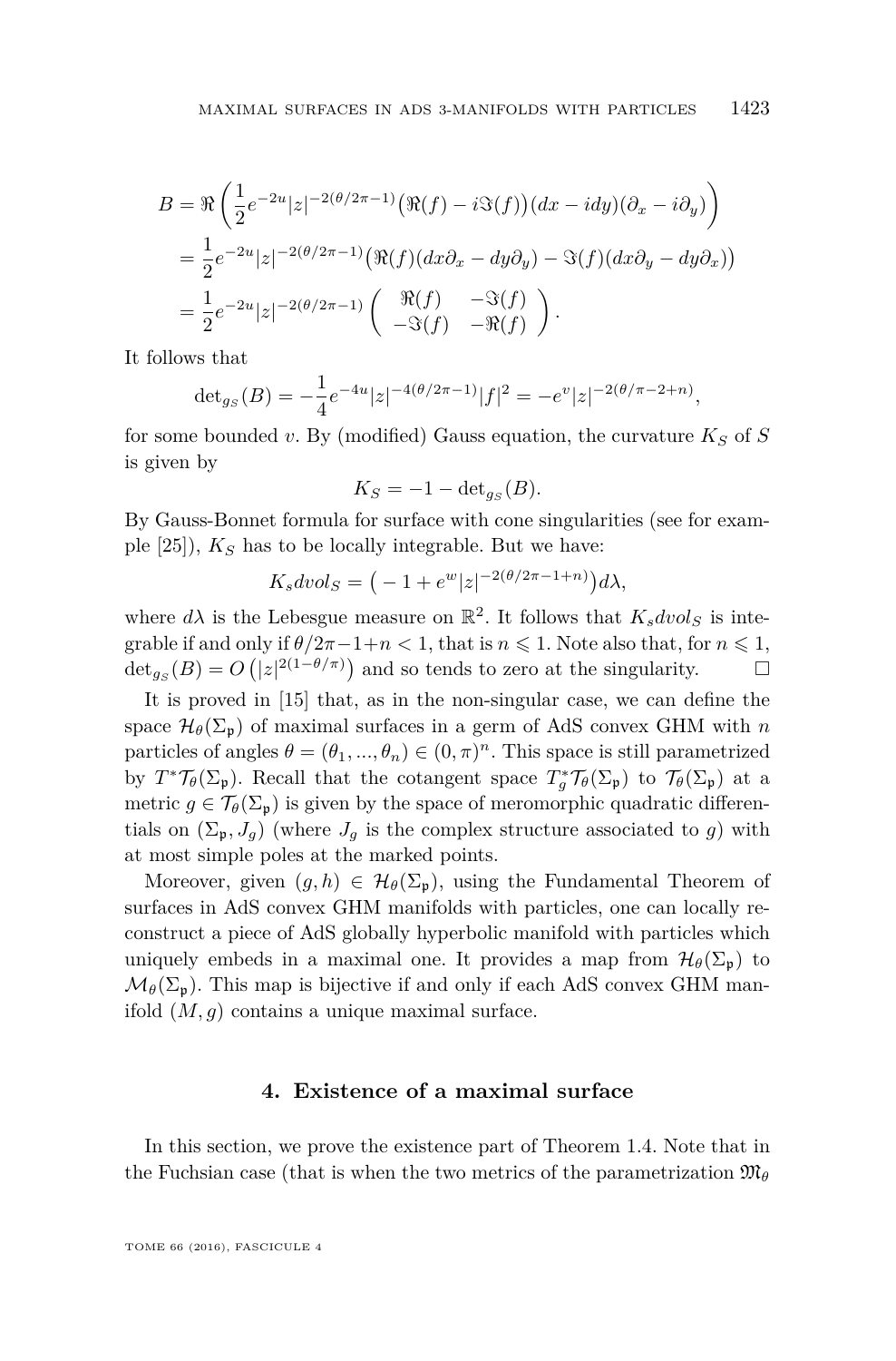are equal), the convex core is reduced to a totally geodesic plane orthogonal to the singular locus which is thus maximal (its second fundamental form vanishes).

Hence, from now on, we consider an AdS convex GHM manifold with particles  $(M, g)$ , where  $g \in \mathcal{M}_{\theta}(\Sigma_{p})$  is such that  $\mathfrak{M}_{\theta}(g) \in \mathcal{T}_{\theta}(\Sigma_{p}) \times \mathcal{T}_{\theta}(\Sigma_{p})$ are two distinct points (that is  $(M, g)$ ) is not Fuchsian). It follows from [\[6,](#page-40-9) Section 5] that (*M, g*) contains a convex core with non-empty interior. The boundary of this convex core is given by two pleated surfaces: a futureconvex one and a past-convex one.

<span id="page-16-0"></span>PROPOSITION  $4.1.$  — The AdS convex GHM manifold with particles  $(M, g)$  contains a maximal surface  $S \hookrightarrow (M, g)$ .

The proof is done in four steps:

- Step 1 Approximate the singular metric *g* by a sequence of smooth metrics  $(g_n)_{n\in\mathbb{N}}$  which converges to the metric *g*, and prove the existence for each  $n \in \mathbb{N}$  of a maximal surface  $S_n \hookrightarrow (M, g_n)$ .
- Step 2 Prove that the sequence  $(S_n)_{n\in\mathbb{N}}$  converges outside the singular lines to a smooth nowhere time-like surface *S* with vanishing mean curvature.
- Step 3 Prove that the limit surface *S* is space-like.
- Step 4 Prove that the limit surface *S* is orthogonal to the singular lines.

#### **4.1. First step**

**Approximation of singular metrics.** Take  $\theta \in (0, 2\pi)$  and let  $\mathcal{C}_{\theta} \subset \mathbb{R}^3$ be the cone given by the parametrization:

 $C_{\theta} := \{(u \cdot \cos v, u \cdot \sin v, \cot \frac{\theta}{2})\}$ ,  $(u, v) \in \mathbb{R}_+ \times [0, 2\pi)\}$ .

Now, consider the intersection of this cone with the Klein model of the hyperbolic 3-space, and denote by  $h_{\theta}$  the induced metric on  $\mathcal{C}_{\theta}$ . Outside the apex,  $C_{\theta}$  is a convex ruled surface in  $\mathbb{H}^3$ , and so has constant curvature  $-1$ . Moreover, one easily checks that  $h_{\theta}$  carries a conical singularity of angle  $\theta$ at the apex of  $\mathcal{C}_{\theta}$ . Consider the orthogonal projection p from  $\mathcal{C}_{\theta}$  to the disk of equation  $\mathbb{D} := \{z = 0\} \subset \mathbb{H}^3$ . We have that  $(\mathbb{D}, (p^{-1})^* h_{\theta})$  is isometric to the local model of hyperbolic metric with cone singularity  $\mathbb{H}_{\theta}^2$  as defined in the introduction.

Remark 4.2. — The angle of the singularity is given by lim *ρ*→0  $l(C_\rho)$  $\frac{\partial \rho}{\partial p}$  where  $l(C_{\rho})$  is the length of the circle of radius  $\rho$  centered at the singularity.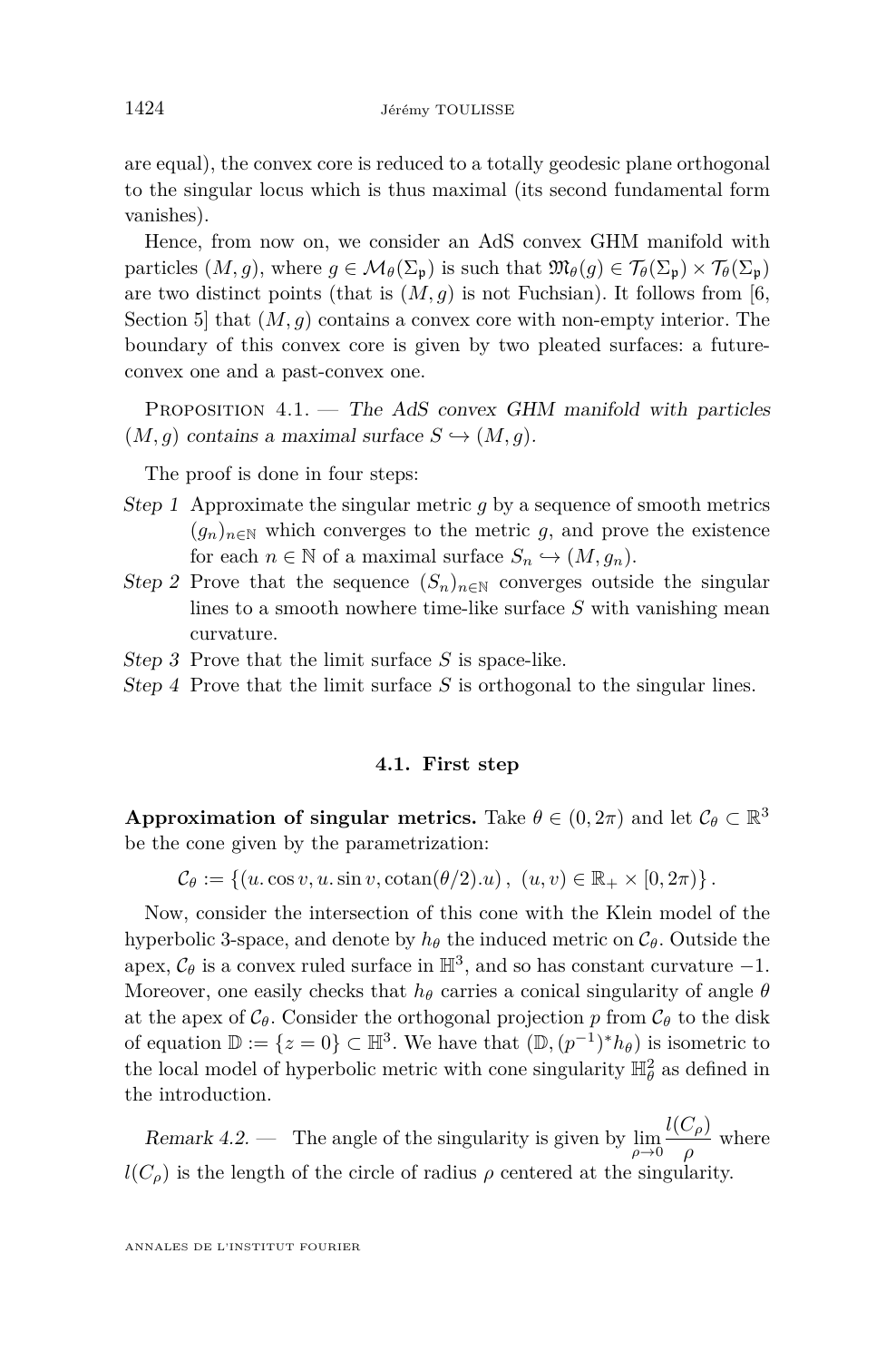Now, to approximate this metric, take  $(\epsilon_n)_{n\in\mathbb{N}}\subset(0,1)$ , a sequence decreasing to zero and define a sequence of even functions  $f_n : \mathbb{R} \longrightarrow \mathbb{R}$  so that for each  $n \in \mathbb{N}$ ,



Figure 4.1. Graph of *f<sup>n</sup>*

Consider the surface  $\mathcal{C}_{\theta,n}$  obtained by making a rotation of the graph of  $f_n$  around the axis  $(0z)$  and consider its intersection with the Klein model of hyperbolic 3-space. Denote by  $h_{\theta,n}$  the induced metric on  $\mathcal{C}_{\theta,n}$ , and define  $\mathbb{H}^2_{\theta,n} := (\mathbb{D}, (p^{-1})^* h_{\theta,n})$  (where *p* is still the orthogonal projection to the disk  $\mathbb{D} = \{z = 0\} \subset \mathbb{H}^3$ . By an abuse of notations, we write  $\mathbb{H}_{\theta,n}^2 = (\mathbb{D}, h_{\theta,n})$ . Denote by  $B_i \subset \mathbb{D}$  the smallest set where the metric  $h_{\theta,n}$ does not have of constant curvature  $-1$ , by construction,  $B_n \longrightarrow_{\infty} \{0\},$ where  $\{0\}$  is the center of  $D$ . We have

PROPOSITION 4.3. — For all compact  $K \subset \mathbb{D} \setminus \{0\}$ , there exists  $n_K \in \mathbb{N}$ such that for all  $n > n_K$ ,  $h_{\theta_{|K}} = h_{\theta, n_{|K}}$ .

We define the AdS 3-space with regularized singularity:

DEFINITION 4.4. — For  $\theta > 0$ ,  $n \in \mathbb{N}$ , set  $AdS^3_{\theta,n} := \{(t, \rho, \varphi) \in$  $(-\pi/2, \pi/2) \times \mathbb{D}$ } endowed with the metric:

$$
g_{\theta,n} = -dt^2 + \cos^2 t h_{\theta,n}.
$$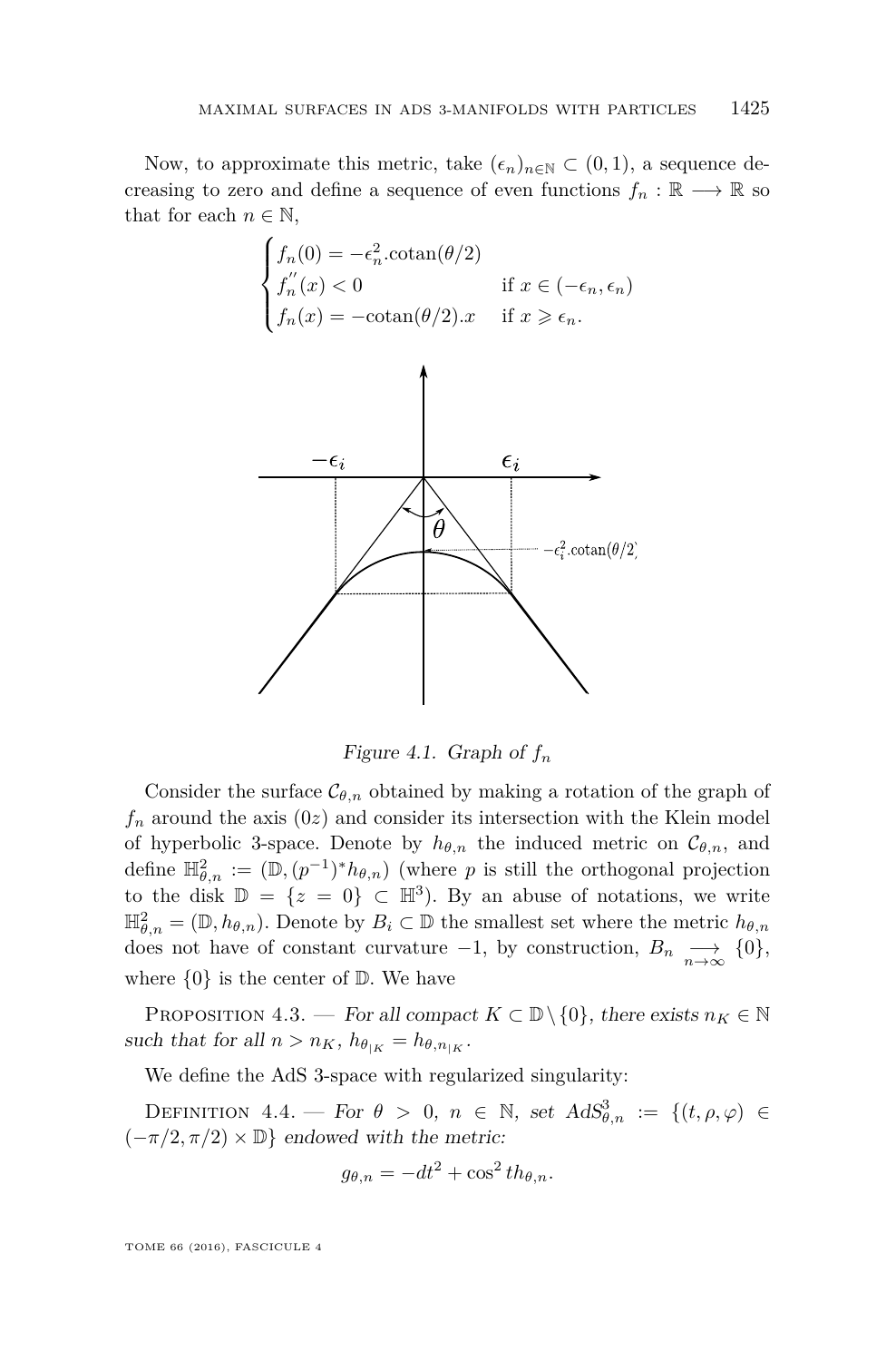By construction, there exists a smallest tubular neighborhood  $V_{\theta}^{n}$  of  $l = (-\pi/2, \pi/2) \times \{0\}$  such that  $AdS^3_{\theta,n} \setminus V^n_\theta$  is a Lorentzian manifold of constant curvature −1.

In this way, we are going to define the regularized AdS convex GHM manifold with particles.

For all  $j \in \{1, ..., n\}$  and  $x \in d_j$  where  $d_j$  is a singular line in  $(M, g)$ , there exists a neighborhood of  $x$  in  $(M, g)$  isometric to a neighborhood of a point on the singular line in  $AdS^3_{\theta_j}$ . For  $n \in \mathbb{N}$ , we define the regularized metric  $g_n$  on  $M$  so that the neighborhoods of points of  $d_j$  are isometric to neighborhoods of points on the central axis in  $AdS^3_{\theta_j,n}$ . Clearly, the metric  $g_n$  is obtained taking locally the metric of  $V_{\theta_j}^n$  in a tubular neighborhood  $U_j^n$  of the singular lines  $d_j$  for all  $j \in \{1, ..., n\}$ . In particular, outside these  $U_j^n$ ,  $(M, g_n)$  is a regular AdS manifold.

PROPOSITION 4.5. — Let  $K \subset M$  be a compact set which does not intersect the singular lines. There exists  $n_K \in \mathbb{N}$  such that, for all  $n > n_K$ ,  $g_{n_{|K}} = g_{|K}$ .

**Existence of a maximal surface in each**  $(M, g_n)$  We are going to prove Proposition [4.1](#page-16-0) by convergence of maximal surfaces in each (*M, gn*). A result of Gerhardt [\[10,](#page-40-17) Theorem 6.2] provides the existence of a maximal surface in  $(M, g_n)$  given the existence of two smooth barriers, that is, a strictly future-convex smooth (at least  $\mathcal{C}^2$ ) space-like surface and a strictly past-convex one. This result has been improved in [\[2,](#page-40-20) Theorem 4.3] reducing the regularity conditions to  $\mathcal{C}^0$  barriers.

The natural candidates for these barriers are equidistant surfaces from the boundary of the convex core of  $(M, g)$ . It is proved in [\[6,](#page-40-9) Section 5] that the future (respectively past) boundary component  $\partial_{+}$  (respectively *∂*−) of the convex core is a future-convex (respectively past-convex) spacelike pleated surface orthogonal to the particles. Moreover, each point of the boundary components is either contained in the interior of a geodesic segment (a pleating locus) or of a totally geodesic disk contained in the boundary components.

For  $\epsilon > 0$  fixed, consider the 2 $\epsilon$ -surface in the future of  $\partial_+$  and denote by  $\partial_{+,\epsilon}$  the  $\epsilon$ -surface in the past of the previous one. As pointed out in [\[6,](#page-40-9) Proof of Lemma 4.2, this surface differs from the  $\epsilon$ -surface in the future of *∂*<sup>+</sup> (at the pleating locus).

<span id="page-18-0"></span>PROPOSITION 4.6. — For *n* big enough,  $\partial_{+,\epsilon} \hookrightarrow (M,g_n)$  is a strictly future-convex space-like  $C^{1,1}$  surface.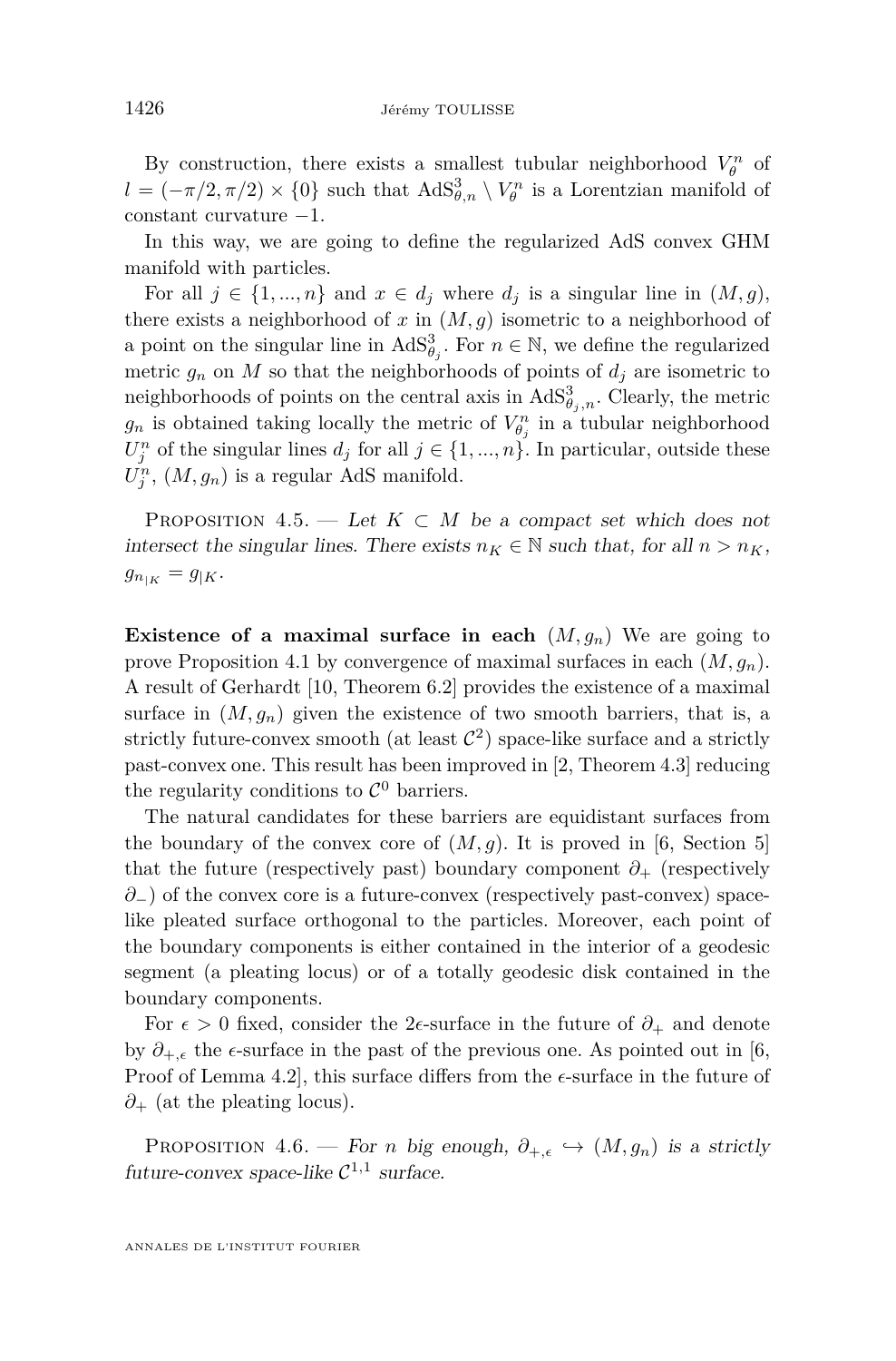*Proof.* — Outside the open set  $U^n := \bigcup_{j=1}^n U_j^n$  (where the  $U_j^n$  are tubular neighborhoods of  $d_j$  so that the curvature is different from  $-1$ ),  $(M, g_n)$ is isometric to  $(M, g)$ , and moreover,  $U_j^n \longrightarrow d_j$  for each *j*. As proved in [\[6,](#page-40-9) Lemma 5.2], each intersection of  $\partial_+$  with a particle lies in the interior of a totally geodesic disk contained in  $\partial_{+}$ . So, there exists  $n_0 \in \mathbb{N}$  such that, for  $n > n_0$ ,  $U_i^j \cap \partial_+$  is totally geodesic.

The fact that  $\partial_{+,\epsilon}$  is  $\mathcal{C}^{1,1}$  is proved in [\[6,](#page-40-9) Proof of Lemma 4.2].

For the strict convexity outside  $U<sup>n</sup>$ , the result is proved in [\[4,](#page-40-7) Proposition 6.28]. So it remains to prove that  $\partial_{+,\epsilon} \cap U_n$  is strictly future-convex.

Let  $d = d_j$  be a singular line which intersects  $\partial_+$  at a point *x*. As  $U :=$  $U_n^j \cap \partial_+$  is totally geodesic, we claim that  $U_{\epsilon} := U_n^j \cap \partial_{+,\epsilon}$  is the  $\epsilon$ -surface of *U* with respect to the metric  $g_n$ . In fact, the space-like surface  $\mathcal{P}_0 \subset AdS^3_{\theta,i}$ given by the equation  $\{t = 0\}$  is totally geodesic and the one given by  $\mathcal{P}_{\epsilon} := \{t = \epsilon\}$  is the  $\epsilon$ -surface of  $\mathcal{P}_{0}$  and corresponds to the  $\epsilon$ -surface in the past of  $\mathcal{P}_{2\epsilon}$ . It follows that  $U_{\epsilon}$  is obtained by taking the  $\epsilon$ -time flow of *U* along the unit future-pointing vector field *N* normal to *∂*<sup>+</sup> (extended to an open neighborhood of *U* by the condition  $\nabla_N^n N = 0$ , where  $\nabla^n$  is the Levi-Civita connection of  $g_n$ ). We are going to prove that the second fundamental form on  $U_{\epsilon}$  is positive definite.

Note that in  $AdS^3_{\theta_j,n}$ , the surfaces  $\mathcal{P}_{t_0} := \{t = t_0\}$  are equidistant from the totally geodesic space-like surface  $P_0$ . Moreover, the induced metric on  $\mathcal{P}_{t_0}$  is  $I_{t_0} = \cos^2(t_0)h_{n,\theta}$  and so, the variation of  $I_{t_0}$  along the flow of *N* is given by

$$
\frac{d}{dt}_{|t=t_0} \mathcal{I}_t(u_t, u_t) = -2\cos(t_0)\sin(t_0),
$$

for  $u_t$  a unit vector field tangent to  $\mathcal{P}_t$ . On the other hand, this variation is given by

$$
\frac{d}{dt}_{|t=t_0} \mathcal{I}_t(u_t, u_t) = \mathcal{L}_N \mathcal{I}_{t_0}(u_{t_0}, u_{t_0}) = 2 \mathcal{I}_{t_0}(\nabla_{u_{t_0}}^i N, u_{t_0}) = -2 \mathcal{I}_{t_0}(u_{t_0}, u_{t_0}),
$$

where  $\mathcal L$  is the Lie derivative and  $Bu := -\nabla_u N$  is the shape operator.

It follows that  $\text{II}_{t_0}$  is positive-definite for  $t_0 > 0$  small enough. So  $\partial_{+,\epsilon} \hookrightarrow$  $(M, g_n)$  is strictly future-convex.

So we get a  $C^{1,1}$  barrier. The existence of a  $C^{1,1}$  strictly past-convex surface is analogous. So, by [\[2,](#page-40-20) Theorem 4.3], we get that for all  $n > n_0$ , there exists a maximal space-like Cauchy surface  $S_n$  in  $(M, g_n)$ . By reindexing, we finally have proved

<span id="page-19-0"></span>PROPOSITION 4.7. — There exists a sequence  $(S_n)_{n\in\mathbb{N}}$  of space-like surfaces where each  $S_n \hookrightarrow (M, g_n)$  is a maximal space-like surface.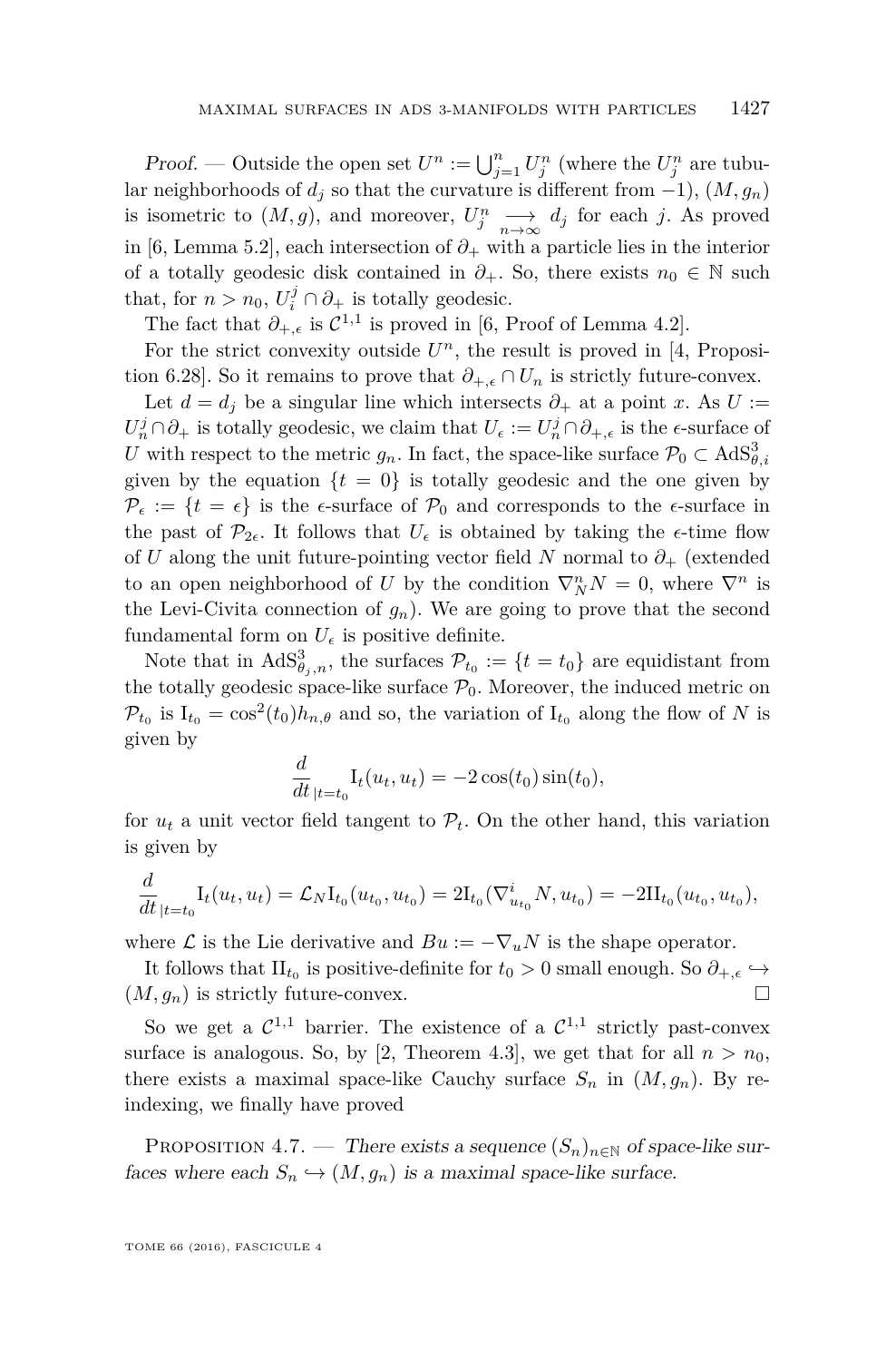#### **4.2. Second step**

<span id="page-20-0"></span>PROPOSITION 4.8. — There exists a subsequence of  $(S_n)_{n\in\mathbb{N}}$  converging uniformly on each compact which does not intersect the singular lines to a  $surface S \hookrightarrow (M, q)$ .

Proof. — For some fixed  $n_0 \in \mathbb{N}$ ,  $(M, g_{n_0})$  is a smooth globally hyperbolic manifold and so admits some smooth time function  $f : (M, g_{n_0}) \longrightarrow \mathbb{R}$ . This time function allows us to see the sequence of maximal surfaces  $(S_n)_{n\in\mathbb{N}}$ as a sequence of graphs on functions over  $f^{-1}(\{0\})$  (where we suppose  $0 \in f(M)$ ). Let  $K \subset f^{-1}(\{0\})$  be a compact set which does not intersect the singular lines and see locally the surfaces  $S_n$  as graphs of functions  $u_n: K \longrightarrow \mathbb{R}.$ 

For *n* big enough, the graphs of  $u_n$  are pieces of space-like surfaces contained in the convex core of  $(M, g)$ , so the sequence  $(u_n)_{n \in \mathbb{N}}$  is a sequence of uniformly bounded Lipschitz functions with uniformly bounded Lipschitz constant. By Arzelà-Ascoli's Theorem, this sequence admits a subsequence (still denoted by  $(u_n)_{n\in\mathbb{N}}$ ) converging uniformly to a function  $u: K \longrightarrow \mathbb{R}$ . Applying this to each compact set of  $f^{-1}(\{0\})$  which does not intersect the singular line, we get that the sequence  $(S_n)_{n\in\mathbb{N}}$  converges uniformly outside the singular lines to a surface *S*.

Note that, as the surface *S* is a limit of space-like surfaces, it is nowhere time-like. However, *S* may contains some light-like locus. We recall a theorem of C. Gerhardt [\[10,](#page-40-17) Theorem 3.1]:

THEOREM 4.9 (C. Gerhardt). — Let *S* be a limit on compact subsets of a sequence of space-like surfaces in a globally hyperbolic space-time. Then if *S* contains a segment of a null geodesic, this segment has to be maximal, that is it extends to the boundary of *M*.

So, if *S* contains a light-like segment, either this segment extends to the boundary of *M*, or it intersects two singular lines. The first is impossible as it would imply that *S* is not contained in the convex core. Thus, the light-like locus of *S* lies in the set of light-like rays between two singular lines.

We now prove the following:

<span id="page-20-1"></span>PROPOSITION 4.10. — The sequence of space-like surfaces  $(S_n)_{n\in\mathbb{N}}$  of Proposition [4.7](#page-19-0) converges  $C^{1,1}$  on each compact which does not intersect the singular lines and light-like locus. Moreover, outside these loci, the surface *S* has everywhere vanishing mean curvature.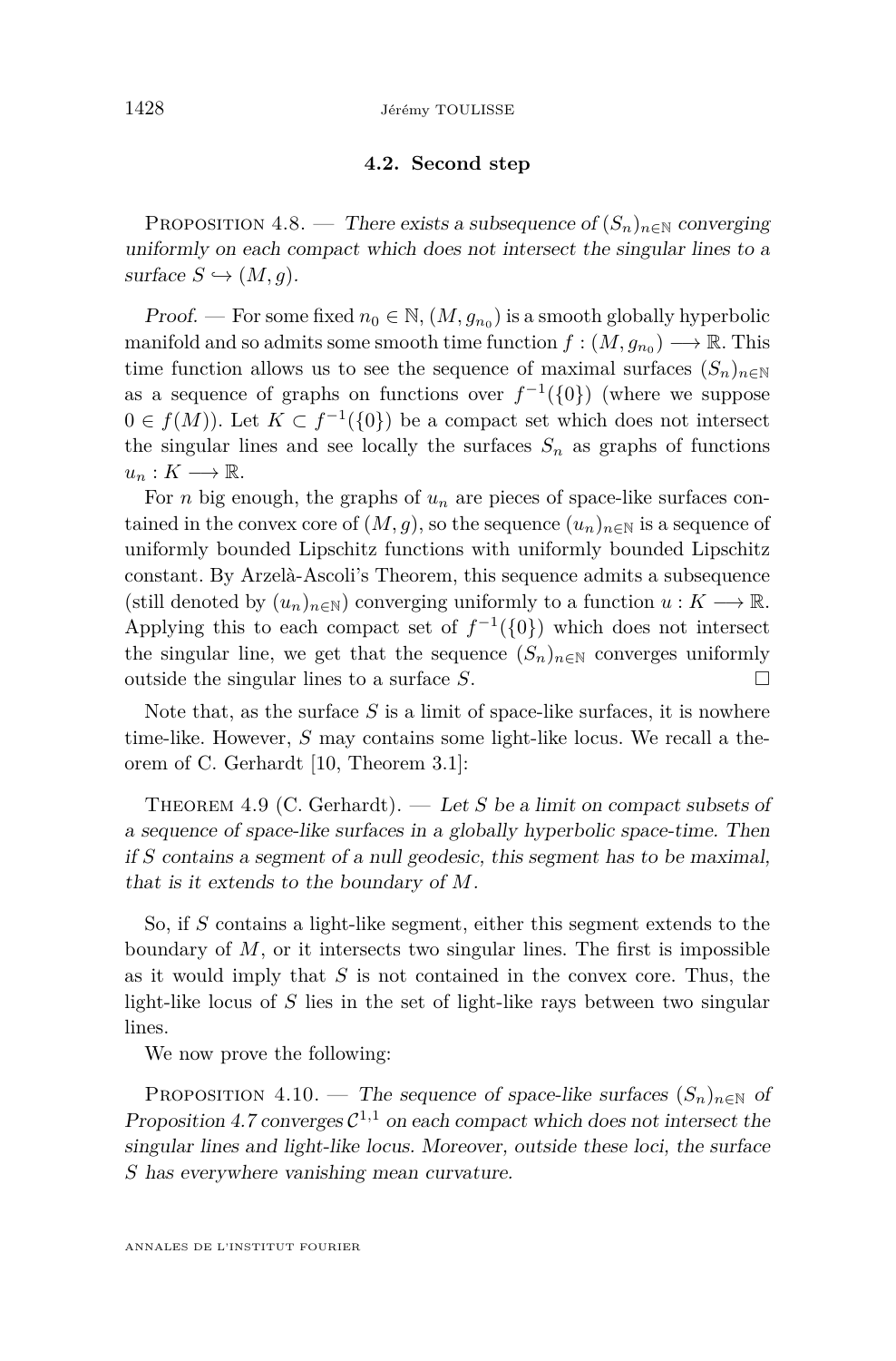Proof. — For a point  $x \in S$  which neither lies on a singular line nor on a light-like locus, see a neighborhood  $K \subset S$  of x as the graph of a function *u* over a piece of totally geodesic space-like plane  $\Omega$ . With an isometry  $Ψ$ , send Ω to the totally geodesic plane  $P_0 \subset AdS^3$  given by the equation  $P_0 := \{(t, \rho, \varphi) \in \text{AdS}^3, t = 0\}.$  We still denote by  $S_n$  (respectively *S*, *u* and Ω) the image by Ψ of *S<sup>n</sup>* (respectively *S*, *u* and Ω). Note that, for *n* ∈ N big enough, the metric  $q_n$  coincides with the metric  $q$  in a neighborhood of  $K$ in  $M$ . So locally around  $x$ , the surfaces  $S_n$  have vanishing mean curvature in  $(M, g)$ , hence their images in  $AdS<sup>3</sup>$  have vanishing mean curvature.

Let  $u_n : \Omega \longrightarrow \mathbb{R}$  be such that  $S_n = \text{graph}(u_n)$ . The unit future pointing normal vector to  $S_n$  at  $(x, u_n(x))$  is given by

$$
N_n = v_n.\pi^*(1, \nabla u_n),
$$

where  $(1, \nabla u_n) \in T_x \text{AdS}^3$  is the vector  $(\partial_t, \nabla_\rho u_n, \nabla_\varphi u_n), \pi : S_n \longrightarrow \Omega$ is the orthogonal projection on  $P_0$  and  $v_n = (1 - ||\pi^* \nabla u_n||^2)^{-1/2}$ . The vanishing of the mean curvature of  $S_n$  is equivalent to

$$
-\delta_g N_n = 0,
$$

where  $\delta_q$  is the divergence operator. In coordinates, this equation reads (see also [\[10,](#page-40-17) Equation 1.14]):

<span id="page-21-0"></span>(4.1)  
\n
$$
\frac{1}{\sqrt{\det g}} \partial_i (\sqrt{\det g} v_n g^{ij} \nabla_j u_n) + \frac{1}{2} v_n \partial_t g^{ij} \nabla_i u_n \nabla_j u_n - \frac{1}{2} v_n^{-1} g^{ij} \partial_t g_{ij} = 0.
$$

Here, we wrote the metric

$$
g = -dt^2 + g_{ij}(x, t)dx^i dx^j,
$$

applying the convention of Einstein for the summation (with indices  $i, j =$ 1, 2). The metric g is taken at the points  $(u_n(x), x)$  and det g is the determinant of the metric.

We have the following

LEMMA 4.11. — The solutions 
$$
u_n
$$
 of equation (4.1) are in  $\mathcal{C}^{\infty}(\Omega)$ .

 $Proof.$  — This is a bootstrap argument. From [\[10,](#page-40-17) Theorem 5.1], we have  $u_n \in \mathcal{W}^{2,p}(\Omega)$  for all  $p \in [1, +\infty)$  (where  $\mathcal{W}^{k,p}(\Omega)$  is the Sobolev space of functions over  $\Omega$  admitting weak  $L^p$  derivatives up to order *k*).

As  $v_n$  is uniformly bounded from above and from below (because the surface  $S_n$  is space-like), and as  $u_n \in W^{2,p}(\Omega)$ , the third term of equation [\(4.1\)](#page-21-0) is in  $W^{1,p}(\Omega)$ .

For the second term, we recall the multiplication law for Sobolev space: if  $\frac{k}{2} - \frac{1}{p} > 0$ , then the product of functions in  $\mathcal{W}^{k,p}(\Omega)$  is still in  $\mathcal{W}^{k,p}(\Omega)$ .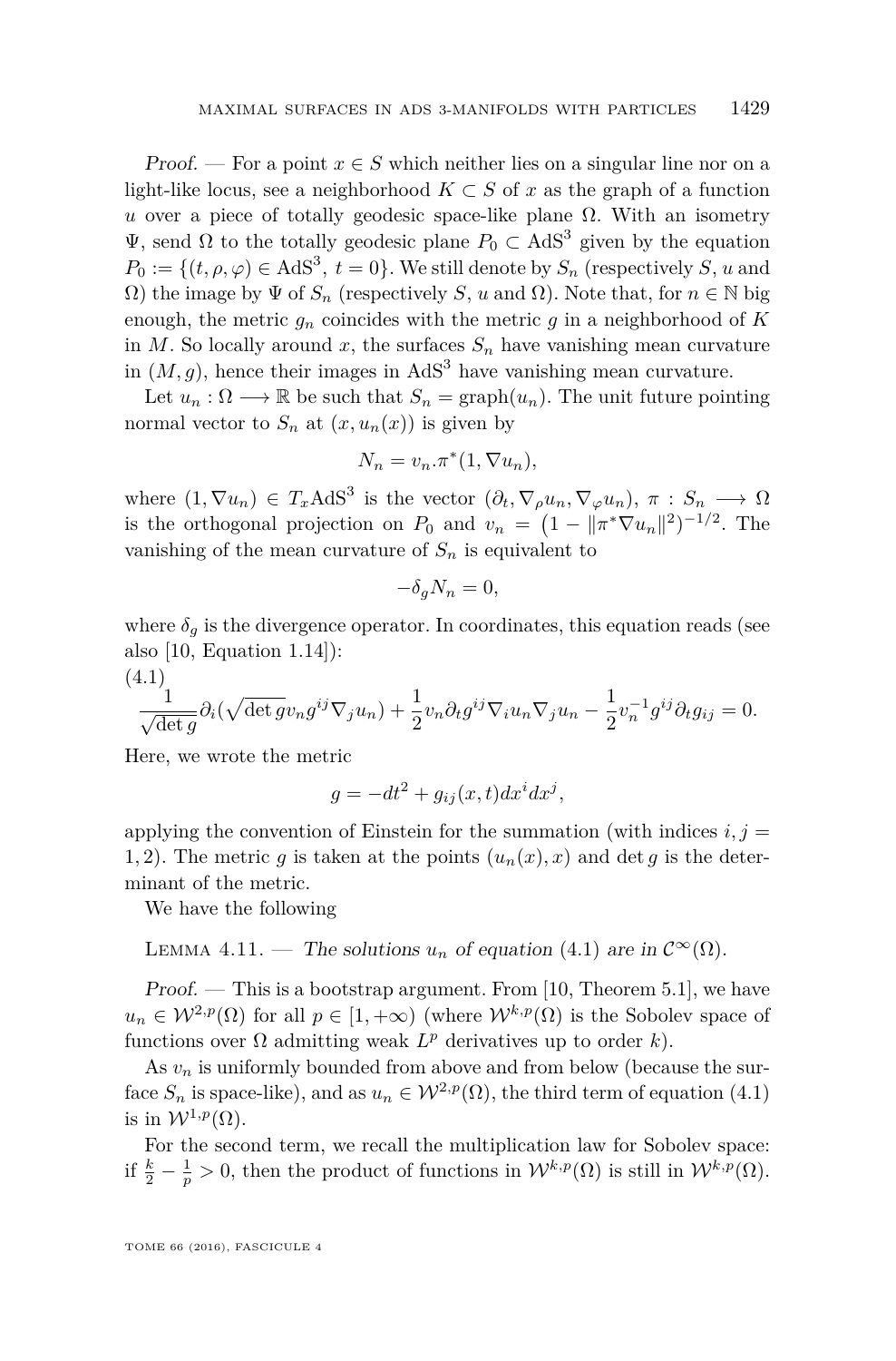So, as the second term of equation [\(4.1\)](#page-21-0) is a product of three terms in  $W^{1,p}(\Omega)$ , it is in  $W^{1,p}(\Omega)$  (by taking  $p > 2$ ).

Hence the first term is in  $W^{1,p}(\Omega)$ , and so  $\sqrt{\det g}v_n g^{ij}\nabla_j u_n \in W^{2,p}(\Omega)$ . Moreover, as we can write the metric *g* to that  $g_{ij} = 0$  whenever  $i \neq j$ and as  $\sqrt{\det g}g^{ii}$  are  $W^{2,p}(\Omega)$  and bounded from above and from below,  $v_n \nabla_i u_n \in \mathcal{W}^{2,p}(\Omega)$ . We claim that it implies  $u_n \in \mathcal{W}^{3,p}$ . It fact, for *f* a never vanishing smooth function, consider the map

$$
\begin{array}{cccc} \varphi :& D \subset \mathbb{R}^2 & \longrightarrow & \mathbb{R}^2 \\ & p & \longmapsto & (1-f^2(p)|p|^2)^{-1/2}p, \end{array}
$$

where *D* is a domain such that  $f^2(p)|p|^2 < 1 - \epsilon$  and  $p \neq 0$ . The map  $\varphi$  is a  $\mathcal{C}^{\infty}$  diffeomorphism on its image, and we have  $(\varphi(\nabla u_n))_i \in \mathcal{W}^{2,p}(\Omega)$  for  $i = 1, 2$  (in fact, as it is a local argument, we can always perturb  $\Omega$  so that  $\nabla u_n \neq 0$ ). Applying  $\varphi^{-1}$ , we get  $\nabla_i u_n \in \mathcal{W}^{2,p}(\Omega)$  and so  $u \in \mathcal{W}^{3,p}(\Omega)$ .

Iterating the process, we obtain that  $u_n \in \mathcal{W}^{k,p}(\Omega)$  for all  $k \in \mathbb{N}$  and  $p > 1$  big enough. Using the Sobolev embedding Theorem

$$
\mathcal{W}^{j+k,p}(\Omega) \subset \mathcal{C}^{j,\alpha}(\Omega) \text{ for } 0 < \alpha < k - \frac{2}{p},
$$

we get the result.  $\Box$ 

Now, from Proposition [4.8,](#page-20-0)  $u_n \xrightarrow{C^{0,1}} u$ , that is  $u_n \xrightarrow{W^{1,p}} u$  for all  $p \in$  $[1, +\infty)$ .

Moreover, as the sequence of graphs of  $u_n$  converges uniformly to a space-like graph, the sequence  $(\nabla u_n)_{n\in\mathbb{N}}$  is uniformly bounded. From equation  $(4.1)$ , we get that there exists a constant  $C > 0$  such that for each  $n \in \mathbb{N}$ , √

$$
|\partial_i(\sqrt{\det h}v_n g^{ii}\nabla_i u_n)| < C.
$$

As  $(\nabla u_n)_{n \in \mathbb{N}}$  is uniformly bounded, the terms  $\partial_i v_n$  are also uniformly bounded and we obtain

$$
|\partial_i(\nabla_i u_n)| < C',
$$

for some constant  $C'$ .

Thus  $(\nabla_i u_n)_{n\in\mathbb{N}}$  is a sequence of bounded Lipschitz functions with uniformly bounded Lipschitz constant so admits a convergent subsequence by Arzelà-Ascoli. It follows that

$$
u_n \stackrel{\mathcal{W}^{2,p}}{\longrightarrow} u,
$$

for all  $p \in [1, +\infty)$ . Thus *u* is a solution of equation [\(4.1\)](#page-21-0), and so  $u \in$  $\mathcal{C}^{\infty}(\Omega)$ . Moreover, as *u* satisfies equation [\(4.1\)](#page-21-0), *S* has locally vanishing mean curvature.  $\Box$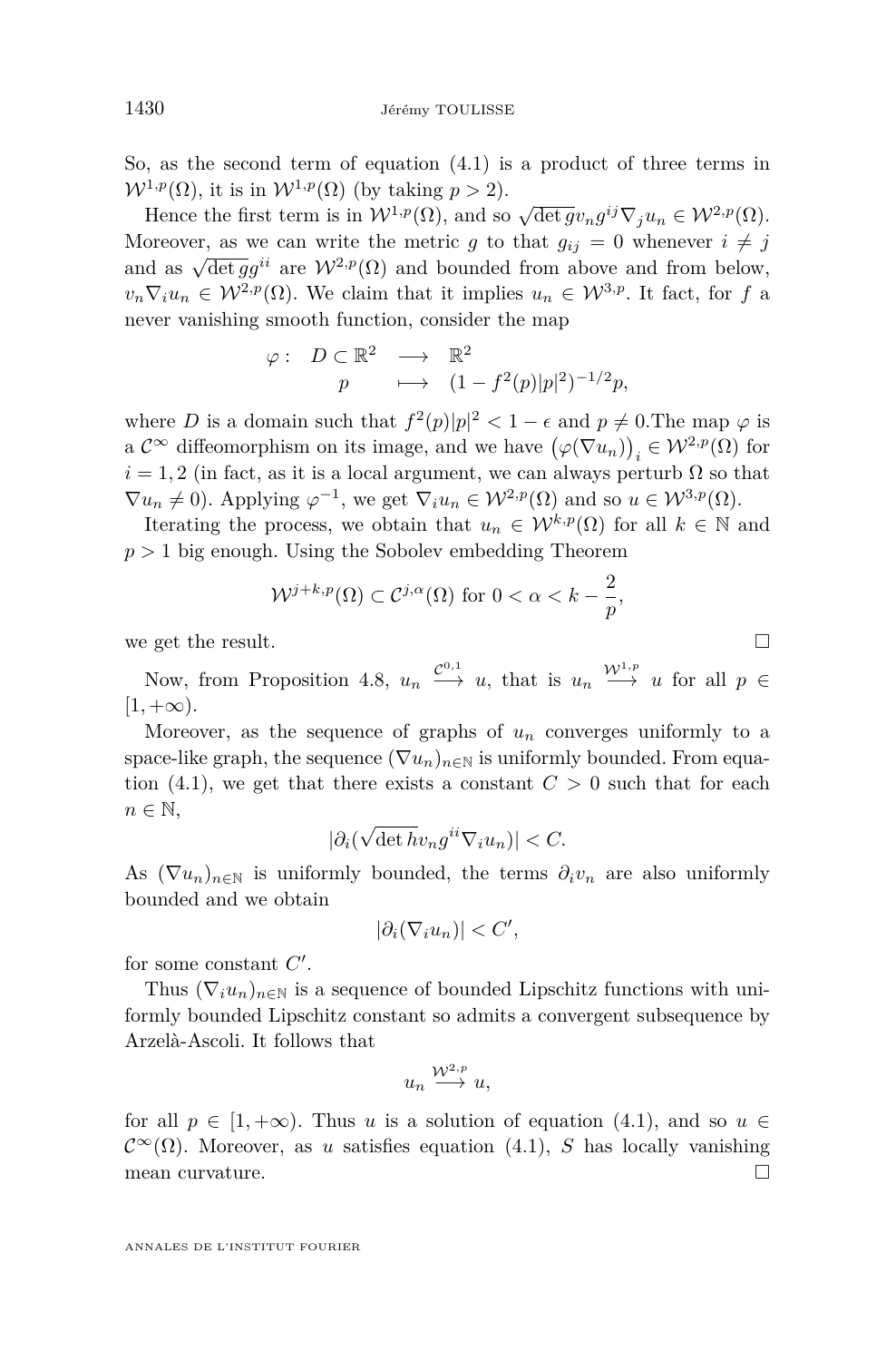#### **4.3. Third step**

<span id="page-23-0"></span>PROPOSITION 4.12. — The surface *S* of Proposition [4.8](#page-20-0) is space-like.

We are going to prove that, at its intersections with the singular lines, *S* does not contain any light-like direction. To prove this, we are going to consider the link of *S* at its intersection *p* with a particle *d*. The link is essentially the set of rays from *p* that are tangent to the surface. Denote by  $\alpha$  the cone angle of the singular line. We see locally the surface as the graph of a function *u* over a small disk  $D_{\alpha} = D_{\alpha}(0, r) = ((0, r) \times [0, \alpha)) \cup \{0\}$ contained in the totally geodesic plane orthogonal to *d* passing through *p*  $(in$  particular,  $u(0) = 0$ ).

First, we describe the link at a regular point of an AdS convex GHM manifold, then the link at a singular point. The link of a surface at a smooth point is a circle in a sphere with an angular metric (called HSsurface in  $[22]$ ). As the surface *S* is a priory not smooth, we will define the link of *S* as the domain contained between the two curves given by the limsup and liminf at zero of  $\frac{u(\rho,\theta)}{\rho}$ .

**The link of a point.** Consider  $p \in (M, g)$  not lying of a singular line. The tangent space  $T_pM$  identifies with the Minkowski 3-space  $\mathbb{R}^{2,1}$ . We define the link of *M* at *p*, that we denote by  $\mathcal{L}_p$ , as the set of rays from *p*, that is the set of half-lines from 0 in  $T_pM$ . Geometrically,  $\mathcal{L}_p$  is a 2-sphere, and the metric is given by the angle "distance". So one can see that  $\mathcal{L}_p$  is divided into five subsets (depending on the type of the rays and on the causality):

- The set of future and past pointing time-like rays that carries a hyperbolic metric.
- The set of light-like rays defines two circles called past and future light-like circles.
- The set of space-like rays which carries a de Sitter metric.

To obtain the link of a point lying on a singular line of angle  $\alpha \leq 2\pi$ , we cut  $\mathcal{L}_p$  along two meridian separated by an angle  $\alpha$  and glue by a rotation. We get a surface denoted  $\mathcal{L}_{p,\alpha}$  (see Figure [4.2\)](#page-24-0).

**The link of a surface.** Let  $\Sigma$  be a smooth surface in  $(M, g)$  and  $p \in \Sigma$ not lying on a singular line. The space of rays from  $p$  tangent to  $\Sigma$  is just the projection of the tangent plane to  $\Sigma$  on  $\mathcal{L}_p$  and so describe a circle in  $\mathcal{L}_p$ . Denote this circle by  $\mathcal{C}_{\Sigma,p}$ . Obviously, if  $\Sigma$  is a space-like surface,  $\mathcal{C}_{\Sigma,p}$ is a space-like geodesic in the de Sitter domain of  $\mathcal{L}_p$  and if  $\Sigma$  is time-like or light-like,  $\mathcal{C}_{\Sigma,p}$  intersects one of the time-like circle in  $\mathcal{L}_p$ .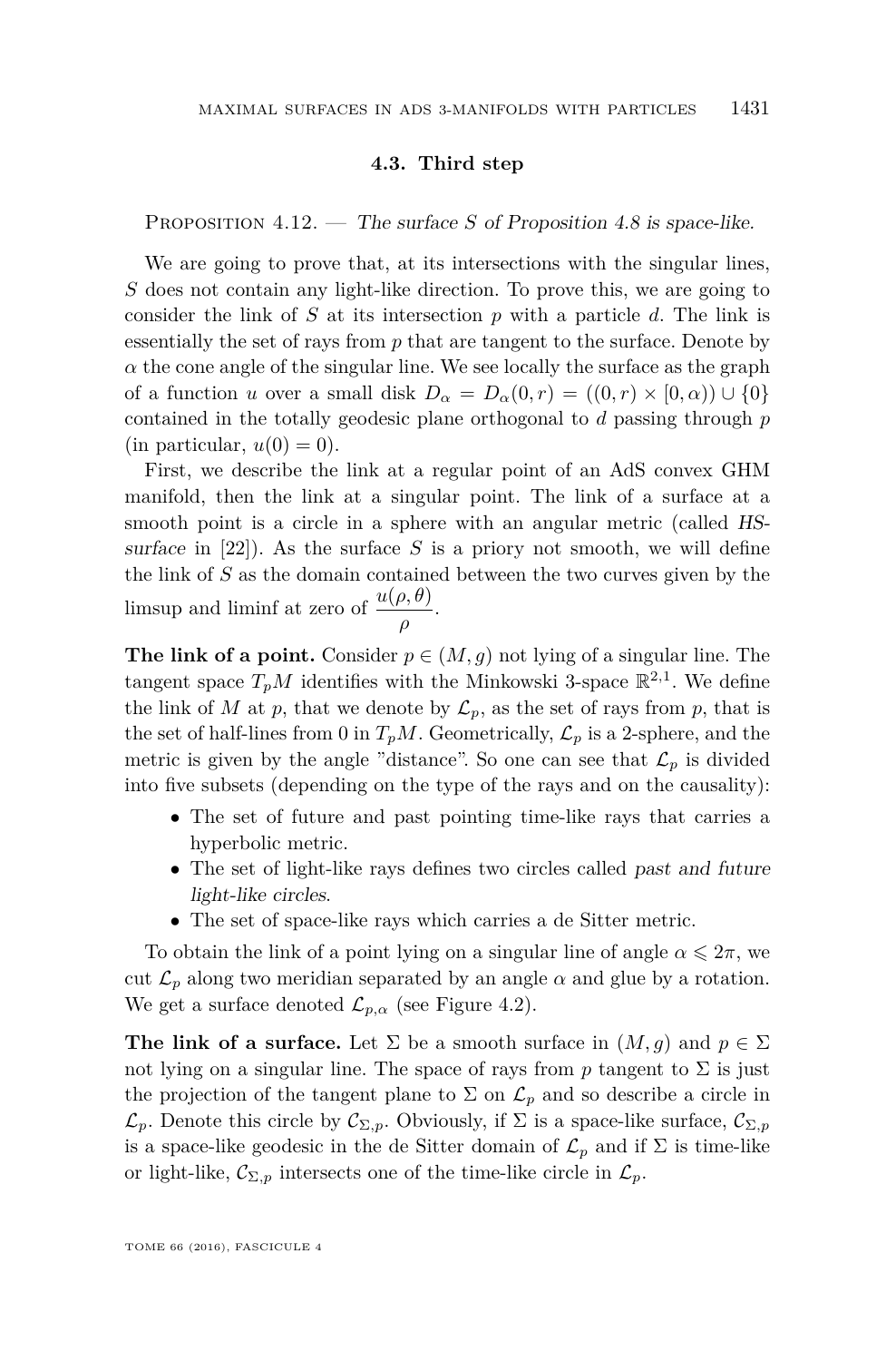

<span id="page-24-0"></span>Figure 4.2. Link at a singular point

Now, if  $p \in \Sigma$  belongs to a singular line of angle  $\alpha$  and is not smooth, we define the link of  $\Sigma$  at *p* as the domain  $\mathcal{C}_{\Sigma,p}$  delimited by the limsup and the liminf of  $\frac{u(\rho,\theta)}{\rho}$ .

We have an important result:

PROPOSITION 4.13. — Let  $\Sigma$  be a nowhere time-like surface which intersects a singular line of angle  $\alpha < \pi$  at a point *p*. If  $\mathcal{C}_{\Sigma,p}$  intersects a light-like circle in  $\mathcal{L}_{p,\alpha}$ , then  $\mathcal{C}_{\Sigma,p}$  does not cross  $\mathcal{C}_{0,p}$ . That is,  $\mathcal{C}_{\Sigma,p}$  remains strictly in one hemisphere (where a hemisphere is a connected component of  $\mathcal{L}_{p,\alpha} \setminus \mathcal{C}_{0,p}$ ).

Proof. — Fix a non-zero vector  $u \in T_p(\Sigma)$  and for  $\theta \in [0, \alpha)$ , denote by  $v_{\theta}$  the unit vector making an angle  $\theta$  with *u*. Suppose that  $v_{\theta_0}$  corresponds to the direction where  $\mathcal{C}_{\Sigma,p}$  intersects a light-like circle, for example, the future light-like circle. As the surface is nowhere time-like,  $\Sigma$  remains in the future of the light-like plane containing  $v_{\theta_0}$ . But the link of a light-like plane at a non singular point  $p$  is a great circle in  $\mathcal{L}_p$  which intersects the two different light-like circles at the directions given by  $v_{\theta_0}$  and  $v_{\theta_0+\pi}$ . So it intersects  $C_{0,p}$  at the directions  $v_{\theta_0 \pm \pi/2}$ .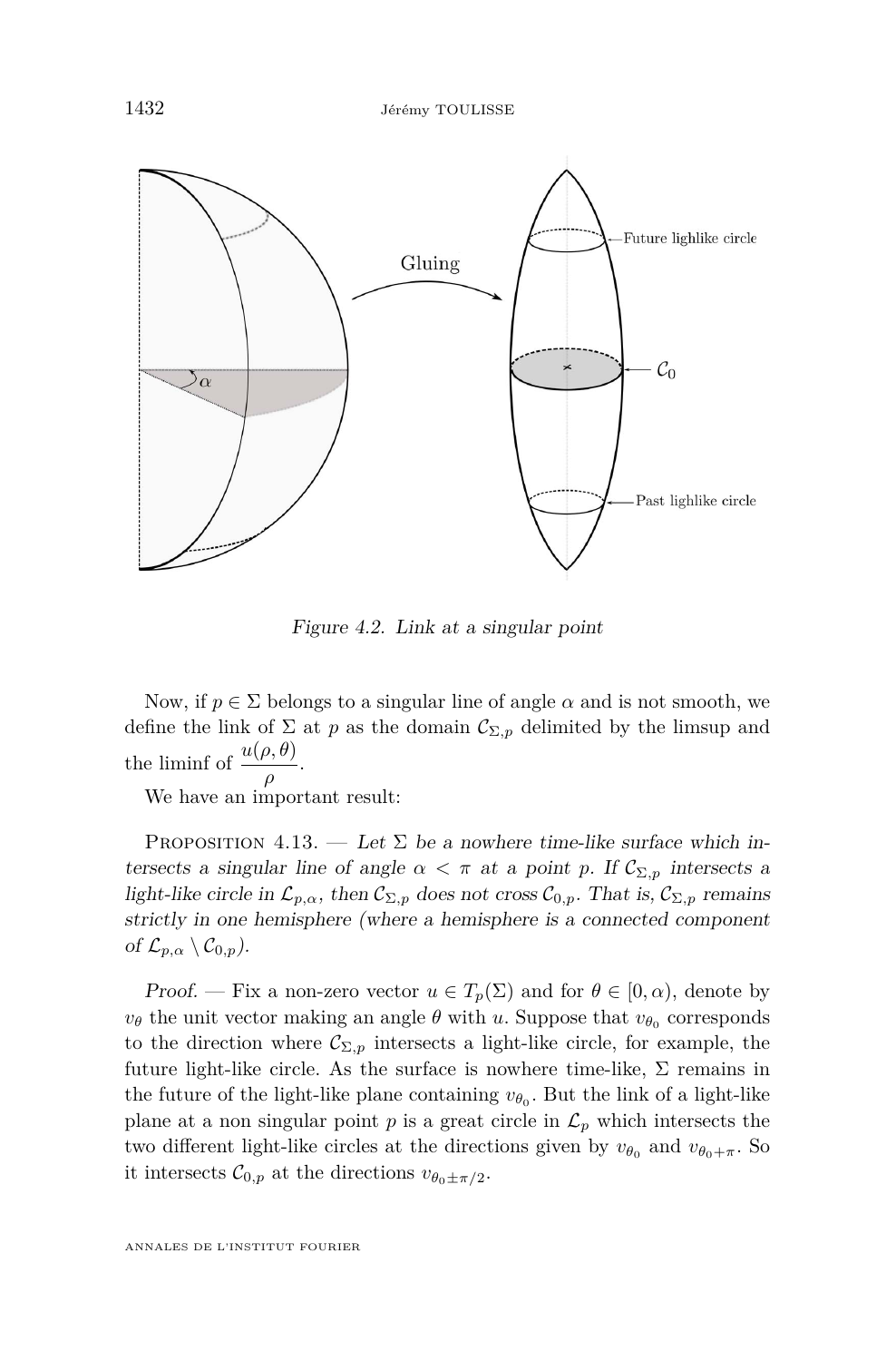Now, if *p* belongs to a singular line of angle  $\alpha < \pi$ , the link of the lightlike plane which contains  $v_{\theta_0}$  is obtained by cutting the link of *p* along the directions of  $v_{\theta_0 \pm \alpha/2}$  and gluing the two wedges by a rotation (see the Figure [4.2\)](#page-24-0). So, the link of our light-like plane remains in the upper hemisphere, which implies the result.  $\Box$ 

Remark 4.14. — Equivalently, we get that if  $\mathcal{C}_{\Sigma,p}$  intersects  $\mathcal{C}_{0,p}$ , it does not intersect a light-like circle.

In particular, if link of  $\Sigma$  at *p*,  $\mathcal{C}_{\Sigma,p}$  is continuous, there exists  $\eta > 0$ (depending of  $\alpha$ ) such that:

<span id="page-25-0"></span>• If  $\mathcal{C}_{\Sigma,p}$   $\theta_0$  intersects the future light-like circle, then

(4.2) 
$$
u(\rho,\theta) \geqslant \eta.\rho \,\forall \theta \in [0,\alpha), \ \rho \ll 1.
$$

• If  $\mathcal{C}_{\Sigma,p}$   $\theta_0$  intersects  $\mathcal{C}_{0,p}$ , then

(4.3) 
$$
u(\rho,\theta) \leq (1-\eta).\rho \,\forall \theta \in [0,\alpha) \,\rho \ll 1.
$$

<span id="page-25-1"></span>

Figure 4.3. The link remains in the upper hemisphere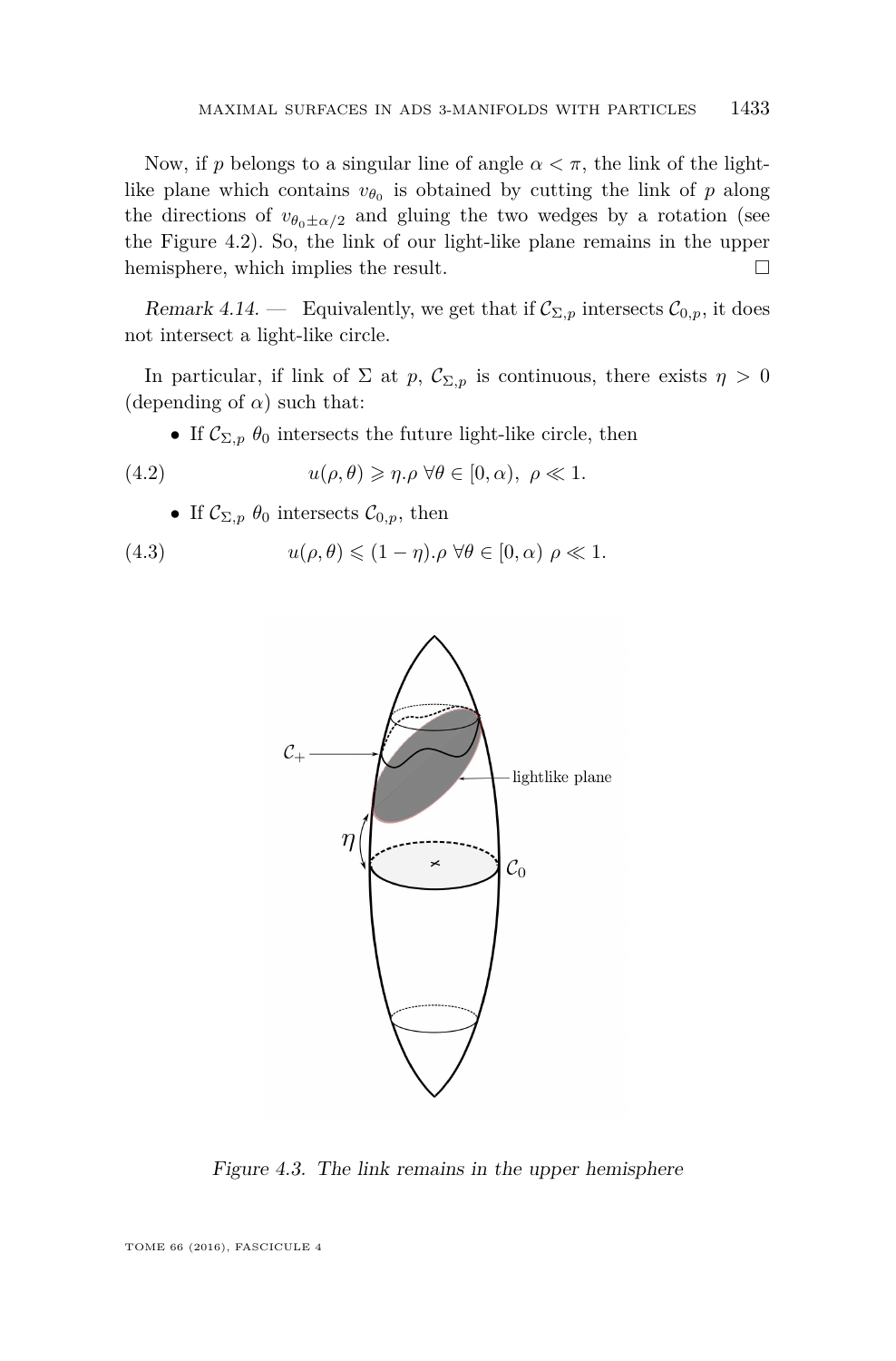These two results will be used in the next part.

**Link of** *S* **and orthogonality.** Let *S* be the limit surface of Proposi-tion [4.8](#page-20-0) and let  $p \in S$  be an intersection with a singular line *d* of angle  $\alpha < \pi$ . As previously, we consider locally *S* as the graph of a function

$$
u:D_\alpha\to\mathbb{R}
$$

in a neighborhood of *p*. Let  $\mathcal{C}_{S,p} \subset \mathcal{L}_{p,\alpha}$  be the "augmented" link of *S* at *p*, that is, the connected domain contained between the curves  $\mathcal{C}_+$ , where  $\mathcal{C}_+$ is the curve corresponding to  $\limsup_{\rho \to 0}$ *u*(*ρ, θ*)  $\frac{\partial}{\partial \rho}$ , and  $\mathcal{C}_-$  corresponding to the liminf.

LEMMA 4.15. — The curves  $C_+$  and  $C_-$  are  $C^{0,1}$ .

Proof. — We give the proof for  $\mathcal{C}_-$  (the one for  $\mathcal{C}_+$  is analogue). For  $\theta \in [0, \alpha)$ , denote by

$$
k(\theta) := \liminf_{\rho \to 0} \frac{u(\rho, \theta)}{\rho}.
$$

Fix  $\theta_0, \theta \in [0, \alpha)$ . By definition, there exists a decreasing sequence  $(\rho_k)_{k \in \mathbb{N}} \subset$  $\mathbb{R}_{>0}$  such that  $\lim \rho_k = 0$  and *k*→∞

$$
\lim_{k \to \infty} \frac{u(\rho_k, \theta_0)}{\rho_k} = k(\theta_0).
$$

As *S* is nowhere time-like, for each  $k \in \mathbb{N}$ , *S* remains in the cone of spacelike and light-like geodesic from  $((\rho_k, \theta_0), u(\rho_k, \theta_0)) \in S$ . That is,

$$
|u(\rho_k,\theta)-u(\rho_k,\theta_0)|\leqslant d_a(\theta,\theta_0)\rho_k,
$$

where  $d_a$  is the angular distance between two directions. So we get

$$
\lim_{k \to \infty} \frac{u(\rho_k, \theta)}{\rho_k} \leq k(\theta_0) + d_a(\theta, \theta_0),
$$

and so

$$
k(\theta) \leq k(\theta_0) + d_a(\theta, \theta_0).
$$

On the other hand, for all  $\epsilon > 0$  small enough, there exists  $R > 0$  such that, for all  $\rho \in (0, R)$  we have:

$$
u(\rho,\theta_0) > (k(\theta_0) - \epsilon)\rho.
$$

By the same argument as before, because *S* is nowhere time-like, we get

$$
|u(\rho, \theta) - u(\rho, \theta_0)| \leq d_a(\theta, \theta_0)\rho,
$$

that is

$$
u(\rho,\theta) \geqslant u(\rho,\theta_0) - d_a(\theta,\theta_0)\rho.
$$

ANNALES DE L'INSTITUT FOURIER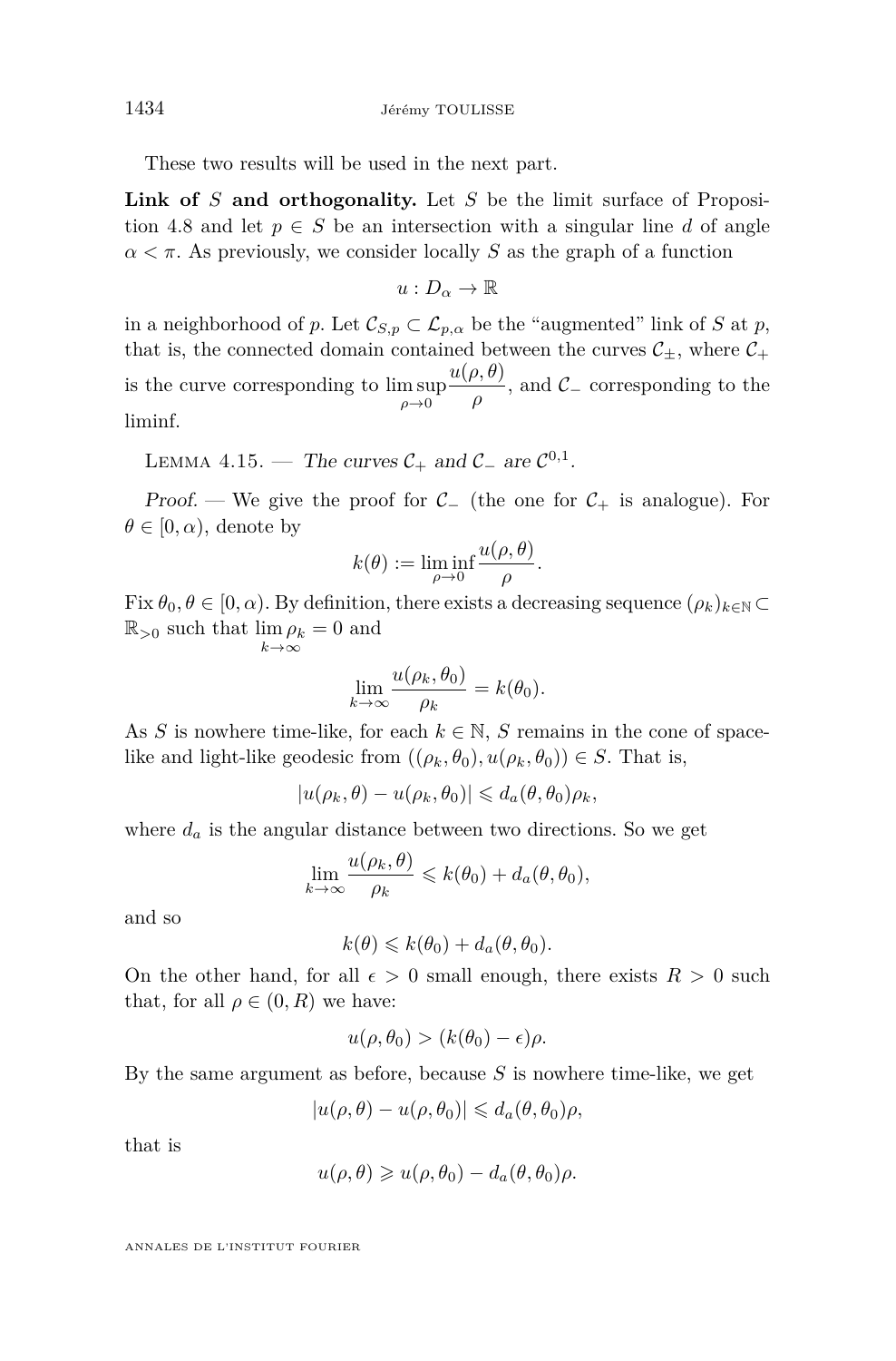So

$$
u(\rho,\theta) > (k(\theta_0) - \epsilon)\rho - d_a(\theta,\theta_0)\rho,
$$

taking  $\epsilon \to 0$ , we obtain

$$
k(\theta) \geq k(\theta_0) - d_a(\theta, \theta_0).
$$

So the function 
$$
k
$$
 is 1-Lipschitz  $\square$ 

Now we can prove Proposition [4.12.](#page-23-0) Suppose that *S* is not space-like, that is, *S* contains a light-like direction at an intersection with a singular line. For example, suppose that  $\mathcal{C}_+$  intersects the upper light-like circle (the proof is analogue if C<sup>−</sup> intersects the lower light-like circle). The proof will follow from the following lemma:

LEMMA 4.16. — If the curve  $C_+$  intersects the future light-like circle, then  $\liminf_{\rho \to 0}$ *u*(*ρ, θ*)  $\frac{\partial}{\partial \rho}$  > *η* for all  $\theta \in [0, \alpha)$ .

Proof. — As  $C_+$  intersects the upper time-like circle, there exist  $\theta_0 \in$  $[0, \alpha)$ , and  $(\rho_k)_{k \in \mathbb{N}} \subset \mathbb{R}_{>0}$  a strictly decreasing sequence, converging to zero, such that

$$
\lim_{k \to \infty} \frac{u(\rho_k, \theta_0)}{\rho_k} = 1.
$$

From [\(4.2\)](#page-25-0), for a fixed  $\eta > \tilde{\eta}$ , there exist  $k_0 \in \mathbb{N}$  such that:

 $\forall k > k_0, u(\rho_k, \theta) \geqslant \widetilde{\eta} \rho_k \ \forall \theta \in [0, \alpha).$ 

As *S* has vanishing mean curvature outside its intersections with the singular locus, we can use a maximum principle. Namely, if a strictly futureconvex surface Σ intersects *S* at a point *x* outside the singular locus, then *S* lies locally in the future of  $\Sigma$  (the case is analogue for past-convex surfaces). It follows that on an open set  $V \subset D_\alpha$ ,

$$
\sup_{x \in V} u(x) = \sup_{x \in \partial V} u(x) \text{ and } \inf_{x \in V} u(x) = \inf_{x \in \partial V} u(x)
$$

Now, consider the open annulus  $A_k := D_k \setminus \overline{D}_{k+1} \subset D_\alpha$  where  $D_k$  is the open disk of center 0 and radius  $\rho_k$ . As *S* is a maximal surface, we can apply the maximum principle to  $u$  on  $A_k$ , we get:

<span id="page-27-0"></span>
$$
\inf_{A_k} u = \min_{\partial A_k} u \geqslant \widetilde{\eta} \rho_{k+1}.
$$

So, for all  $\rho \in [0, r)$ , there exists  $k \in \mathbb{N}$  such that  $\rho \in [\rho_{k+1}, \rho_k]$  and (4.4)  $u(\rho, \theta) \geq \tilde{\eta} \rho_{k+1}.$ 

We obtain that,  $\forall \theta \in [0, \alpha)$ ,  $u(\rho, \theta) > 0$  and so  $\liminf_{\rho \to 0}$ *u*(*ρ, θ*)  $\frac{\partial}{\partial \rho}\frac{\partial}{\partial \rho}\geqslant 0.$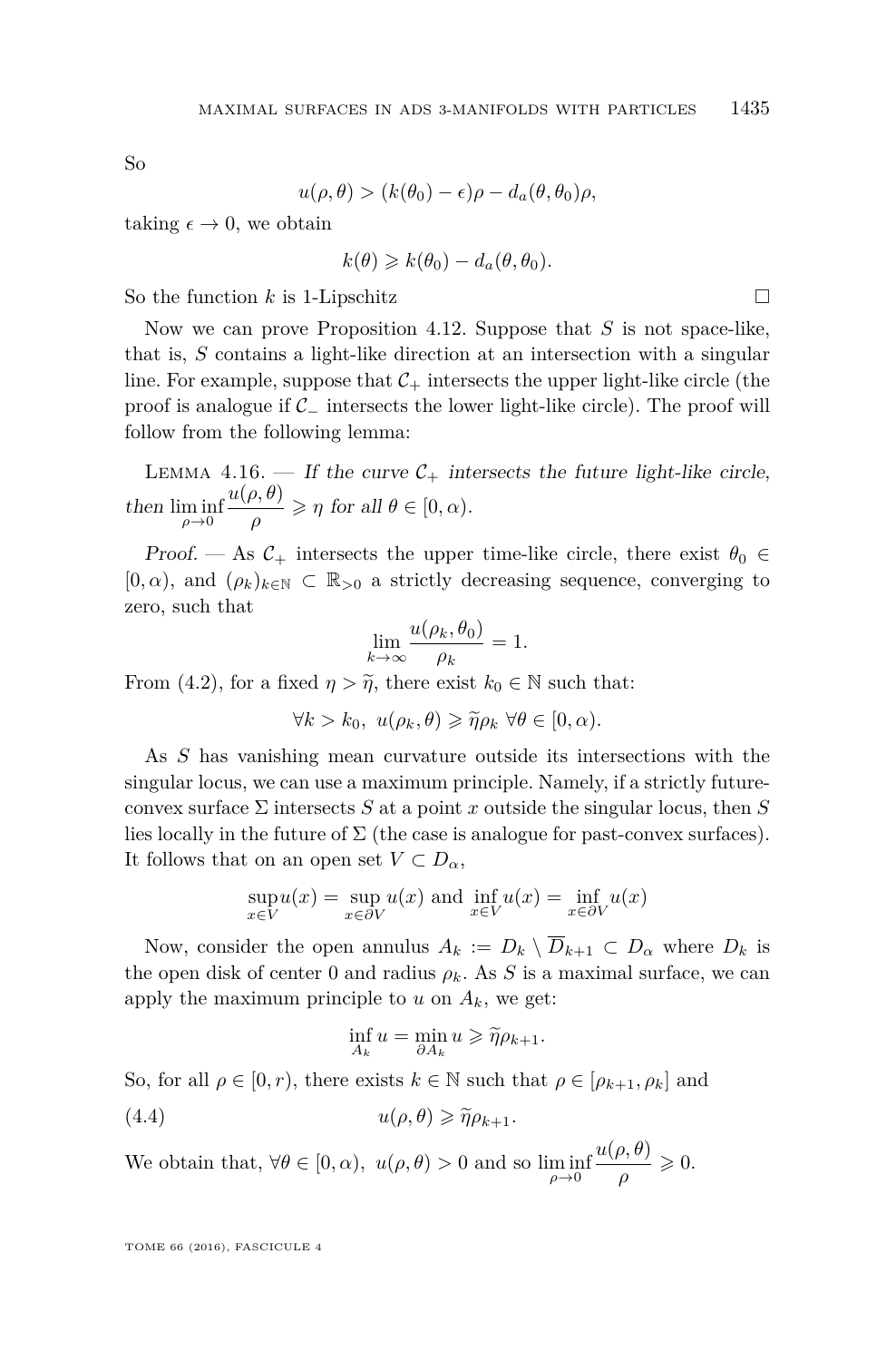Now, suppose that

$$
\exists \theta_1 \in [0, \alpha) \text{ such that } \liminf_{\rho \to 0} \frac{u(\rho, \theta_1)}{\rho} = 0,
$$

then there exists  $(r_k)_{k \in \mathbb{N}} \subset \mathbb{R}_{>0}$  a strictly decreasing sequence converging to zero with

$$
\lim_{k \to \infty} \frac{u(r_k, \theta_1)}{r_k} = 0.
$$

Moreover, we can choose a subsequence of  $(\rho_k)_{k \in \mathbb{N}}$  and  $(r_k)k \in \mathbb{N}$  such that  $r_k \in [\rho_{k+1}, \rho_k[ \ \forall k \in \mathbb{N}].$ 

This implies, by [\(4.3\)](#page-25-1) that there exist  $k_1 \in \mathbb{N}$  such that

$$
\forall k > k_1, \ u(r_k, \theta) \leq (1 - \tilde{\eta})r_k \ \forall \theta \in [0, \alpha).
$$

Now, applying the maximum principle to the open annulus  $B_k := \mathcal{D}'_k \setminus \mathcal{D}'_k$  $\overline{\mathcal{D}'}_{k+1} \subset D_\alpha$  where  $\mathcal{D}'_k$  is the open disk of center 0 and radius  $r_k$ , we get:

<span id="page-28-0"></span>
$$
\sup_{B_k} u = \max_{\partial B_k} u \leqslant (1 - \tilde{\eta}) r_k.
$$

And so we get that for all  $\rho \in [0, r)$  there exists  $k \in \mathbb{N}$  with  $\rho \in [r_{k+1}, r_k]$ and we have:

(4.5) 
$$
u(\rho,\theta) \leq (1-\tilde{\eta})r_k \leq (1-\tilde{\eta})\rho_k.
$$

Now we are able to prove the lemma:

Take  $\epsilon < 1$ , as  $\lim \frac{u(\rho_k, \theta_0)}{\rho_k} = 1$ , there exist  $k_3 \in \mathbb{N}$  such that:

 $\forall k > k_3, u(\rho_k, \theta_0) \geq (1 - \epsilon \widetilde{\eta}) \rho_k$ .

Using  $(4.5)$  we get:

<span id="page-28-1"></span>(4.6) 
$$
(1 - \epsilon \cdot \widetilde{\eta}) \cdot \rho_k \leq u(\rho_k, \theta_0) \leq (1 - \widetilde{\eta})\rho_{k+1}
$$
, and so  $\frac{\rho_{k+1}}{\rho_k} \leq \frac{1 - \epsilon \cdot \widetilde{\eta}}{1 - \widetilde{\eta}}$ .

Now, as  $\lim \frac{u(r_k, \theta_0)}{r_k} = 0$ , there exist  $N' \in \mathbb{N}$  such that, for all *k* bigger than  $N'$  we have:

$$
u(r_k, \theta_1) \leqslant \epsilon.\widetilde{\eta}.r_k \leqslant \epsilon.\widetilde{\eta}. \rho_k.
$$

Using  $(4.4)$ , we get:

(4.7) 
$$
\widetilde{\eta} \cdot \rho_{k+1} \leq u(r_k, \theta_0) \leq \epsilon \cdot \widetilde{\eta} \cdot \rho_k
$$
, and so  $\frac{\rho_{k+1}}{\rho_k} \leq \epsilon$ .

<span id="page-28-2"></span>But as  $\epsilon$  < 1, the conditions [\(4.6\)](#page-28-1) and [\(4.7\)](#page-28-2) are incompatibles.  $\Box$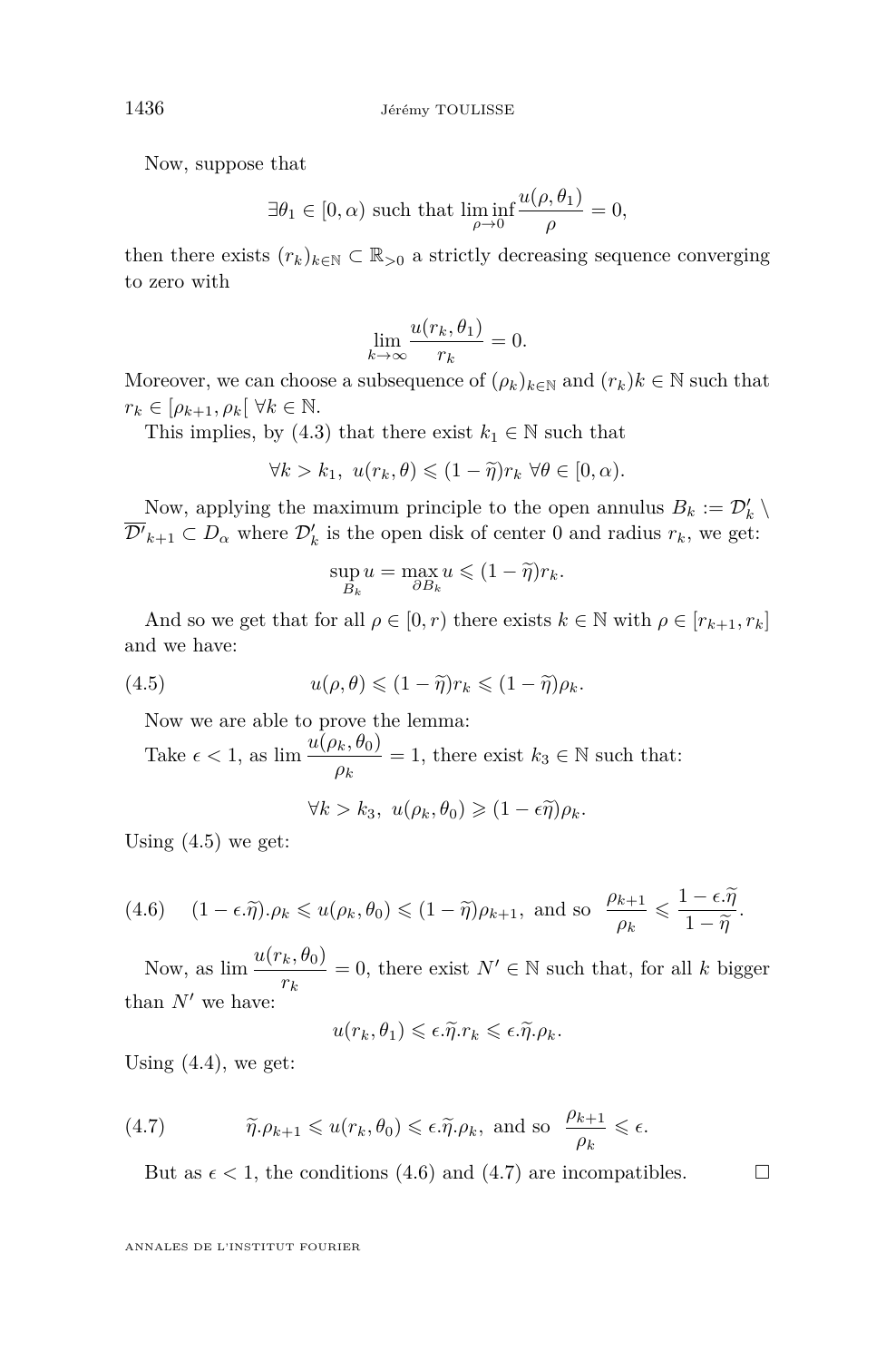Now, as the curve  $\mathcal{C}_-$  does not cross  $\mathcal{C}_{0,p}$  and is contained in the de Sitter domain, we obtain  $l(\mathcal{C}_-) < l(\mathcal{C}_{0,p})$  (where *l* is the length). For  $D_r \subset D_\alpha$ the disk of radius r and center 0 and  $A_q(u(D_r))$  the area of the graph of  $u_{|D_r}$ , we get:

$$
A_g(u(D_r)) \leqslant \int_0^r l(C_-)\rho d\rho
$$
  
< 
$$
< \int_0^r l(C_{0,p})\rho d\rho.
$$

The first inequality comes from the fact that  $\int_0^r$ 0 *l*(C−)*ρdρ* corresponds to the area of a flat piece of surface with link  $\mathcal{C}_-$  which is bigger than the area of a curved surface (because we are in a Lorentzian manifold).

So, the local deformation of *S* sending a neighborhood of  $S \cap d$  to a piece of totally geodesic disk orthogonal to the singular line would strictly increase the area of *S*. However, as *S* is a limit of a sequence of maximal surfaces, such a deformation does not exist. So  $\mathcal{C}_{S,n}$  cannot cross the lightlike circles.

#### **4.4. Fourth step**

<span id="page-29-0"></span>PROPOSITION 4.17. — The surface  $S \hookrightarrow (M, g)$  of Proposition [4.8](#page-20-0) is orthogonal to the singular lines.

The proof uses a "zooming" argument: by a limit of a sequence of homotheties and rescaling, we send a neighborhood of an intersection of the surface  $S$  with a singular line to a piece of surface  $V^*$  in the Minkowski space-time with cone singularity (defined below). Then we prove, using the Gauss map, that  $V^*$  is orthogonal to the singular line and we show that it implies the result.

Proof. — For  $\tau > 0$ , define  $\text{AdS}_{\theta,\tau}^3$  as the space  $(t, \rho, \varphi) \in (-\pi/2, \pi/2) \times$  $\mathbb{R}_{\geqslant 0} \times [0, \theta)$  with the metric

$$
g_{\theta,\tau} = -dt^2 + \cos^2(t/\tau)(d\rho^2 + \tau^2 \sinh^2(\rho/\tau)d\theta^2).
$$

Define the "zoom" map

$$
\mathcal{Z}_{\tau} : \operatorname{AdS}_{\theta}^{3} \longrightarrow \operatorname{AdS}_{\theta,\tau}^{3} \n(\rho, \theta, t) \longrightarrow (\tau \rho, \tau \theta, \tau t)
$$

and the set

$$
K_{\tau} := (K, g_{\theta, \tau}),
$$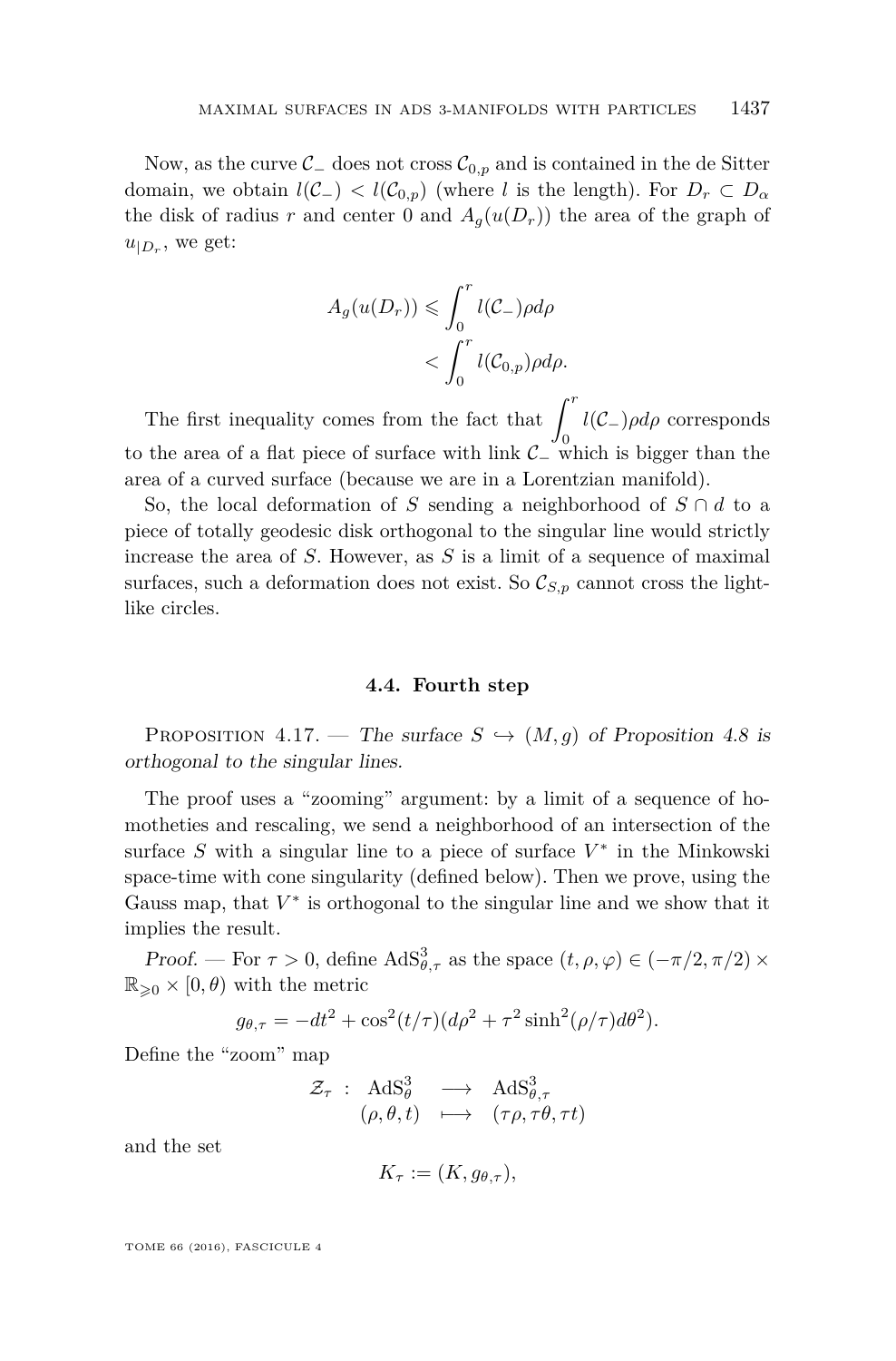where  $K := \{(t, \rho, \varphi) \in (-\pi/2, \pi/2) \times [0, 1) \times [0, \theta)\}.$ 

Let *p* be the intersection of the surface  $S \hookrightarrow (M, g)$  of Proposition [4.8](#page-20-0) with a singular line of angle  $\theta$ . By definition, there exists an isometry  $\Psi$ sending a neighborhood of *p* in *M* to a neighborhood of  $0 := (0,0,0) \in$ AdS<sup>3</sup><sub> $\theta$ </sub>. Denote by *U* the image by  $\Psi$  of the neighborhood of *p* in *S* and set  $U_n := \mathcal{Z}_n(U) \cap K \subset \text{AdS}_{\theta,n}^3$  for  $n \in \mathbb{N}$ . Note that the  $U_n$  are pieces of space-like surface in  $AdS^3_{\theta,n}$  with vanishing mean curvature.

For all  $n \in \mathbb{N}$ , let  $f_n : [0,1] \times \mathbb{R}/\theta\mathbb{Z} \longrightarrow [-1,1]$  so that  $U_n = \text{graph}(f_n)$ . With respect to the metric  $d\rho^2 + \sinh^2 \rho d\varphi^2$  on  $[0,1] \times \mathbb{R}/\theta \mathbb{Z}$ , the sequence  $(f_n)_{n\in\mathbb{N}}$  is a sequence of uniformly bounded Lipschitz functions with uniformly bounded Lipschitz constant and so converges  $\mathcal{C}^{0,1}$  to a function f.

<span id="page-30-0"></span>LEMMA  $4.18.$  — Outside its intersection with the singular line, the surface  $V := \text{graph}(f) \subset K$  is space-like and has everywhere vanishing mean curvature with respect to the metric

$$
\mathbf{g}_{\theta} := -dt^2 + d\rho^2 + \rho^2 d\theta^2.
$$

Proof. — As the surfaces  $U_n \subset (K, g_{\theta,n})$  are space-like with everywhere vanishing mean curvature (outside the intersection with the singular line), they satisfy on  $K \setminus \{0\}$  the following equation (see equation [\(4.1\)](#page-21-0), using the fact that  $g_{ij} = 0$  for  $i \neq j$ :

$$
\frac{1}{\sqrt{\det g_{\theta,n}}} \partial_i (\sqrt{\det g_{\theta,n}} v_n g_{\theta,n}^{ii} \nabla_i f_n) + \frac{1}{2} v_n \partial_t g_{\theta,n}^{ii} |\nabla_i f_n|^2 - \frac{1}{2} v_n^{-1} g_{\theta,n}^{ii} \partial_t (g_n)_{ii} = 0.
$$

Recall that here, det  $g_{\theta,n}$  is the determinant of the induced metric on  $U_n \hookrightarrow$  $(K, g_{\theta,n}), \nabla f_n$  is the gradient of  $f_n$  and  $v_n := (1 - ||\pi^* \nabla f_n||^2)^{-1/2}$  for  $\pi$ the orthogonal projection on  $\{(t, \rho, \varphi) \in K, t = 0\}.$ 

As each  $f_n$  satisfies the vanishing mean curvature equation, the same argument as in the proof of Proposition [4.10](#page-20-1) implies a uniform bound on the norm of the covariant derivative of the gradient of  $f_n$ . It follows that

$$
f_n \xrightarrow{\mathcal{C}^{1,1}} f.
$$

Moreover, one easily checks that on *K*,  $g_{\theta,n} \xrightarrow{C^{\infty}} g_{\theta}$ . In particular det  $g_{\theta,n}$ and  $v_n$  converge  $C^{1,1}$  to det  $g_\theta$  and  $v$  (respectively). It follows that  $f$  is a weak solution of the vanishing mean curvature equation for the metric  $g_{\theta}$ , and so, a bootstrap argument shows it is a strong solution. In particular,  $V = \text{graph}(f)$  is a space-like surface in  $(K, g_\theta)$  with everywhere vanishing mean curvature outside its intersection with the singular line.  $\Box$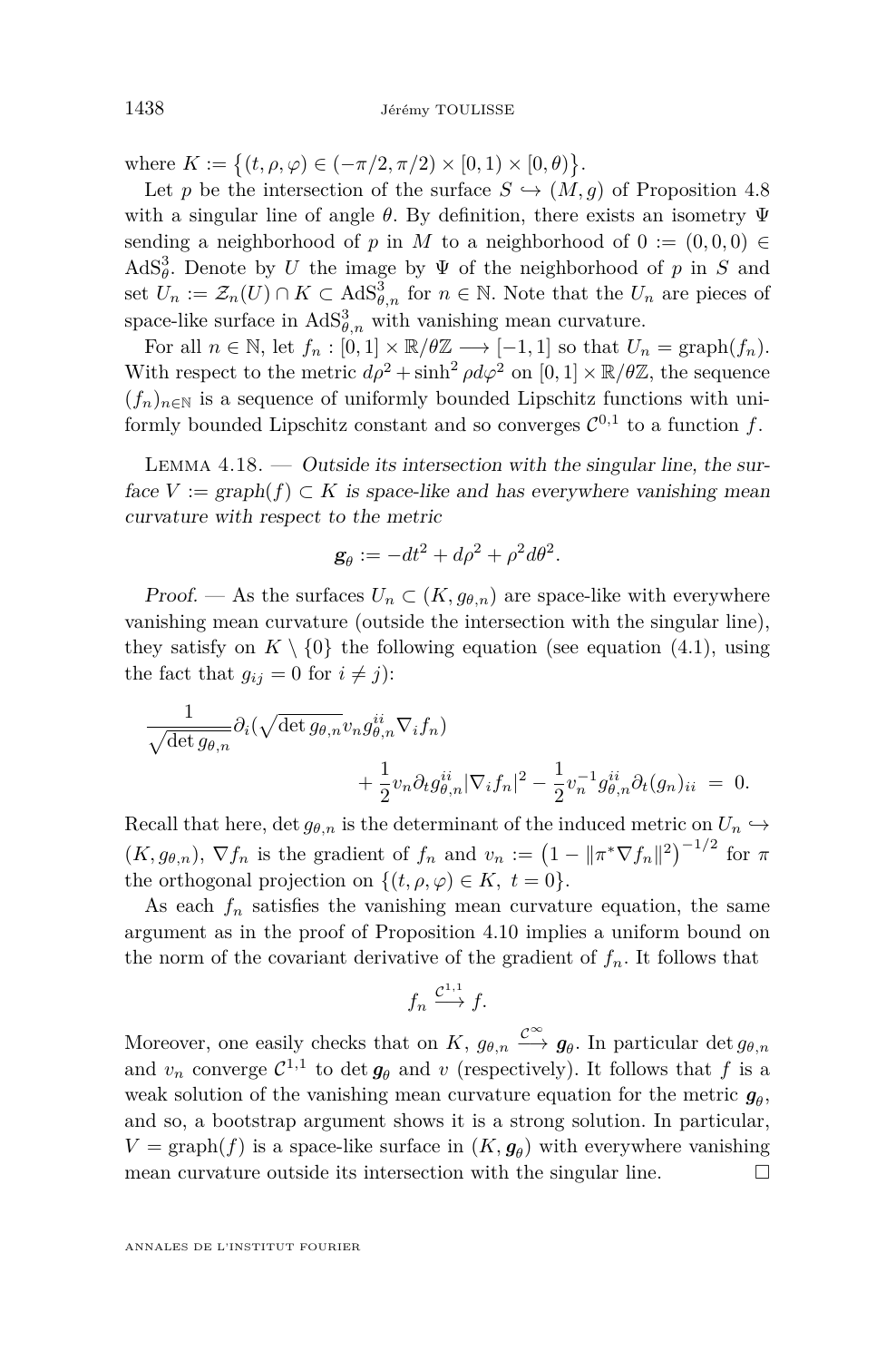Consider on  $\mathbb{R}^{2,1}$  the coordinates  $(t, \rho, \varphi) \in \mathbb{R} \times \mathbb{R}_{>0} \times [0, 2\pi)$  so that the metric  $g$  of  $\mathbb{R}^{2,1}$  writes

$$
g = -dt^2 + d\rho^2 + \rho^2 d\varphi^2.
$$

The universal cover  $\widetilde{\mathbb{R}^{2,1} \setminus d}$  of  $\mathbb{R}^{2,1} \setminus d$  (where  $d := \{(t, \rho, \varphi) \in \mathbb{R}^{2,1}, \ \rho = 0\}$ is the central axis) admits natural coordinates  $(\tilde{t}, \tilde{\rho}, \tilde{\varphi}) \in \mathbb{R} \times \mathbb{R}_{>0} \times \mathbb{R}$ . In these coordinates, the projection

$$
\pi: \widetilde{\mathbb{R}^{2,1} \setminus d} \longrightarrow \mathbb{R}^{2,1} \setminus d
$$

maps  $\widetilde{\varphi}$  to the unique  $\varphi \in [0, 2\pi)$  with  $\widetilde{\varphi} \in \varphi + 2\pi \mathbb{Z}$ .

Let's define

$$
r_{\theta}:\widetilde{\mathbb{R}^{2,1}\setminus d}\longrightarrow\widetilde{\mathbb{R}^{2,1}\setminus d}
$$

by  $r_{\theta}(\tilde{t}, \tilde{\rho}, \tilde{\varphi}) = (\tilde{t}, \tilde{\rho}, \tilde{\varphi} + \theta)$ . The quotient manifold  $\mathbb{R}_{\theta}^{2,1} := \widetilde{\mathbb{R}^{2,1} \setminus d}/\langle r_{\theta} \rangle$ <br>inherits a singular Larentz metric  $\tilde{\epsilon}$ , by pushing forward the metric  $\tilde{\epsilon}^*$ inherits a singular Lorentz metric  $g_{\theta}$  by pushing forward the metric  $\pi^* g$ of  $\widetilde{\mathbb{R}^{2,1} \setminus d}$ . We call  $\mathbb{R}_{\theta}^{2,1}$  with its metric the Minkowski space with cone singularity of angle *θ*.

The manifold  $(K, g_\theta)$  of Lemma [4.18](#page-30-0) with the central axis *l* removed is canonically isometric to an open subset of  $\mathbb{R}_{\theta}^{2,1}$ . It follows that we can see the surface  $V^* := V \setminus \{l \cap V\}$  as a space-like surface embedded in  $\mathbb{R}_{\theta}^{2,1}$ .

Recall that the Gauss map of  $V^*$  is the map associating to each point  $x$ the unit future pointing vector normal to  $V^*$ .

LEMMA  $4.19.$  — The Gauss map is naturally identified with a map  $\mathcal{N}: V^* \longrightarrow \mathbb{H}^2_\theta.$ 

*Proof.* — Consider  $\widetilde{V}^*_{\infty} \subset \mathbb{R}_{\theta}^{2,1}$  the lifting of  $V^* \subset \mathbb{R}_{\theta}^{2,1}$ . As  $\widetilde{V^*}$  is spacelike, for each point  $p \in \widetilde{V}^*$ , the geodesic orthogonal to  $\widetilde{V}^*$  passing through *p* either intersects the space-like surface  $\mathbb{H}^{2*} := \{(\tilde{t}, \tilde{\rho}, \tilde{\varphi}) \in \mathbb{R}^{2,1}_{\theta}$ <br> $\sqrt{z^2+1}$  (which is a lifting of the happenhalpid  $\mathbb{H}^2 \subset \mathbb{R}^{2,1}$  with the p either intersects the space-like surface  $\mathbb{H}^{2*} := \{(t, \tilde{\rho}, \tilde{\varphi}) \in \mathbb{R}_{\theta}^{\times, 1}, t = \sqrt{\tilde{\rho}^2 + 1}\}\$  (which is a lifting of the hyperboloid  $\mathbb{H}^2 \subset \mathbb{R}^{2,1}$  with the point  $\overline{\hat{\rho}^2 + 1}$  (which is a lifting of the hyperboloid  $\mathbb{H}^2 \subset \mathbb{R}^{2,1}$  with the point  $(0,0)$  remained is not complete (pamely the goodesip life the hound  $(1,0,0)$  removed) or is not complete (namely, the geodesic hits the boundary curve  $\{\tilde{\rho} = 0\}$ ).

Denote by  $\widetilde{\mathfrak{p}} \subset \widetilde{V}^*$  the set of points so that the orthogonal geodesic is not complete. The Gauss map is thus canonically identified with a map

$$
\widetilde{\mathcal{N}}:\widetilde{V*}\setminus \widetilde{\mathfrak{p}}\longrightarrow \widetilde{\mathbb{H}^{2*}}.
$$

It is clear that  $\widetilde{\mathcal{N}}$  is equivariant with respect to the action of  $r_{\theta}$  so descends to a map

$$
\mathcal{N}: V^* \setminus \mathfrak{p} \longrightarrow \mathbb{H}_{\theta}^{2*} := \mathbb{H}^{2*} / \langle r_{\theta} \rangle,
$$

where  $\mathfrak{p} = \widetilde{\mathfrak{p}}/\langle r_{\theta} \rangle$ . Note that  $\mathbb{H}_{\theta}^{2*}$  is isometric to the hyperbolic disk with cone singularity (defined in the Introduction) with the center  $0<sub>\theta</sub>$  removed.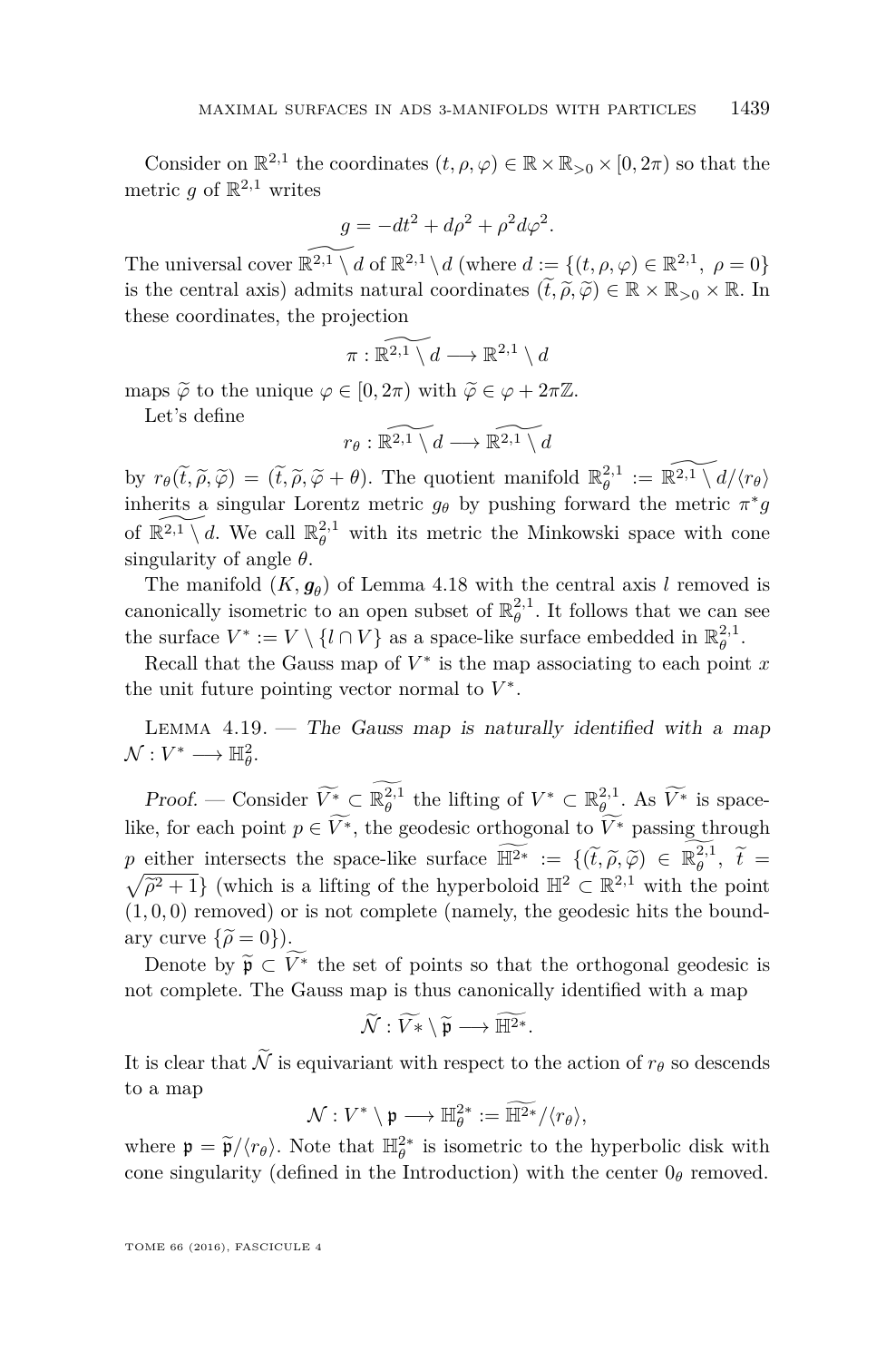As  $V^*$  is smooth, setting  $\mathcal{N}(\mathfrak{p}) = 0_\theta$  gives a smooth extension of  $\mathcal N$  to a  $map \mathcal{N}: V^* \longrightarrow \mathbb{H}^2_\theta$ *.*

LEMMA 4.20. — The Gauss map  $\mathcal{N}: V^* \longrightarrow \mathbb{H}_{\theta}^2$  is holomorphic with respect to the complex structure associated to the reverse orientation of  $\mathbb{H}^2_{\theta}$ .

Proof. — As  $V^*$  has everywhere vanishing mean curvature, we can choose an orthonormal framing of  $TV^*$  such that the shape operator  $B$  of  $V^*$  expresses

$$
B = \begin{pmatrix} k & 0 \\ 0 & -k \end{pmatrix}.
$$

Denoting  $h_{\theta}$  the metric of  $\mathbb{H}_{\theta}^2$ , we obtain that

$$
\mathcal{N}^* h_\theta = I(B., B.) = k^2 I(.,.),
$$

where I is the first fundamental form of  $V^*$ . That is  $\mathcal N$  is conformal and reverses the orientation and so is holomorphic with respect to the holomorphic structure defined by the opposite orientation of  $\mathbb{H}_{\theta}^2$ . — Первый профессиональный стандарт и профессиональный стандарт и профессиональный стандарт и профессиональны<br>В собстановки профессиональный стандарт и профессиональный стандарт и профессиональный стандарт и профессионал

LEMMA 4.21. — The piece of surface  $V^* \hookrightarrow \mathbb{R}_{\theta}^{2,1}$  is orthogonal to the singular line.

*Proof.* — Fix complex coordinates  $z: V^* \longrightarrow \mathbb{D}^*$  and  $w: \mathbb{H}_{\theta}^2 \longrightarrow \mathbb{D}^*$ . In these coordinates systems, the metric  $g_V$  and  $h_\theta$  of  $V^*$  and  $\mathbb{H}^2_\theta$  respectively express:

$$
g_V = \rho^2(z)|dz|^2, h_\theta = \sigma^2(w)|dw|^2.
$$

Note that, as  $\mathbb{H}_{\theta}^2$  carries a conical singularity of angle  $\theta$  at the center,  $\sigma^2(w) = e^{2u} |w|^{2(\theta/2\pi - 1)}$ , where *u* is a bounded function.

Assuming  $\mathcal N$  does not have an essential singularity at 0, the expression of  $N$  in the complex charts has the form:

$$
\mathcal{N}(z) = \frac{\lambda}{z^n} + f(z), \text{ where } z^n f(z) \xrightarrow[z \to 0]{} 0
$$

for some  $n \in \mathbb{Z}$  and non-zero  $\lambda$ .

Denote by  $e(\mathcal{N}) = \frac{1}{2} ||d\mathcal{N}||^2$  the energy density of  $\mathcal{N}$ . The third fundamental form of  $V^*$  is thus given by

$$
\mathcal{N}^* h_{\theta} = e(\mathcal{N}) g_U.
$$

Moreover, we have:

$$
e(\mathcal{N}) = \rho^{-2}(z)\sigma^2(\mathcal{N}(z))|\partial_z\mathcal{N}|^2.
$$

If  $n \neq 0$ , we have

$$
|\partial_z \mathcal{N}|^2 = C|z|^{2(n-1)} + o(|z|^{2(n-1)}),
$$
 for some  $C > 0$ ,

ANNALES DE L'INSTITUT FOURIER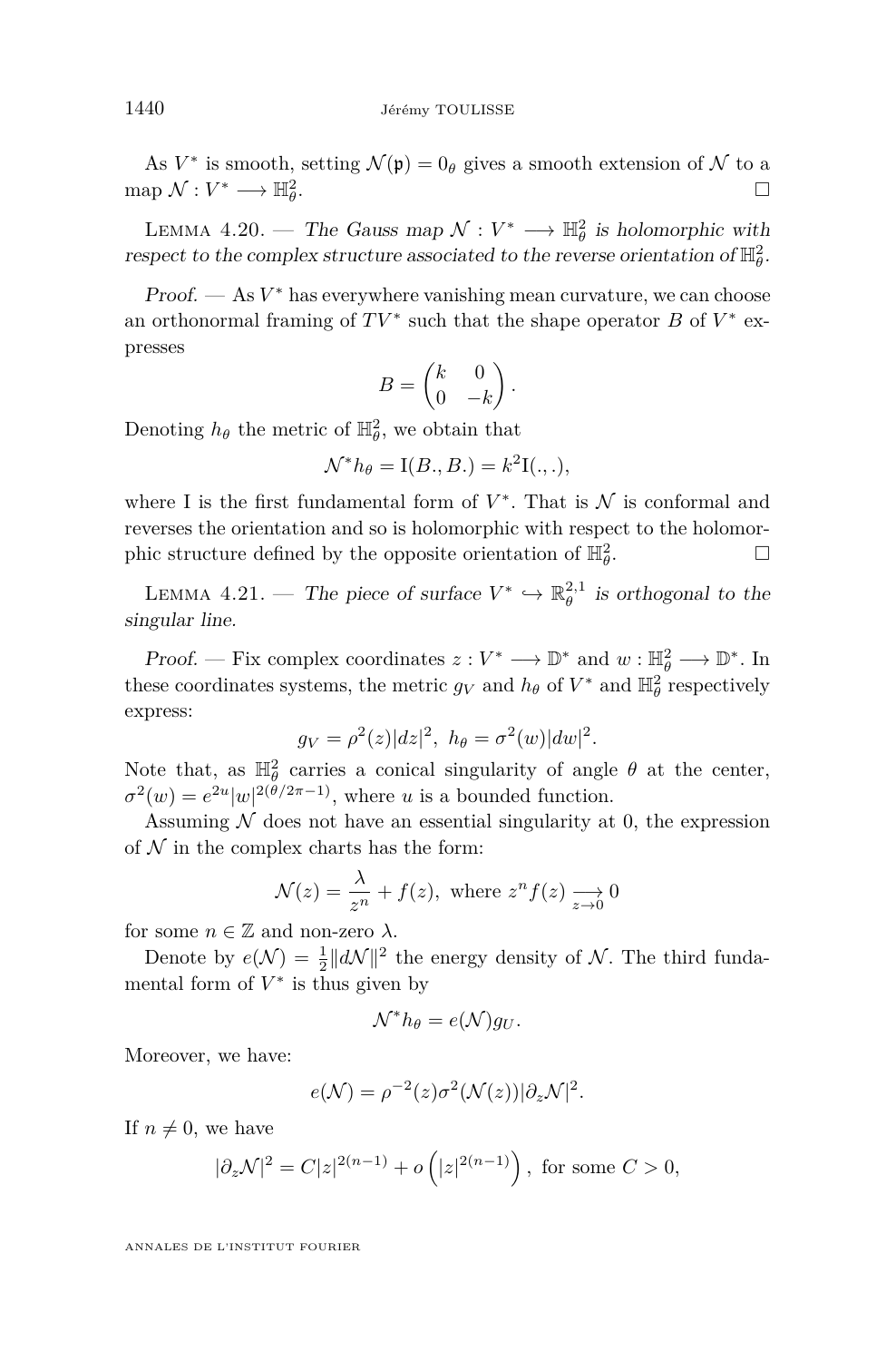and

$$
\sigma^{2}(\mathcal{N}(z)) = e^{2v}|z|^{2n(\theta/2\pi - 1)},
$$
 for some bounded v.

So we finally get,

$$
\mathcal{N}^* h_{\theta} = e^{2\varphi} |z|^{2(n\theta/2\pi - 1)} |dz|^2
$$
, where  $\varphi$  is bounded.

For  $n = 0$ , the same computation gives

 $\mathcal{N}^* h_{\theta} = e^{2\varphi} |dz|^2$ , where  $\varphi$  is bounded from above.

For N having an essential singularity, we get that for all  $n < 0$ ,  $|z|^n =$  $o(\rho^2(z)e(N))$  and so  $\mathcal{N}^*h_{\theta}$  cannot have a conical singularity.

However, as the third fundamental form is the pull-back by the Gauss map of  $h_{\theta}$ , it has to carry a conical singularity of angle  $\theta$ , that is have the expression

$$
III = e^{2\Psi} |z|^{2(\theta/2\pi - 1)} |dz|^2,
$$

for some bounded  $\Psi$ . It implies in particular that  $n = 1$ , and so  $\mathcal{N}(z) \longrightarrow 0$ , which means that  $V^*$  is orthogonal to the singular line.

 $\Box$ 

The proof of Proposition [4.17](#page-29-0) follows. For  $\tau \in \mathbb{R}_{>0}$ , let  $u_{\tau} \in T_0 \text{AdS}_{\theta, \tau}^3$ be the unit future pointing vector tangent to *d* at  $0 = U_\tau \cap d$ . For  $x \in U_\tau$ close enough to 0, let  $u_\tau(x)$  be the parallel transport of  $u_\tau$  along the unique geodesic in  $U_{\tau}$  joining 0 to *x*. Denoting by  $\mathcal{N}_{\tau}$  the Gauss map of  $U_{\tau}$ , we define a map:

$$
\psi_{\tau}(x) := g_{\theta,\tau}(u_{\tau}(x), \mathcal{N}_{\tau}(x)),
$$

where  $g_{\theta,\tau}$  is the metric of  $AdS^3_{\theta,\tau}$ . Note that, by construction, the value of  $\psi_{\tau}(0)$  is constant for all  $\tau \in \mathbb{R}_{>0}$ . As  $U_{\infty}$  is orthogonal to *d*,  $\lim_{\tau \to \infty} \psi_{\tau}(0) = -1$ so in particular  $\psi_1(0) = -1$ , that is the surface *S* is orthogonal to the singular lines.  $\Box$ 

#### **5. Uniqueness**

In this section, we prove the uniqueness part of Theorem [1.4:](#page-4-0)

PROPOSITION 5.1. — The maximal surface  $S \hookrightarrow (M, g)$  of Proposition [4.1](#page-16-0) is unique.

Proof. — Given a causal curve intersecting two space-like surfaces *S*<sup>1</sup> and  $S_2$ , we denote by  $l_\gamma(S_1, S_2)$  the causal length of  $\gamma$  between  $S_1$  and  $S_2$ . Namely,

$$
l_{\gamma}(S_1, S_2) = \int_{t_1}^{t_2} \left( -g(\gamma'(t), \gamma'(t)) \right)^{1/2} dt,
$$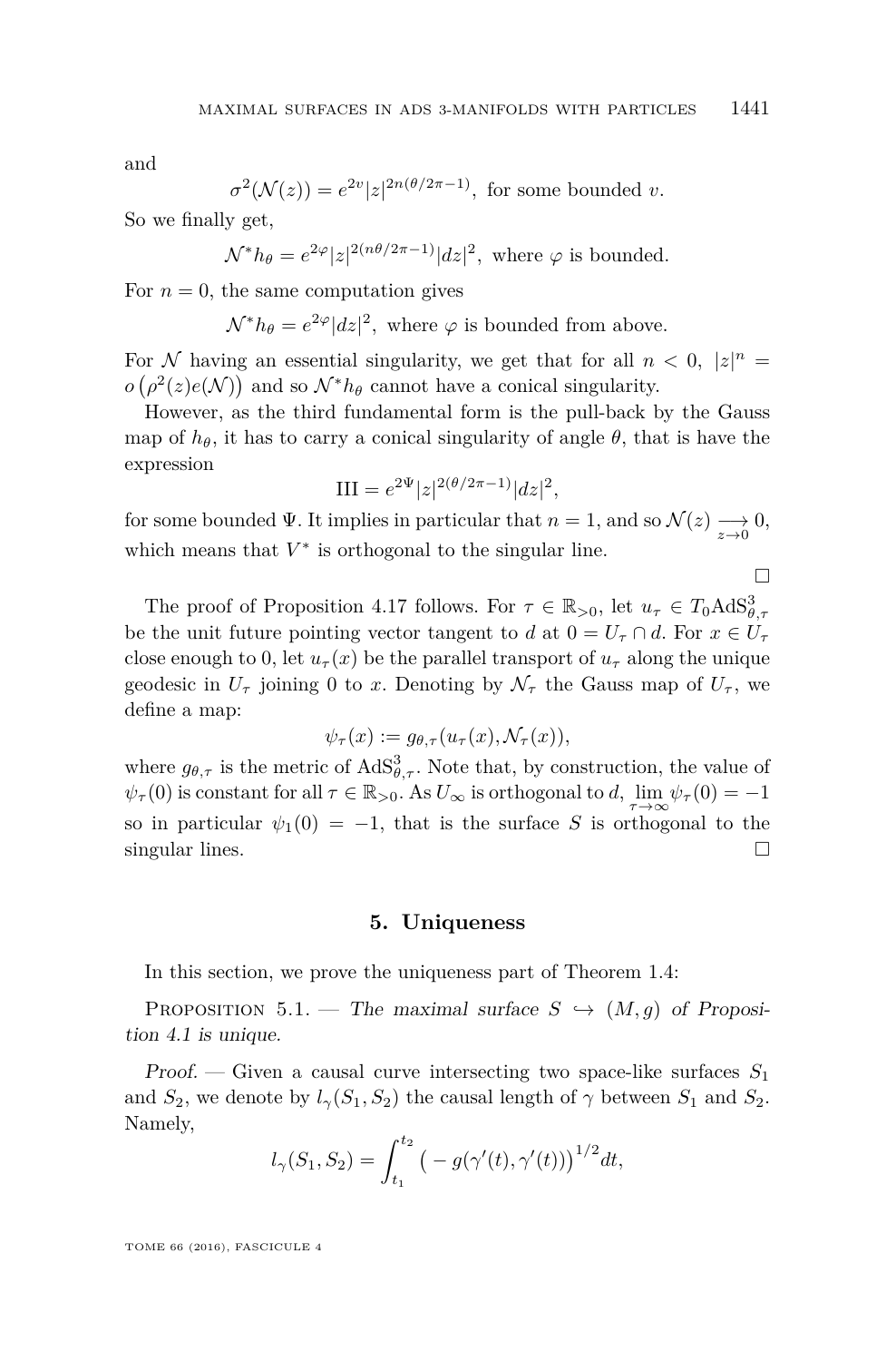where  $\gamma(t_i) \in S_i$ ,  $i = 1, 2$ .

Suppose that there exist two different maximal surfaces  $S_1$  and  $S_2$  in  $(M, g)$  where  $S_1$  is the one of Proposition [4.1.](#page-16-0) Denote by  $\Gamma$  the set of timelike geodesics in *M* and set

$$
C:=\sup_{\gamma\in\Gamma}\{l_\gamma(S_1,S_2)\}>0.
$$

Note that, from [\[6,](#page-40-9) Lemma 5.7], as  $S_1 \hookrightarrow (M,g)$  is contained in the convex core,  $C < \pi/2$ . Consider  $(\gamma_n)_{n \in \mathbb{N}} \subset \Gamma$  such that

$$
\lim_{n \to \infty} l(\gamma_n) = C.
$$

LEMMA 5.2. — The sequence of geodesic segments  $(\gamma_n)_{n\in\mathbb{N}}$  converges to  $\gamma \in \Gamma$ .

Proof. — For  $i = 1, 2$ , denote by  $x_{in}$  the intersection of  $\gamma_n$  and  $S_i$ .

For  $n \in \mathbb{N}$ , choose a lifting  $\widetilde{x}_{1n}$  of  $x_{1n}$  in the universal cover *M* of *M*. This choice fixes a lifting of the whole sequence  $(x_{1n})_{n\in\mathbb{N}}$  and of  $(\gamma_n)_{n\in\mathbb{N}}$ , so of  $(x_{2n})_{n\in\mathbb{N}}$ . Note that the sequence  $(\widetilde{x}_{1n})_{n\in\mathbb{N}}$  converges to  $\widetilde{x}_1 \in \widetilde{S}_1 \subset \widetilde{M}$  and, as the causal cone of  $\widetilde{x_1}$  intersects  $S_2$  in a compact set containing infinitely many  $\widetilde{x}_{2n}$ , the sequence  $(\widetilde{x}_{2n})_{n\in\mathbb{N}}$  converges to  $\widetilde{x}_2$  (up to a subsequence).

It follows that  $\widetilde{x_2}$  projects to  $x_2 \in S_2$  and  $C = l_{\gamma}(S_1, S_2)$  where  $\gamma$  is the ojection of the unique time-like geodesic joining  $\widetilde{x}_1$  to  $\widetilde{x}_2$ . projection of the unique time-like geodesic joining  $\tilde{x}_1$  to  $\tilde{x}_2$ .

It is clear that  $S_1$  and  $S_2$  are orthogonal to  $\gamma$  (if not, there would exist some deformation of  $\gamma$  increasing the causal length at the first order).

For  $i = 1, 2$ , denote by  $x_i$  the intersection of  $\gamma$  and  $S_i$ , by  $P_i$  the (locally defined) totally geodesic plane tangent to  $S_i$  at  $x_i$  and by  $\pm k_i$  the principal curvatures of  $S_i$  at  $x_i$ . We can assume moreover that  $k_1 \geq k_2 \geq 0$  and that  $x_2$  is in the future of  $x_1$ .

Let  $u \in \mathcal{U}_{x_1} S_1$  (where  $\mathcal{U} S_1$  is the unit tangent bundle to  $S_1$ ) be a principal direction associated to  $k_1$ . For  $\epsilon > 0$ , denote by *J* the Jacobi field along  $\gamma$  so that

$$
\begin{cases}\nJ(0) = \epsilon u \\
J'(0) = 0\n\end{cases}
$$

and set  $\gamma_{\epsilon} := \exp(J) \in \Gamma$  the deformation of  $\gamma$  along *J*. It is clear that  $\gamma_{\epsilon}$ is orthogonal to the piece of totally geodesic plane *P*1.

By definition of the curvature, we have

$$
l_{\gamma_{\epsilon}}(S_1, S_2) = l_{\gamma_{\epsilon}}(P_1, P_2) + (k_1 - \kappa_2)\epsilon^2 + o(\epsilon^2).
$$

Here  $\kappa_2$  is the curvature of  $S_2$  at  $x_2$  is the direction  $p_\gamma(u)$  where  $p_{\gamma}: T_{x_1}S_1 \longrightarrow T_{x_2}S_2$  is the parallel transport along  $\gamma$ . In particular we

ANNALES DE L'INSTITUT FOURIER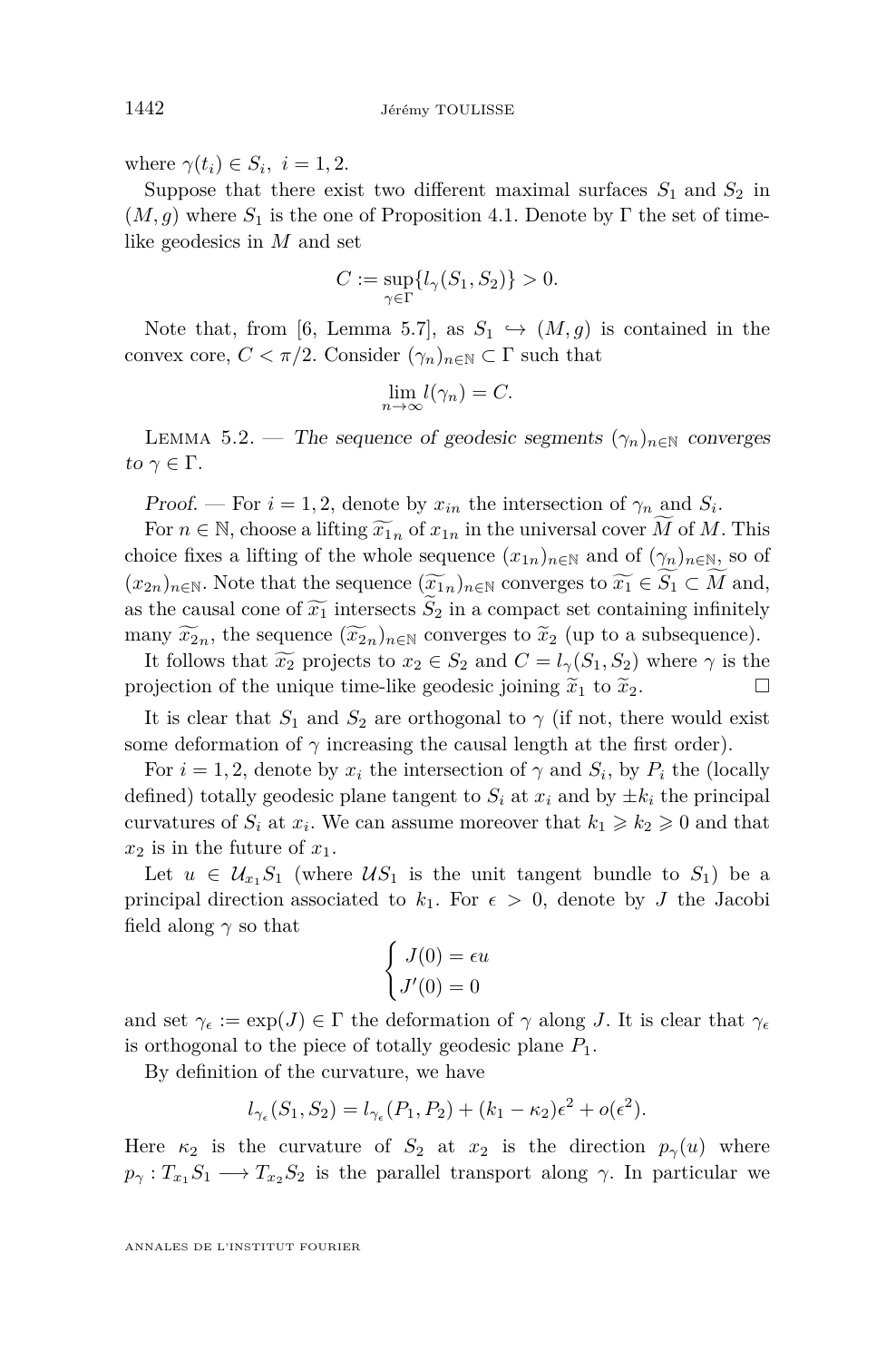have  $-\kappa_2 \geqslant -k_2$  and so

$$
l_{\gamma_{\epsilon}}(S_1, S_2) \geqslant l_{\gamma_{\epsilon}}(P_1, P_2).
$$

Moreover, in the proof of Proposition [4.6](#page-18-0) we proved that the equidistant surface in the future of a totally geodesic space-like plane in  $AdS^3_\theta$  is strictly future-convex (when the distance is less than  $\pi/2$ ). It follows that

$$
l_{\gamma_{\epsilon}}(P_1, P_2) > C,
$$

and we get a contradiction.

#### **6. Consequences**

#### **6.1. Minimal Lagrangian diffeomorphisms**

In this paragraph, we prove Theorem [1.3.](#page-3-0) Let  $\Sigma$  be a closed oriented surface endowed with a Riemannian metric  $g$  and let  $\nabla$  be the associated Levi-Civita connection.

DEFINITION  $6.1. - A$  bundle morphism  $b : T\Sigma \longrightarrow T\Sigma$  is Codazzi if  $d^{\nabla} b = 0$ , where  $d^{\nabla}$  is the covariant derivative of vector valued form associated to the connection  $\nabla$ .

We recall a result of [\[16\]](#page-40-1):

<span id="page-35-1"></span>THEOREM 6.2 (Labourie). — Let  $b: T\Sigma \longrightarrow T\Sigma$  be a everywhere invertible Codazzi bundle morphism, and let *h* be the symmetric 2-tensor defined by  $h = g(b_1, b_1)$ . The Levi-Civita connection  $\nabla^h$  of *h* satisfies

$$
\nabla_u^h v = b^{-1} \nabla_u (bv),
$$

and its curvature is given by:

$$
K_h = \frac{K_g}{\det(b)}.
$$

Given  $g_1, g_2 \in \mathcal{T}_{\theta}(\Sigma_{\mathfrak{p}})$  and  $\Psi : (\Sigma_{\mathfrak{p}}, g_1) \longrightarrow (\Sigma_{\mathfrak{p}}, g_2)$  a diffeomorphism isotopic to the identity, there exists a unique bundle morphism  $b : T\Sigma_{\mathfrak{p}} \longrightarrow$  $T\Sigma_{\mathfrak{p}}$  so that  $g_2 = g_1(b_1, b_1)$ . We have the following characterization:

<span id="page-35-0"></span>PROPOSITION  $6.3.$  — The diffeomorphism  $\Psi$  is minimal Lagrangian if and only if

- i. *b* is Codazzi with respect to *g*1,
- ii. *b* is self-adjoint for *g*<sup>1</sup> with positive eigenvalues.
- iii.  $\det(b) = 1$ .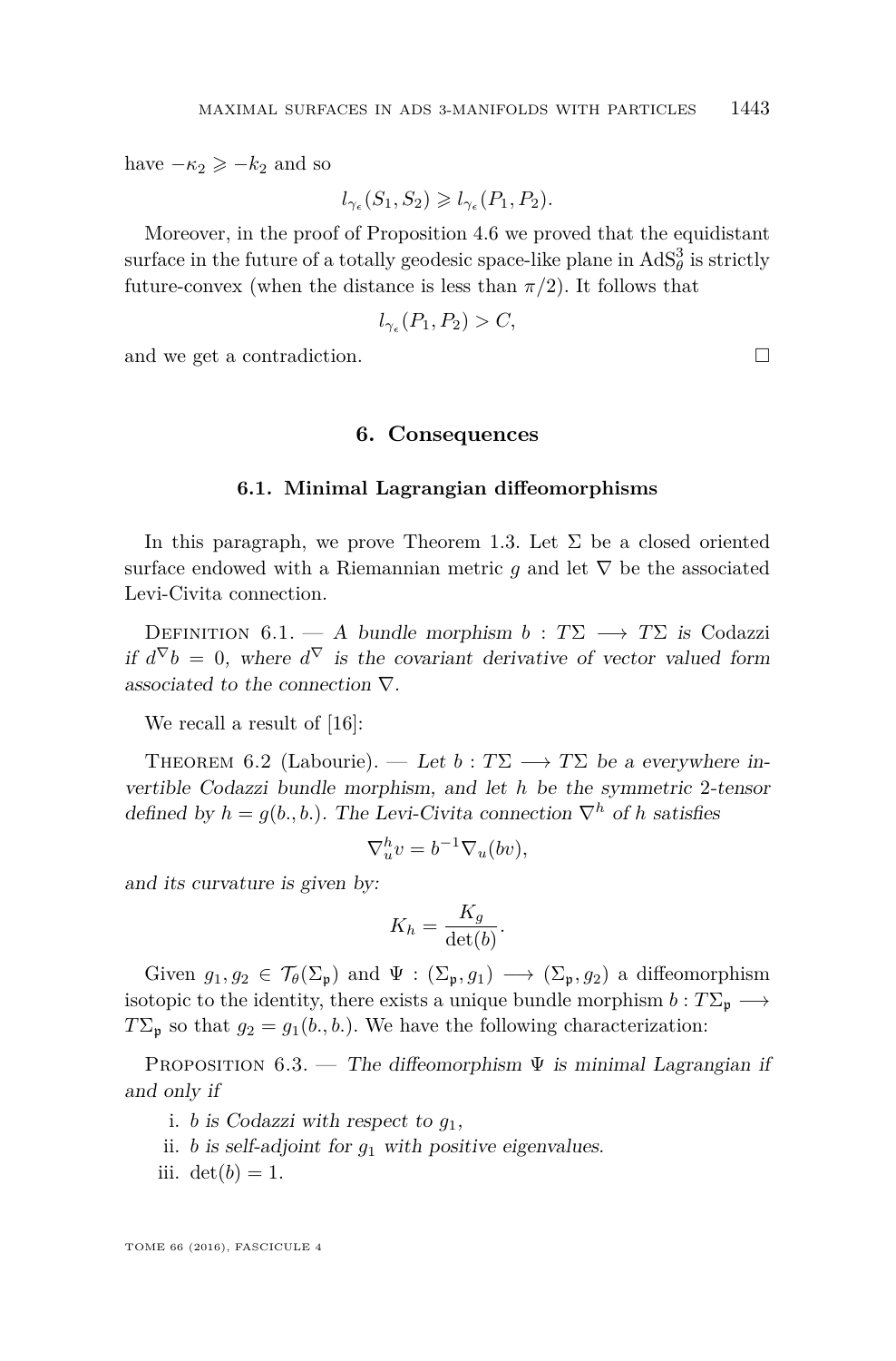We now prove Theorem [1.3:](#page-3-0)

Existence. — Let  $g_1, g_2 \in \mathcal{T}_{\theta}(\Sigma_{\mathbf{p}})$ . It follows from Theorem [1.4](#page-4-0) and the extension of Mess' parametrization that we can uniquely realize  $g_1$  and *g*<sup>2</sup> as

$$
\begin{cases} g_1 = \text{I}((E + JB), (E + JB).) \\ g_2 = \text{I}((E - JB), (E - JB).), \end{cases}
$$

where I,  $B$ ,  $J$ ,  $E$  are respectively the first fundamental form, the shape operator, the complex structure and the identity morphism of the unique maximal surface  $S \hookrightarrow (M, g)$  and  $(M, g)$  is an AdS convex GHM space-time with particles parametrized by  $(g_1, g_2)$ .

Define the bundle morphism  $b: T\Sigma_{\mathfrak{p}} \longrightarrow T\Sigma_{\mathfrak{p}}$ :

$$
b = (E + JB)^{-1}(E - JB).
$$

Note that, as the eigenvalues of *B* are in  $(-1, 1)$ , (from [\[15,](#page-40-12) Lemma 5.15]) the morphism *b* is well defined. Moreover, we have  $q_2 = q_1(b_1, b_2)$ . We are going to prove that *b* satisfies the conditions of Proposition [6.3:](#page-35-0)

– Codazzi: Denote by *D* the Levi-Civita connection associated to I, and consider the bundle morphism  $A = (E + JB)$ . From Codazzi's equation for surfaces,  $d^D A = 0$ . From Proposition [6.2,](#page-35-1) the Levi-Civita connection  $\nabla_1$  of I(*A., A.*) satisfies:

$$
\nabla_{1u}v = A^{-1}D_u(Av).
$$

We get that  $d^{\nabla_1}b = A^{-1}d^D(E - JB) = 0.$ 

– Self-adjoint:

$$
g_1(bx, y) = I((E - JB)x, (E + JB)y)
$$
  
= I((E + JB)(E - JB)x, y)  
= I((E - JB)(E + JB)x, y)  
= I((E + JB)x, (E - JB)y)  
= g\_1(x, by).

– Positive eigenvalues: From [\[15,](#page-40-12) Lemma 5.15], the eigenvalues of *B* are in  $(-1, 1)$ . So  $(E \pm JB)$  has strictly positives eigenvalues and the same hold for *b*.

– Determinant 1: det(*b*) =  $\frac{\det(E - JB)}{\det(E + JB)} = \frac{1 + \det(JB)}{1 + \det(JB)}$  $\frac{1+\alpha\epsilon(\sqrt{2B})}{1+\det(JB)}=1,$  (because  $tr(JB) = 0$ ).

Uniqueness. — Suppose that there exist  $\Psi_1, \Psi_2 : (\Sigma_{\mathfrak{p}}, g_1) \longrightarrow (\Sigma_{\mathfrak{p}}, g_2)$ two minimal Lagrangian diffeomorphisms. It follows from Proposition [6.3](#page-35-0)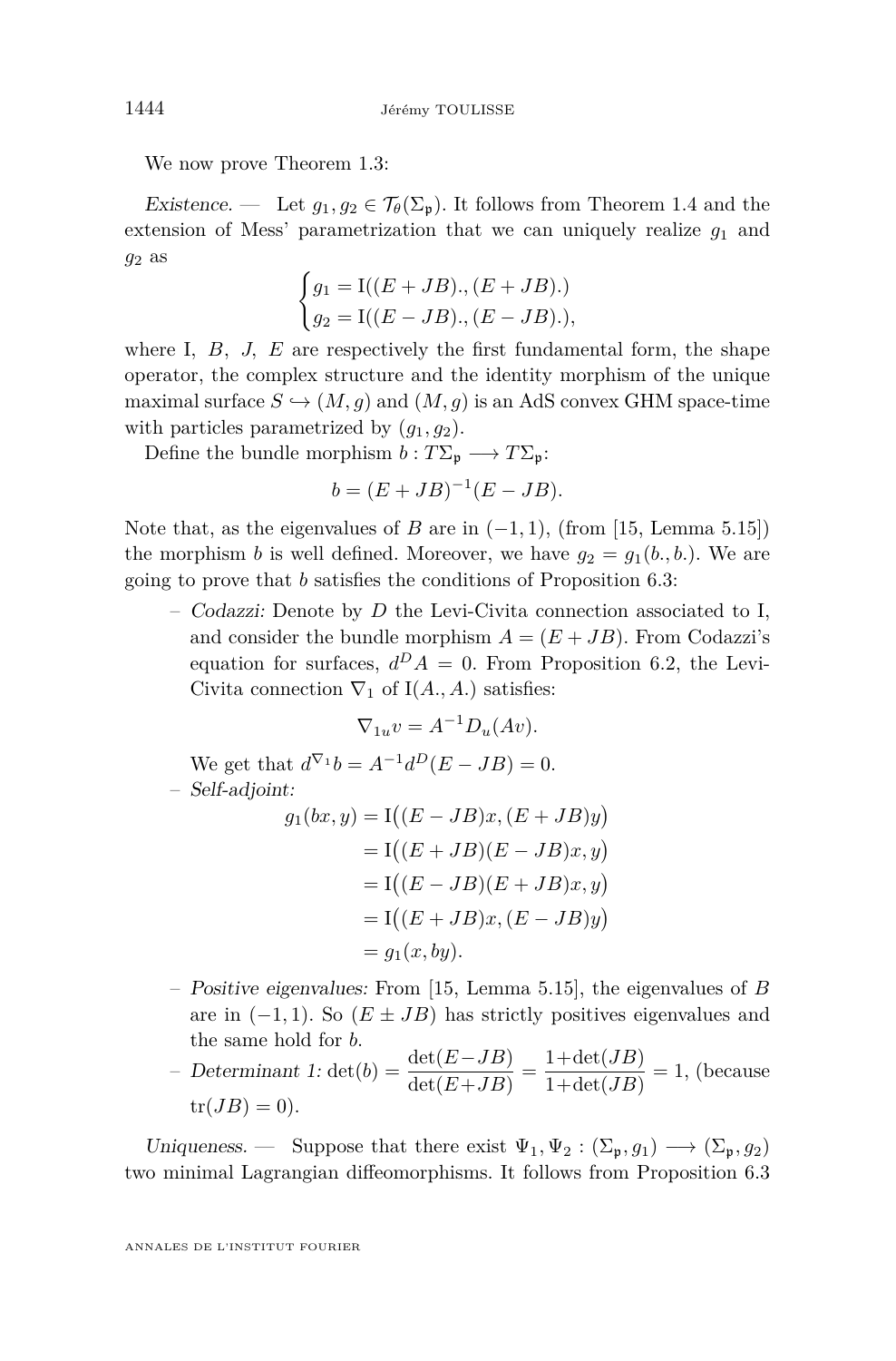that there exists  $b_1, b_2 : T\Sigma_p \longrightarrow T\Sigma_p$  Codazzi self-adjoint with respect to  $g_1$  with positive eigenvalues and determinant 1 so that  $g_1(b_1, b_1)$  and  $g_2(b_2, b_2)$  are in the same isotopy class.

For  $i = 1, 2$ , define

$$
\begin{cases}\nI_i(.,.) = \frac{1}{4}g_1((E + b_i), (E + b_i).)\nB_i = -J_i(E + b_i)^{-1}(E - b_i),\n\end{cases}
$$

where  $J_i$  is the complex structure associated to  $I_i$ .

One easily checks that  $B_i$  is well defined and self-adjoint with respect to  $I_i$  with eigenvalues in  $(-1, 1)$ . Moreover, we have

$$
b_i = (E + J_i B_i)^{-1} (E - J_i B_i).
$$

Writing the Levi-Civita connection of  $g_1$  by  $\nabla$  and the one of  $I_i$  by  $D^i$ , Proposition [6.2](#page-35-1) implies

$$
D_x^i y = (E + b_i)^{-1} \nabla_x ((E + b_i) y).
$$

So we get:

$$
D^i B_i(x, y) = (E + b_i)^{-1} \nabla_y ((E + b_i) B y) - (E + b_i)^{-1} \nabla_y ((E + b_i) x) - B_i [x, y]
$$
  
=  $(E + b_i)^{-1} (\nabla (E + b_i)) (x, y)$   
= 0.

And the curvature of  $I_i$  satisfies

$$
K_{I_i} = -\det(E + JB_i) = -1 - \det(B_i).
$$

It follows that  $B_i$  is traceless, self-adjoint and satisfies the Codazzi and Gauss equation. Setting  $II_i := I_i(B_i, .),$  we get that  $I_i$  and  $II_i$  are respectively the first and second fundamental form of a maximal surface in an AdS convex GHM manifold with particles (that is,  $(I_i, II_i) \in \mathcal{H}_{\theta}(\Sigma_{\mathfrak{p}})$ where  $\mathcal{H}_{\theta}(\Sigma_{\mathfrak{p}})$  is defined in Section [3\)](#page-9-0). Moreover, one easily checks that, for  $i = 1, 2$ 

$$
\begin{cases} g_1 = I_i \left( (E + J_i B_i) \cdot (E + J_i B_i) \cdot \right) \\ g_2 = I_i \left( (E - J_i B_i) \cdot (E - J_i B_i) \cdot \right) \end{cases}
$$

*.*

It means that  $(I_i, II_i)$  is the first and second fundamental form of a maximal surface in  $(M, g)$  (for  $i = 1, 2$ ) and so, by uniqueness,  $(I_1, II_1)$  =  $(I_2, II_2)$ . In particular,  $b_1 = b_2$  and  $\Psi_1 = \Psi_2$ .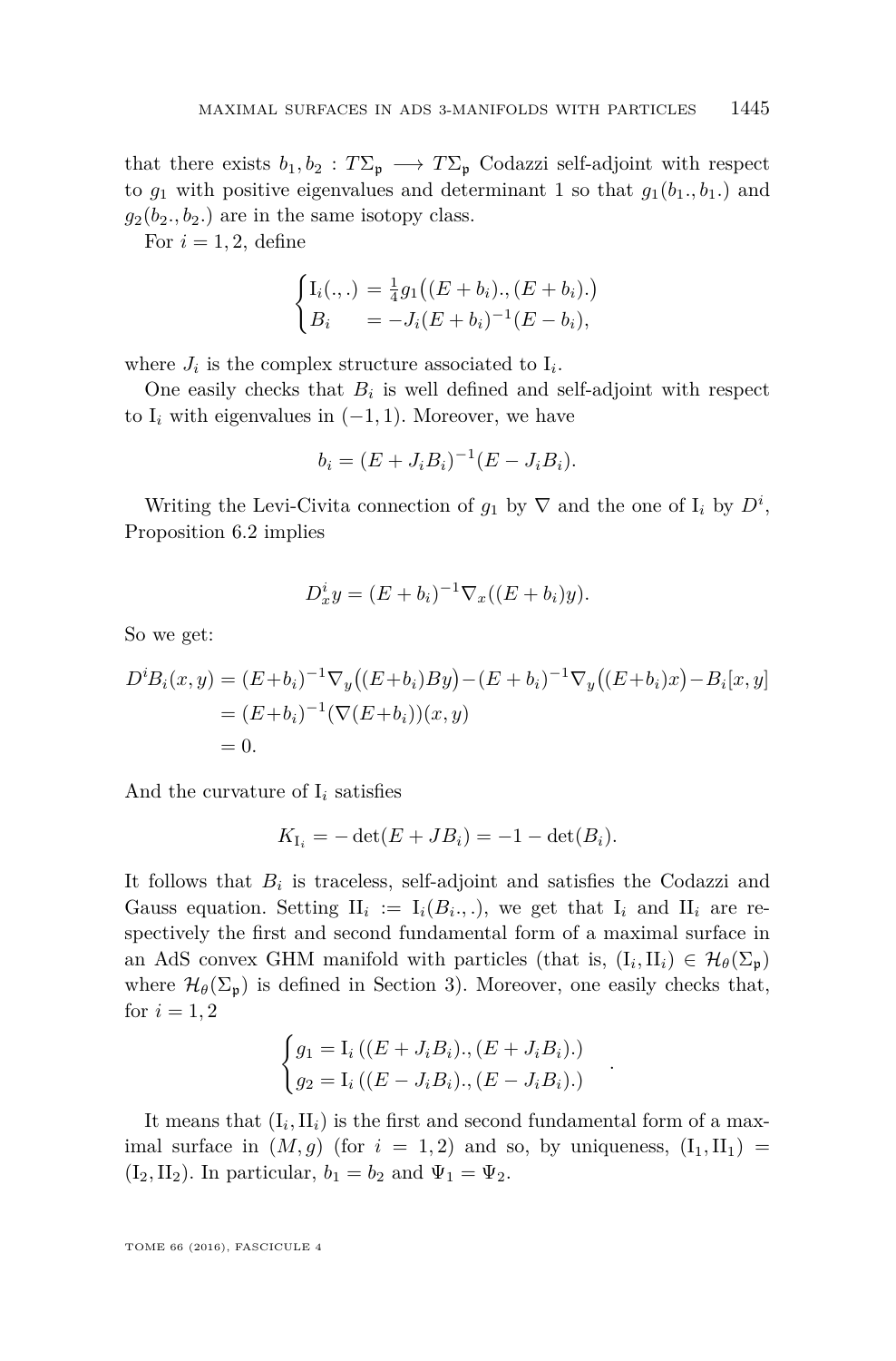#### **6.2.** Middle point in  $\mathcal{T}_{\theta}(\Sigma_{\mathfrak{p}})$

Theorem [1.3](#page-3-0) provides a canonical identification between the moduli space  $\mathcal{M}_{\theta}(\Sigma_{\mathfrak{p}})$  of singular AdS convex GHM structure on  $\Sigma_{\mathfrak{p}} \times \mathbb{R}$  with the space  $\mathcal{H}_{\theta}(\Sigma_{p})$  of maximal surfaces in germ of singular AdS convex GHM structure (as defined in Section [3\)](#page-9-0). By the extension of Mess' parametrization, the moduli space  $\mathcal{M}_{\theta}(\Sigma_{\mathfrak{p}})$  is parametrized by  $\mathcal{T}_{\theta}(\Sigma_{\mathfrak{p}}) \times \mathcal{T}_{\theta}(\Sigma_{\mathfrak{p}})$  and by [\[15,](#page-40-12) Theorem 5.11], the space  $\mathcal{H}_{\theta}(\Sigma_{\mathfrak{p}})$  is parametrized by  $T^*\mathcal{T}_{\theta}(\Sigma_{\mathfrak{p}})$ .

It follows that we get a map

$$
\varphi: \mathcal{T}_{\theta}(\Sigma_{\mathfrak{p}}) \times \mathcal{T}_{\theta}(\Sigma_{\mathfrak{p}}) \longrightarrow T^* \mathcal{T}_{\theta}(\Sigma_{\mathfrak{p}}).
$$

We show that this map gives a "middle point" in  $\mathcal{T}_{\theta}(\Sigma_n)$ :

<span id="page-38-0"></span>THEOREM 6.4. — Let  $g_1, g_2 \in \mathcal{T}_{\theta}(\Sigma_{\mathfrak{p}})$  be two hyperbolic metrics with cone singularities. There exists a unique conformal structure c on  $\Sigma_p$  so that

$$
\Phi(u_1) = -\Phi(u_2)
$$

and  $u_2 \circ u_1^{-1}$  is minimal Lagrangian. Here  $u_i : (\Sigma_{\mathfrak{p}}, \mathfrak{c}) \longrightarrow (\Sigma_{\mathfrak{p}}, g_i)$  is the unique harmonic map isotopic to the identity and  $\Phi(u_i)$  is its Hopf differential. Moreover,

$$
(g_1, g_2) = \varphi(\mathfrak{c}, i\Phi(u_1)).
$$

Proof.

Existence. — For  $g_1, g_2 \in \mathcal{T}_{\theta}(\Sigma_{\mathfrak{p}})$ , let  $\Psi : (\Sigma_{\mathfrak{p}}, g_1) \longrightarrow (\Sigma_{\mathfrak{p}}, g_2)$  be the unique minimal Lagrangian diffeomorphism isotopic to the identity. By definition, the embedding  $\iota : \Gamma := \text{graph}(\Psi) \hookrightarrow (\Sigma_{\mathfrak{p}} \times \Sigma_{\mathfrak{p}}, g_1 \oplus g_2)$  is minimal so  $\iota$  is a conformal harmonic map (see [\[8,](#page-40-2) Proposition 4.B]).

It follows that the *i*-th projection  $\pi_i : (\Sigma_{\mathfrak{p}} \times \Sigma_{\mathfrak{p}}, g_1 \oplus g_2) \longrightarrow (\Sigma_{\mathfrak{p}}, g_i)$ restricts to a harmonic map  $u_i$  on  $\iota(\Gamma)$ . Moreover, as  $\iota$  is conformal, we get

$$
\iota^*(g_1 \oplus g_2)^{2,0} = 0 = u_1^*(g_1)^{2,0} + u_2^*(g_2)^{2,0} = \Phi(u_1) + \Phi(u_2).
$$

Uniqueness. — It is a direct consequence of the uniqueness part of Theorem [1.3.](#page-3-0)

Expression of  $\varphi$ . — It follows from the extension of Mess' parametriza-tion (section [3.1\)](#page-9-1) and Theorem [1.4](#page-4-0) that the metrics  $g_1$  and  $g_2$  can be uniquely expressed as

$$
\begin{cases}\ng_1 = \text{I}((E + JB), (E + JB).) \\
g_2 = \text{I}((E - JB), (E - JB).),\n\end{cases}
$$

ANNALES DE L'INSTITUT FOURIER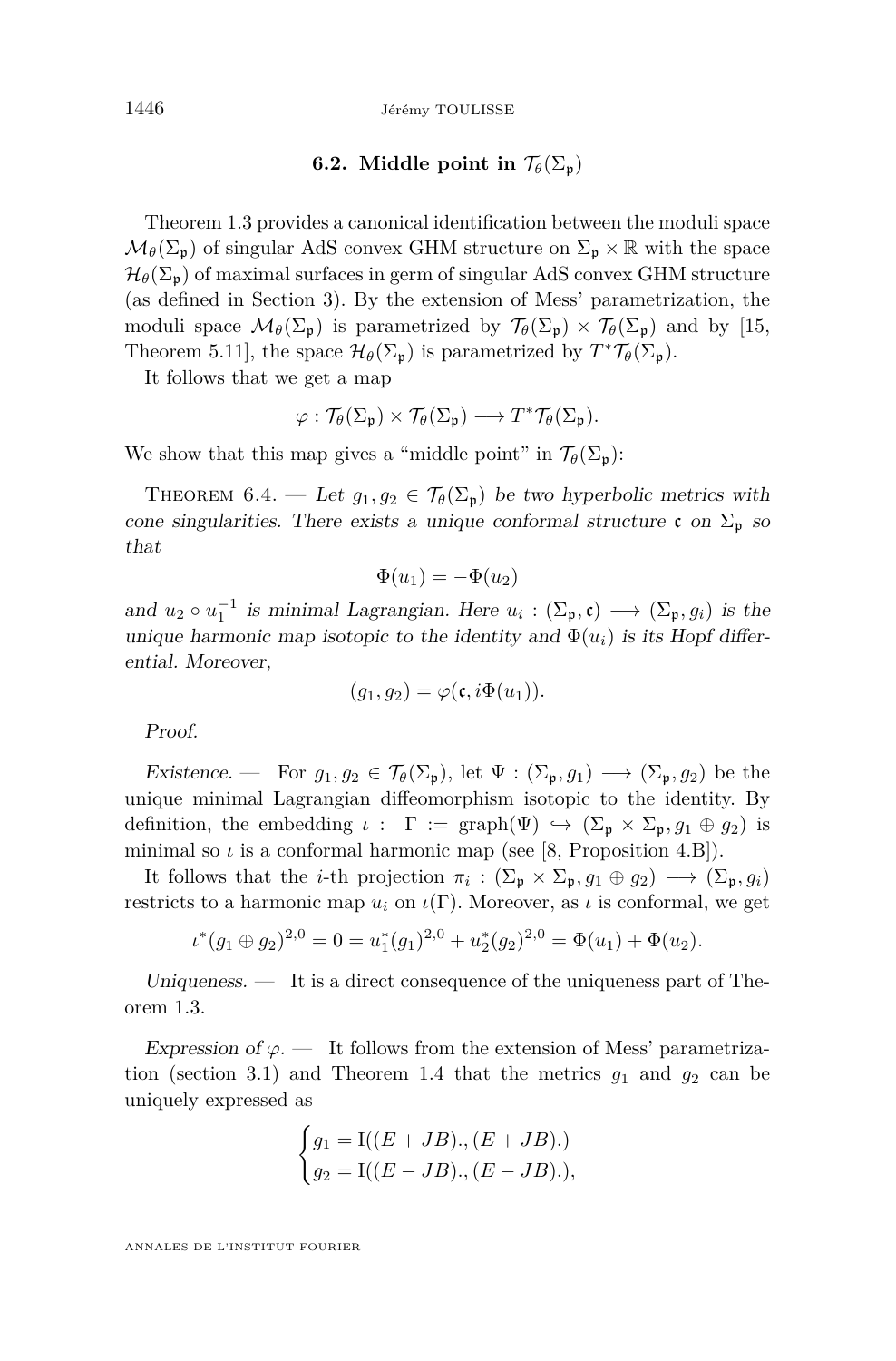where I, B, J, E are respectively the first fundamental form, shape operator, complex structure and identity morphism of the unique maximal surface  $S \hookrightarrow (M, g)$ , and  $(M, g)$  is an AdS convex GHM space-time with particles parametrized by  $(q_1, q_2)$ .

An easy computation shows that

$$
g_1 + g_2 = 2(I + III).
$$

As *S* is maximal, the third fundamental form III of *S* is conformal to I, so

$$
\mathfrak{c} := [g_1 + g_2] = [I],
$$

where [*h*] denotes the conformal class of a metric *h*.

On the other hand, the embedding  $\iota : \Gamma = \text{graph}(\Psi) \hookrightarrow (\Sigma_{\mathfrak{p}} \times \Sigma_{\mathfrak{p}}, g_1 \oplus g_2)$ is conformal, so

$$
[\iota^*(g_1 \oplus g_2)] = [g_1 + g_2] = [I] = \mathfrak{c}.
$$

By definition of the Hopf differential, there exists some strictly positive function  $\lambda$  so that with respect to the complex structure associated to c, we have the following decomposition

$$
u_1^*g_1 = \Phi(u_1) + \lambda \iota^*(g_1 \oplus g_2) + \overline{\Phi(u_1)}.
$$

Note that in our case, the metrics  $g_1$  and  $g_2$  are normalized so that  $u_i = id$ . Moreover, as  $[\iota^* g_1 \oplus g_2] = [\mathbf{I}]$ , we have (for a different function  $\lambda'$ )

$$
g_1 = \Phi(u_1) + \lambda' I + \overline{\Phi(u_1)}.
$$

Now we get

$$
g_1 = I((E + JB), (E + JB).) = 2I(JB.,.) + I + III,
$$

in particular,

$$
I(JB.,.) = \Re(\Phi(u_1)).
$$

Let  $\partial_x, \partial_y \in \Gamma(TS)$  be an orthonormal framing of principal directions of *S*. We have the following expressions in this framing:

$$
B = \left(\begin{array}{cc} k & 0 \\ 0 & -k \end{array}\right), J = \left(\begin{array}{cc} 0 & -1 \\ 1 & 0 \end{array}\right).
$$

Setting  $dz \in \Gamma(T^*S \otimes \mathbb{C})$ ,  $dz := dx + idy$  where  $(dx, dy)$  is the framing dual to  $(\partial_x, \partial_y)$ , we obtain

$$
\Phi(u_1) = -ikdz^2 = k(dxdy + dydx) - ik(dx^2 - dy^2).
$$

So

$$
II = I(B.,.) = \Re(i\Phi(u_1)),
$$

and  $(c, i\Phi(u_1))$  is the maximal AdS germ associated to  $(M, g)$ .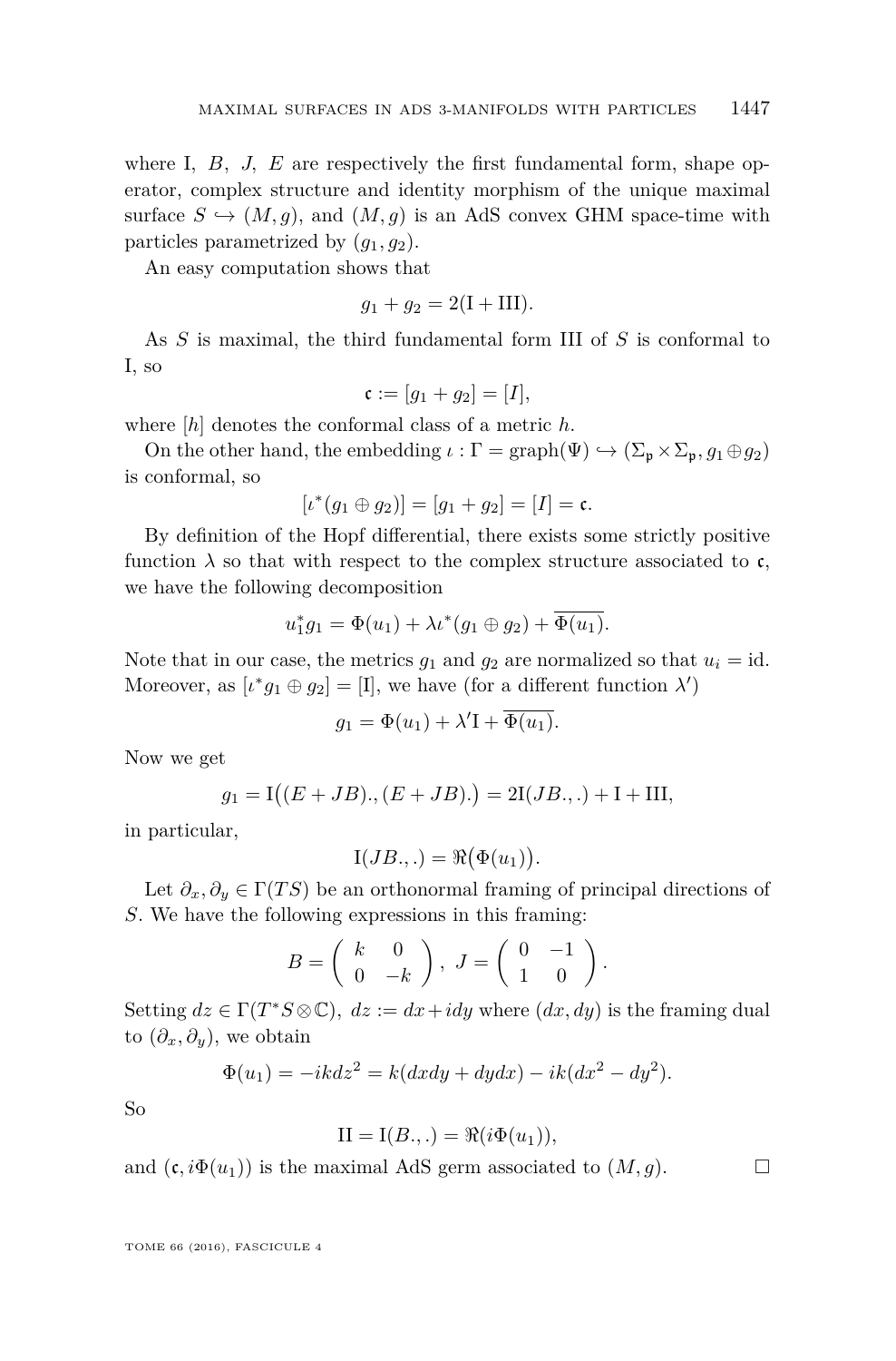#### BIBLIOGRAPHY

- <span id="page-40-8"></span>[1] R. Aiyama, K. Akutagawa & T. Y. H. Wan, "Minimal maps between the hyperbolic discs and generalized Gauss maps of maximal surfaces in the anti-de Sitter 3-space", Tohoku Math. J. (2) **52** (2000), no. 3, p. 415-429.
- <span id="page-40-20"></span>[2] L. Andersson, T. Barbot, F. Béguin & A. Zeghib, "Cosmological time versus CMC time in spacetimes of constant curvature", Asian J. Math. **16** (2012), no. 1, p. 37-87.
- <span id="page-40-4"></span>[3] T. Barbot, F. Bonsante, J. Danciger, W. Goldman, F. Guéritaud, F. Kassel, K. Krasnov, J.-M. Schlenker & A. Zeghib, "Some open questions on Anti-de Sitter geometry", <http://arxiv.org/abs/1205.6103>, 2012.
- <span id="page-40-7"></span>[4] T. BARBOT, F. BÉGUIN & A. ZEGHIB, "Constant mean curvature foliations of globally hyperbolic spacetimes locally modelled on AdS3", Geom. Dedicata **126** (2007), p. 71-129.
- <span id="page-40-6"></span>[5] L. Bers, "Simultaneous uniformization", Bull. Amer. Math. Soc. **66** (1960), p. 94- 97.
- <span id="page-40-9"></span>[6] F. Bonsante & J.-M. Schlenker, "AdS manifolds with particles and earthquakes on singular surfaces", Geom. Funct. Anal. **19** (2009), no. 1, p. 41-82.
- <span id="page-40-11"></span>[7] Y. CHOQUET-BRUHAT & R. GEROCH, "Global aspects of the Cauchy problem in general relativity", Comm. Math. Phys. **14** (1969), p. 329-335.
- <span id="page-40-2"></span>[8] J. J. EELLS & J. H. SAMPSON, "Harmonic mappings of Riemannian manifolds", Amer. J. Math. **86** (1964), p. 109-160.
- <span id="page-40-3"></span>[9] J. Gell-Redman, "Harmonic maps of conic surfaces with cone angles less than 2*π*", Comm. Anal. Geom. **23** (2015), no. 4, p. 717-796.
- <span id="page-40-17"></span>[10] C. Gerhardt, "*H*-surfaces in Lorentzian manifolds", Comm. Math. Phys. **89** (1983), no. 4, p. 523-553.
- <span id="page-40-16"></span>[11] D. GILBARG & N. S. TRUDINGER, Elliptic partial differential equations of second order, Classics in Mathematics, Springer-Verlag, Berlin, 2001, Reprint of the 1998 edition, xiv+517 pages.
- <span id="page-40-10"></span>[12] W. M. GOLDMAN, "Topological components of spaces of representations", Invent. Math. **93** (1988), no. 3, p. 557-607.
- <span id="page-40-13"></span>[13] H. Hopf, "Über Flächen mit einer Relation zwischen den Hauptkrümmungen", Math. Nachr. **4** (1951), p. 232-249.
- <span id="page-40-19"></span>[14] T. D. Jeffres, R. Mazzeo & Y. A. Rubinstein, "Kähler-Einstein metrics with edge singularities", <http://arxiv.org/abs/1105.5216>, 2011.
- <span id="page-40-12"></span>[15] K. Krasnov & J.-M. Schlenker, "Minimal surfaces and particles in 3-manifolds", Geom. Dedicata **126** (2007), p. 187-254.
- <span id="page-40-1"></span>[16] F. LABOURIE, "Surfaces convexes dans l'espace hyperbolique et  $\mathbb{CP}^1$ -structures", J. London Math. Soc. (2) **45** (1992), no. 3, p. 549-565.
- <span id="page-40-14"></span>[17] C. Lecuire & J.-M. Schlenker, "The convex core of quasifuchsian manifolds with particles", Geom. Topol. **18** (2014), no. 4, p. 2309-2373.
- <span id="page-40-18"></span>[18] R. Mazzeo, Y. A. Rubinstein & N. Sesum, "Ricci flow on surfaces with conic singularities", Anal. PDE **8** (2015), no. 4, p. 839-882.
- <span id="page-40-0"></span>[19] R. C. McOwen, "Point singularities and conformal metrics on Riemann surfaces", Proc. Amer. Math. Soc. **103** (1988), no. 1, p. 222-224.
- <span id="page-40-5"></span>[20] G. Mess, "Lorentz spacetimes of constant curvature", Geom. Dedicata **126** (2007), p. 3-45.
- <span id="page-40-15"></span>[21] S. Moroianu & J.-M. Schlenker, "Quasi-Fuchsian manifolds with particles", J. Differential Geom. **83** (2009), no. 1, p. 75-129.
- <span id="page-40-21"></span>[22] J.-M. Schlenker, "Métriques sur les polyèdres hyperboliques convexes", J. Differential Geom. **48** (1998), no. 2, p. 323-405.